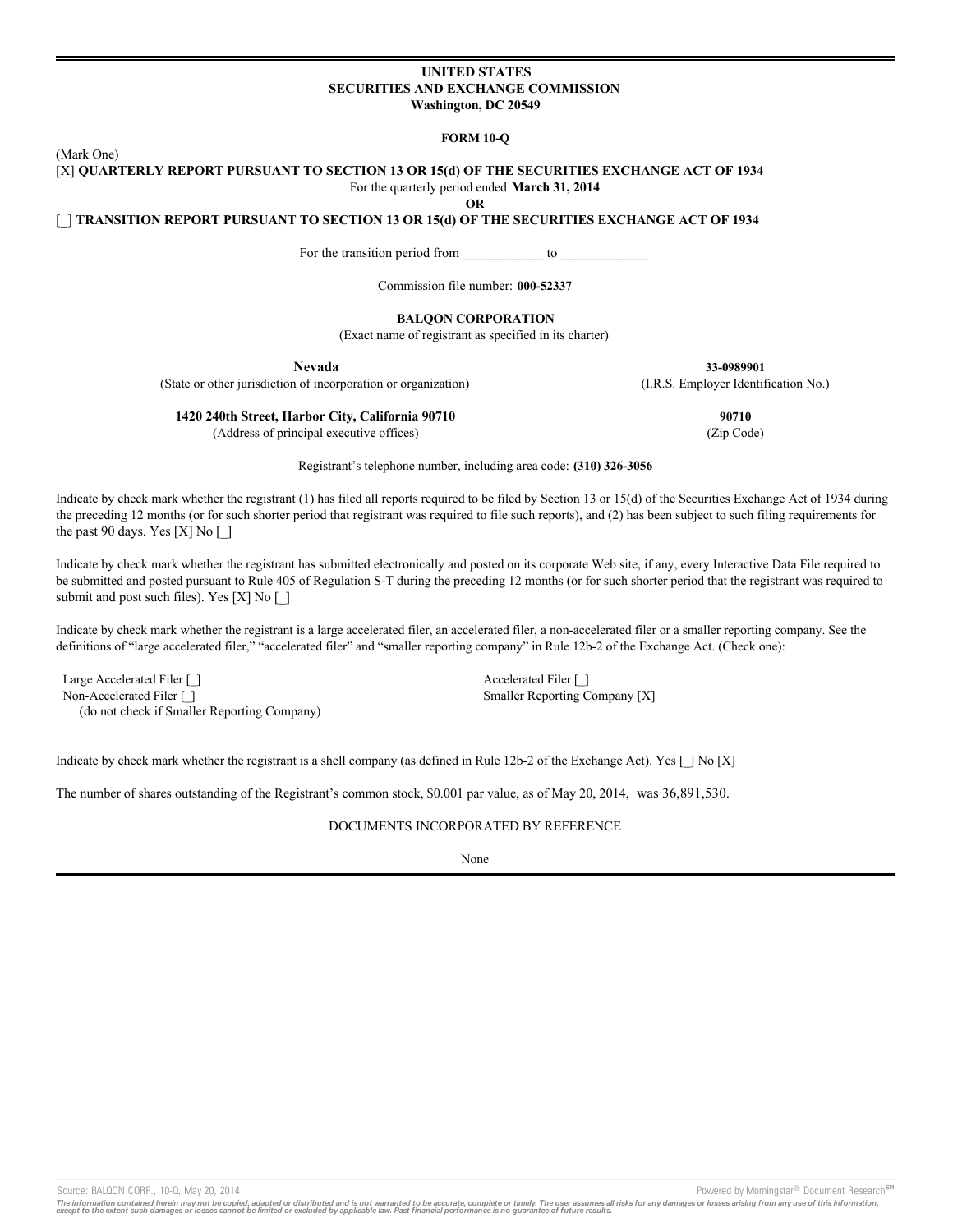### **CAUTIONARY STATEMENT**

All statements included or incorporated by reference in this Quarterly Report on Form 10-Q, other than statements or characterizations of historical fact, are forward-looking statements. Examples of forward-looking statements include, but are not limited to, statements concerning projected net sales, costs and expenses and gross profit margins; our accounting estimates, assumptions and judgments; the demand for our products; the competitive nature of and anticipated growth in our industries; and our prospective needs for additional capital. These forward-looking statements are based on our current expectations, estimates, approximations and projections about our industries and business, management's beliefs, and certain assumptions made by us, all of which are subject to change. Forward-looking statements can often be identified by words such as "anticipates," "expects," "intends," "plans," "predicts," "believes," "seeks," "estimates," "may," "will," "should," "would," "could," "potential," "continue," "ongoing," similar expressions, and variations or negatives of these words. These statements are not guarantees of future performance and are subject to risks, uncertainties and assumptions that are difficult to predict. Therefore, our actual results could differ materially and adversely from those expressed in any forward-looking statements as a result of various factors, some of which are listed under "Risk Factors" in this Quarterly Report on Form 10-Q. These forward-looking statements speak only as of the date of this report. We undertake no obligation to revise or update publicly any forward-looking statement for any reason, except as otherwise required by law.

i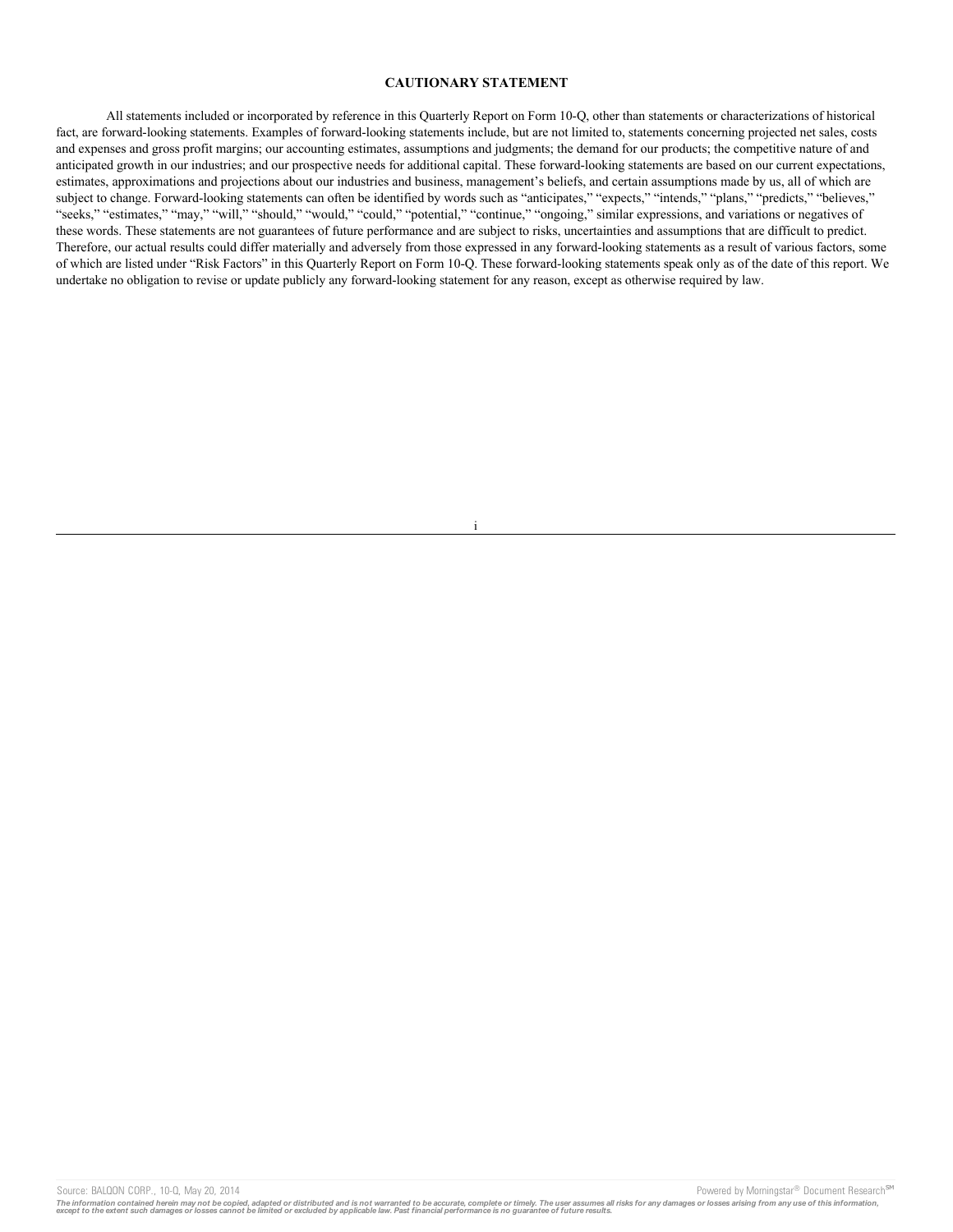# **QUARTERLY REPORT ON FORM 10-Q**

# **TABLE OF CONTENTS**

# **PART I FINANCIAL INFORMATION**

| ITEM 1. | Condensed Financial Statements                                                        |     |
|---------|---------------------------------------------------------------------------------------|-----|
| ITEM 2. | Management's Discussion and Analysis of Financial Condition and Results of Operations | 16. |
| ITEM 3. | Quantitative and Qualitative Disclosures about Market Risk                            | 24  |
| ITEM 4. | Controls and Procedures                                                               | 24  |
|         |                                                                                       |     |

## **PART II OTHER INFORMATION**

| ITEM 1.  | Legal Proceedings                                           | 26 |
|----------|-------------------------------------------------------------|----|
| ITEM 1A. | <b>Risk Factors</b>                                         | 26 |
| ITEM 2.  | Unregistered Sales of Equity Securities and Use of Proceeds | 35 |
| ITEM 3.  | Defaults Upon Senior Securities                             | 35 |
| ITEM 4.  | Mine Safety Disclosure                                      | 35 |
| ITEM 5.  | Other Information                                           | 35 |
| ITEM 6.  | Exhibits                                                    | 35 |
|          |                                                             |    |

ii

Source: BALQON CORP., 10-Q, May 20, 2014 **Powered by Morningstar®** Document Research SM

Page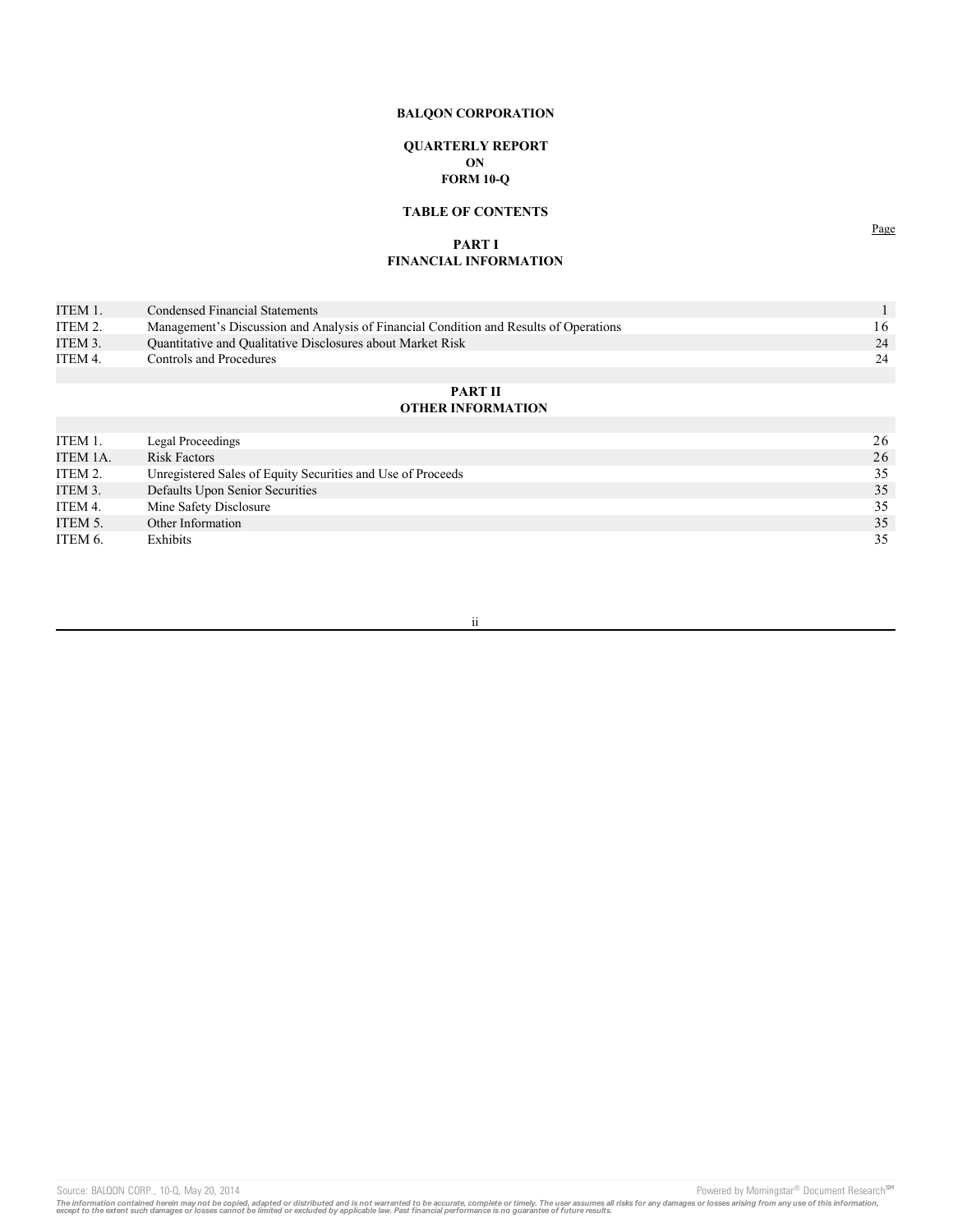# **PART I – FINANCIAL INFORMATION**

# **ITEM 1. Condensed Financial Statements**

# **BALQON CORPORATION CONDENSED BALANCE SHEETS**

|                                                                                               | March 31, 2014<br>(Unaudited) |                      | December 31,<br>2013 |                      |
|-----------------------------------------------------------------------------------------------|-------------------------------|----------------------|----------------------|----------------------|
| <b>ASSETS</b>                                                                                 |                               |                      |                      |                      |
| Current assets                                                                                |                               |                      |                      |                      |
| Cash and cash equivalents                                                                     | $\mathbb{S}$                  | 12,481               | $\mathbf S$          | 21,573               |
| Accounts receivable, trade, net of allowance for doubtful accounts of \$199,300 and \$199,300 |                               |                      |                      |                      |
| respectively                                                                                  |                               | 111,585              |                      | 74,825               |
| Inventories                                                                                   |                               | 199,932              |                      | 276,202              |
| Prepaid expenses                                                                              |                               | 88,238               |                      | 110,763              |
| Total current assets                                                                          |                               | 412,236              |                      | 483,363              |
| Property and equipment, net                                                                   |                               | 17,215               |                      | 19,747               |
| Other assets:                                                                                 |                               |                      |                      |                      |
| Deposits                                                                                      |                               | 14,400               |                      | 14,400               |
| <b>Total</b> assets                                                                           | \$                            | 443,851              | \$                   | 517,510              |
|                                                                                               |                               |                      |                      |                      |
| <b>LIABILITIES AND SHAREHOLDERS' DEFICIENCY</b>                                               |                               |                      |                      |                      |
| Current liabilities                                                                           |                               |                      |                      |                      |
| Accounts payable and accrued expenses                                                         | $\mathbb{S}$                  | 2,367,259            | \$                   | 2,207,731            |
| Accounts payable to related parties                                                           |                               | 2,779,050            |                      | 2,700,250            |
| Customer deposits                                                                             |                               | 1,039,058            |                      | 1,163,470            |
| Payroll taxes payable                                                                         |                               | 371,745              |                      | 351,191              |
| Accrued amounts due officer                                                                   |                               | 861,669              |                      | 804,467              |
| Advances from shareholder                                                                     |                               | 5,018                |                      | 5,018                |
| Derivative liability                                                                          |                               | 1,186,758            |                      | 1,076,792            |
| Convertible notes, net of discount - in default                                               |                               | 3,361,500            |                      | 3,361,500            |
| Total current liabilities                                                                     |                               | 11,972,057           |                      | 11,670,419           |
|                                                                                               |                               |                      |                      |                      |
| <b>SHAREHOLDERS' DEFICIENCY</b>                                                               |                               |                      |                      |                      |
| Common stock, \$0.001 par value, 100,000,000 shares authorized,                               |                               |                      |                      |                      |
| 36,891,530 shares issued and outstanding as of March 31, 2014 and December 31, 2013,          |                               |                      |                      |                      |
| respectively                                                                                  |                               | 36,891<br>19,982,383 |                      | 36,891<br>19,982,383 |
| Additional paid in capital<br>Accumulated deficit                                             |                               |                      |                      |                      |
|                                                                                               |                               | (31, 547, 480)       |                      | (31, 172, 183)       |
| Total shareholders' deficiency                                                                |                               | (11,528,206)         |                      | (11, 152, 909)       |
| Total liabilities and shareholders' deficiency                                                | \$                            | 443,851              | \$                   | 517,510              |

The accompanying notes are an integral part of these condensed financial statements.

1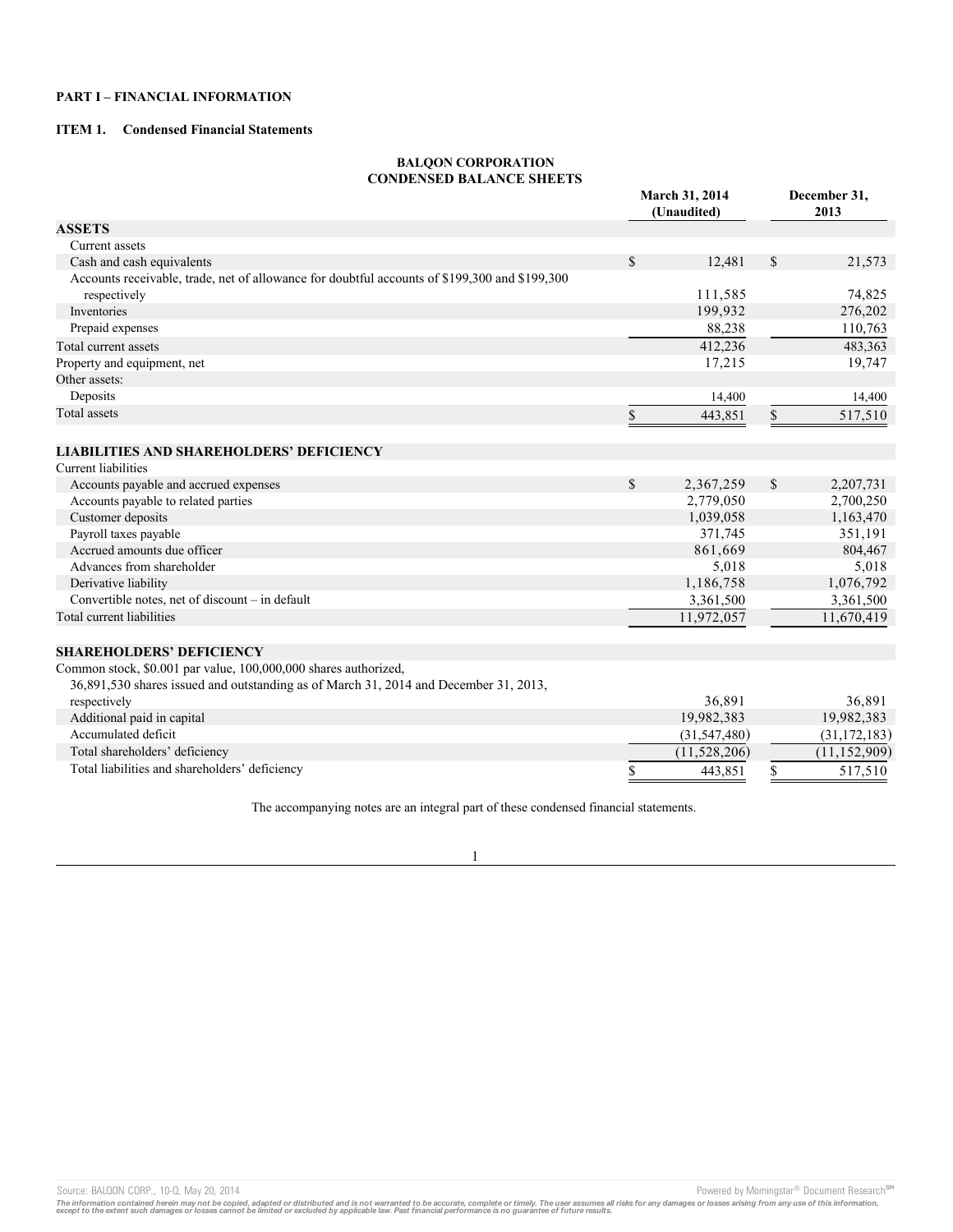# **BALQON CORPORATION CONDENSED STATEMENTS OF OPERATIONS FOR THE THREE MONTHS ENDED MARCH 31, 2014 AND 2013 (Unaudited)**

|                                                        | <b>Three Months Ended</b><br>March 31, |  |             |  |
|--------------------------------------------------------|----------------------------------------|--|-------------|--|
|                                                        | 2014                                   |  | 2013        |  |
| <b>REVENUES</b>                                        | 424,018                                |  | 447,387     |  |
| <b>COSTS OF REVENUES</b>                               | 336,979                                |  | 427,197     |  |
| <b>GROSS PROFIT</b>                                    | 87,039                                 |  | 20,190      |  |
| <b>OPERATING EXPENSES</b>                              |                                        |  |             |  |
| General and administrative                             | 233,943                                |  | 780,931     |  |
| Research and development                               | 7,881                                  |  | 26,678      |  |
| Depreciation and amortization                          | 2,532                                  |  | 3,693       |  |
| Total operating expenses                               | 244,356                                |  | 811,302     |  |
| <b>LOSS FROM OPERATIONS</b>                            | (157,317)                              |  | (791, 112)  |  |
| Change in fair value of derivative liabilities         | (109, 966)                             |  | (170, 953)  |  |
| Interest expense                                       | (108, 014)                             |  | (396, 159)  |  |
| <b>NET LOSS</b>                                        | (375, 297)                             |  | (1,358,224) |  |
| Net loss per share – basic and diluted                 | (0.01)                                 |  | (0.04)      |  |
| Weighted average shares outstanding, basic and diluted | 36,891,530                             |  | 36,891,530  |  |

The accompanying notes are an integral part of these condensed financial statements.

2

Source: BALQON CORP., 10-Q, May 20, 2014 2011 19:00 19:00 19:00 19:00 19:00 19:00 19:00 19:00 19:00 19:00 19:00 19:00 19:00 19:00 19:00 19:00 19:00 19:00 19:00 19:00 19:00 19:00 19:00 19:00 19:00 19:00 19:00 19:00 19:00 19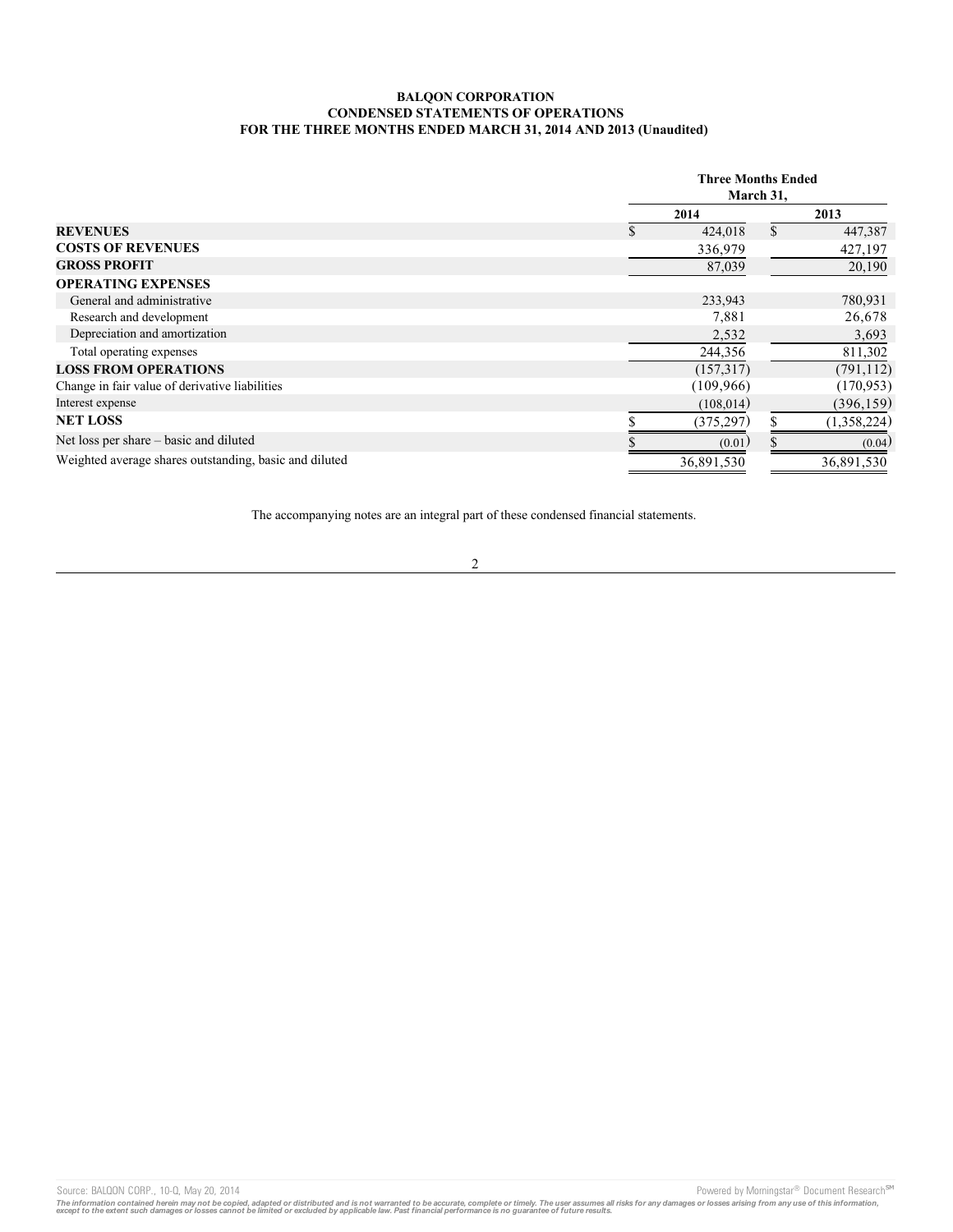# **BALQON CORPORATION CONDENSED STATEMENT OF SHAREHOLDERS' DEFICIENCY FOR THE THREE MONTHS ENDED MARCH 31, 2014(Unaudited)**

|                             | Common Stock,<br>\$0.001 Par Value |  | <b>Additional</b><br>Paid in |  |            | Accumulated |              |                |
|-----------------------------|------------------------------------|--|------------------------------|--|------------|-------------|--------------|----------------|
|                             | Number                             |  | Amount                       |  | Capital    |             | Deficit      | <b>Total</b>   |
| Balances, December 31, 2013 | 36,891,530                         |  | 36,891                       |  | 19.982.383 |             | (31.172.183) | \$(11,152,909) |
| Net loss                    |                                    |  |                              |  |            |             | (375.297)    | (375.297)      |
| Balances, March 31, 2014    | 36,891,530                         |  | 36.891                       |  | 19.982.383 |             | (31.547.480) | 11.528.206)    |

The accompanying notes are an integral part of these condensed financial statements.

### 3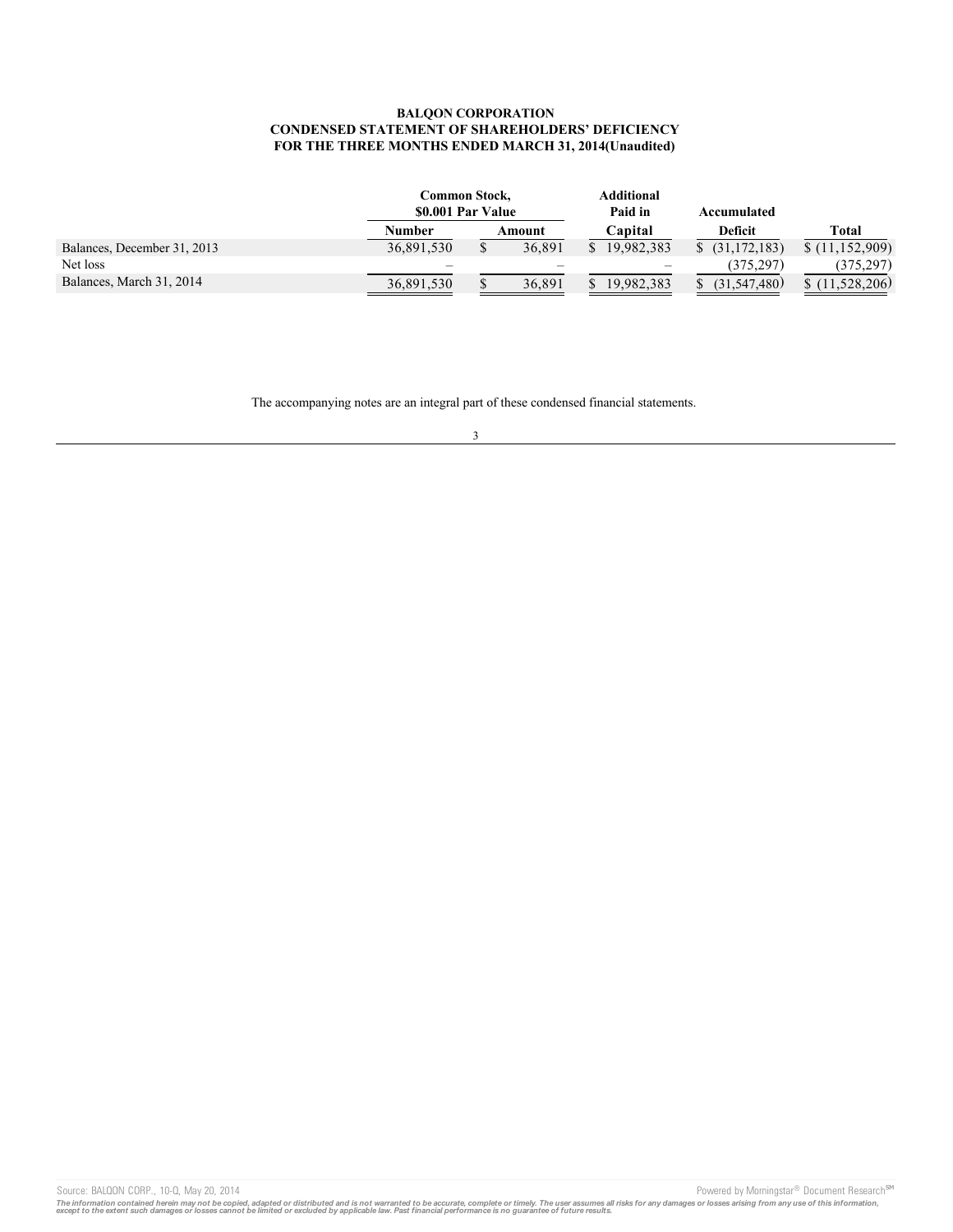# **BALQON CORPORATION CONDENSED STATEMENTS OF CASH FLOWS FOR THE THREE MONTHS ENDED MARCH 31, 2014 AND 2013 (Unaudited)**

|                                                                               | <b>Three Months Ended</b><br>March 31, |            |    |             |
|-------------------------------------------------------------------------------|----------------------------------------|------------|----|-------------|
|                                                                               |                                        | 2014       |    | 2013        |
| Cash flows from operating activities:                                         |                                        |            |    |             |
| Net loss                                                                      | \$                                     | (375, 297) | \$ | (1,358,224) |
| Adjustments to reconcile net loss to net cash used in operating activities:   |                                        |            |    |             |
| Depreciation and amortization                                                 |                                        | 2,532      |    | 3,693       |
| Fair value of common stock transferred by shareholder to settle Company debts |                                        |            |    | 323,176     |
| Cost to induce conversion of warrants                                         |                                        |            |    |             |
| Change in fair value of derivative liability                                  |                                        | 109,966    |    | 170,953     |
| Amortization of note discount                                                 |                                        |            |    | 280,654     |
| Changes in operating assets and liabilities:                                  |                                        |            |    |             |
| Accounts receivable                                                           |                                        | (36,760)   |    | (58, 361)   |
| Inventories                                                                   |                                        | 76,270     |    | 32,483      |
| Prepaid expenses                                                              |                                        | 22,526     |    | 22,697      |
| Payroll taxes payable                                                         |                                        | 20,553     |    | 17,791      |
| Accounts payable and accrued expenses                                         |                                        | 295,530    |    | 591,575     |
| Customer advances                                                             |                                        | (124, 412) |    | (33,201)    |
| Net cash used in operating activities                                         |                                        | (9,092)    |    | (6,764)     |
| Decrease in cash and cash equivalents                                         |                                        | (9,092)    |    | (6,764)     |
| Cash and cash equivalents, beginning of period                                |                                        | 21,573     |    | 33,869      |
| Cash and cash equivalents, end of period                                      |                                        | 12,481     | S  | 27,105      |

The accompanying notes are an integral part of these condensed financial statements.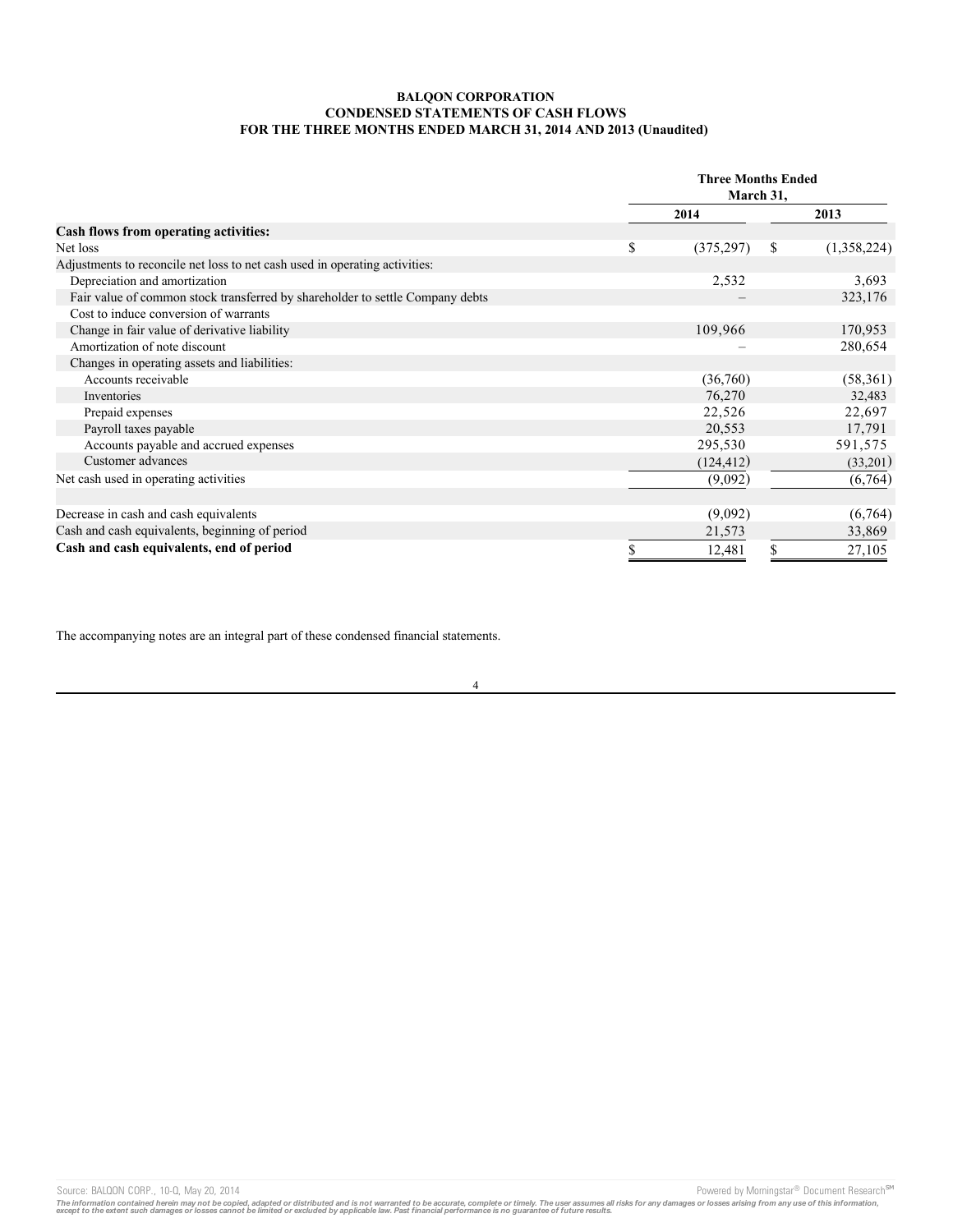# **NOTES TO CONDENSED FINANCIAL STATEMENTS FOR THE THREE ENDED MARCH 31, 2014 AND 2013 (Unaudited)**

### **NOTE 1 – NATURE OF BUSINESS AND SIGNIFICANT ACCOUNTING POLICIES**

#### **The Company**

Balqon Corporation, a California corporation ("Balqon California"), was incorporated on April 21, 2005 and commenced business operations in 2006. On October 24, 2008, Balqon California completed a merger with BMR Solutions, Inc., a Nevada corporation ("BMR"), with BMR being the survivor of the merger. Upon the closing, BMR changed its name to Balqon Corporation (the "Company"). The Company develops and manufactures electric drive systems and energy storage systems for electric vehicles, industrial equipment and renewable energy storage devices. The Company also designs and assembles electric powered yard tractors, short haul drayage tractors and inner city Class 7 and 8 delivery trucks utilizing its proprietary drive system technologies.

#### **Basis of Presentation of Unaudited Financial Information**

The unaudited financial statements of the Company for the three months ended March 31, 2014 and 2013 have been prepared in accordance with accounting principles generally accepted in the United States of America ("GAAP") for interim financial information and pursuant to the requirements for reporting on Form 10-Q and Regulation S-K for scaled disclosures for smaller reporting companies. Accordingly, they do not include all the information and footnotes required by GAAP for complete financial statements. However, such information reflects all adjustments (consisting solely of normal recurring adjustments), which are, in the opinion of management, necessary for the fair presentation of the Company's financial position and results of operations. Results shown for interim periods are not necessarily indicative of the results to be obtained for a full fiscal year. The balance sheet information as of December 31, 2013 was derived from the audited financial statements included in the Company's financial statements as of and for the years ended December 31, 2013 and 2012 contained in the Company's Annual Report on Form 10-K filed with the Securities and Exchange Commission ("SEC") on April 15, 2014. These financial statements should be read in conjunction with that report.

### **Going Concern**

The accompanying financial statements have been prepared under the assumption that the Company will continue as a going concern. Such assumption contemplates the realization of assets and satisfaction of liabilities in the normal course of business. For the three months ended March 31, 2014, the Company utilized cash flow from operations of \$9,092. As of March 31, 2014, the Company had a working capital deficit of \$11,559,821 and a shareholders' deficiency of \$11,528,206. In addition, the Company has not paid \$371,745 in payroll taxes and is delinquent in payment of \$3,361,500 in principal of its convertible notes and \$869,540 of interest due on its convertible notes payable. Pursuant to the terms of the notes, the non-payment of principal and interest by the Company constitutes an event of default and, as a result, the holders of the notes may accelerate payment of all amounts outstanding under the notes by giving written notice to the Company and thereby requiring that the Company immediately pay all principal and accrued and unpaid interest. If the holders of the notes were to declare the notes due and payable, the Company presently does not have the ability to pay these notes. In addition, as of March 31, 2014, \$2,006,500 of the notes are secured under the terms of a security agreement granting the holders of the notes a security interest in all of the Company's assets (including all intellectual property assets of the Company) subject to the interests of the holders of senior indebtedness (as that term is defined in the notes).

These factors, among others, raise substantial doubt about the Company's ability to continue as a going concern. The Company's ability to continue as a going concern is dependent upon its ability to develop additional sources of capital and to ultimately achieve sustainable revenues and profitable operations. The Company's independent auditors, in their report on our audited financial statements for the fiscal year ended December 31, 2013, expressed substantial doubt about the Company's ability to continue as a going concern. The Company's financial statements do not include any adjustments that might result from the outcome of these uncertainties.

5

Source: BALQON CORP., 10-Q, May 20, 2014 **Powered by Morningstar® Document Research** Morningstar® Document Research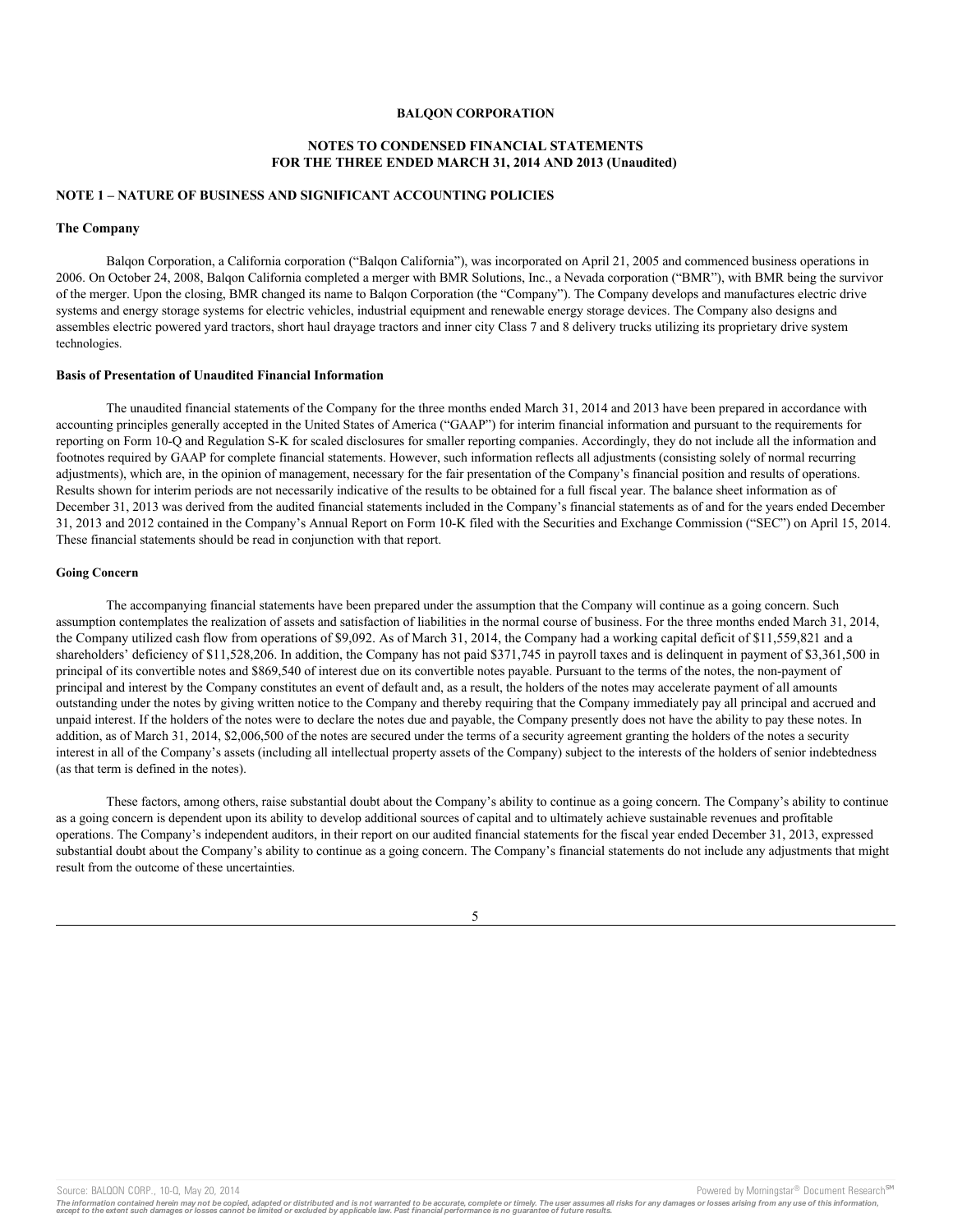# **NOTES TO CONDENSED FINANCIAL STATEMENTS FOR THE THREE ENDED MARCH 31, 2014 AND 2013 (Unaudited)**

The Company does not currently have sufficient liquidity to meet its anticipated working capital, debt service and other liquidity needs in the very near-term. The Company believes that it has sufficient working capital to continue operations only through the remainder of 2014 unless it successfully restructures its debt, experiences a significant improvement in sales and obtains other sources of liquidity. In addition, although various secured creditors holding approximately \$2,006,500 in secured convertible notes and secured debentures have not exercised their rights to foreclose on all of the Company's assets (including its intellectual property assets), no assurance can be given that these holders of secured debt will not exercise their remedies under the Company's outstanding secured notes and secured debentures.

The Company has been, and currently is, working towards identifying and obtaining new sources of financing. No assurances can be given that the Company will be successful in obtaining additional financing in the future. Any future financing that the Company may obtain may cause significant dilution to existing stockholders. Any debt financing or other financing of securities senior to common stock that the Company is able to obtain will likely include financial and other covenants that will restrict the Company's flexibility. At a minimum, the Company expects these covenants to include restrictions on its ability to pay dividends on its common stock. Any failure to comply with these covenants would have a material adverse effect on the Company's business, prospects, financial condition, results of operations and cash flows. In addition, the Company's senior secured convertible debentures issued between July and December 2010 contain covenants that include restrictions on the Company's ability to pay dividends on its common stock.

If adequate funds are not available, the Company may be required to delay, scale back or eliminate portions of its operations and product and service development efforts or to obtain funds through arrangements with strategic partners or others that may require the Company to relinquish rights to certain of its technologies or potential products or other assets. Accordingly, the inability to obtain such financing could result in a significant loss of ownership and/or control of the Company's proprietary technology and other important assets and could also adversely affect its ability to fund the Company's continued operations and its product and service development efforts. Although the Company is actively pursuing a number of alternatives, including seeking to restructure its debt and seeking to raise additional debt or equity financing, or both, there can be no assurance that the Company will be successful. See "Risk Factors"

# **Estimates**

The preparation of financial statements in conformity with generally accepted accounting principles ("GAAP") requires management to make estimates and assumptions that affect the reported amounts of assets and liabilities and disclosure of contingent assets and liabilities at the date of the financial statements and the reported amounts of revenue and expenses during the reporting period. Material estimates relate to the recognition of contract revenues and estimated costs to complete, recoverability of reported amounts of long-lived assets, and assumptions made in valuing derivative instruments and equity instruments issued for compensation. Actual results may differ from those estimates.

## **Revenues**

### *Sales of Production Units and Parts*

The Company recognizes revenue from the sale of completed production units and parts when there is persuasive evidence that an arrangement exists, delivery of the product has occurred and title has passed, the selling price is both fixed and determinable, and collectability is reasonably assured, all of which generally occurs upon shipment of its product or delivery of the product to the destination specified by the customer.

Source: BALQON CORP., 10-Q, May 20, 2014 **Powered by Morningstar® Document Research** Morningstar® Document Research

The information contained herein may not be copied, adapted or distributed and is not warranted to be accurate, complete or timely. The user assumes all risks for any damages or losses arising from any use of this informat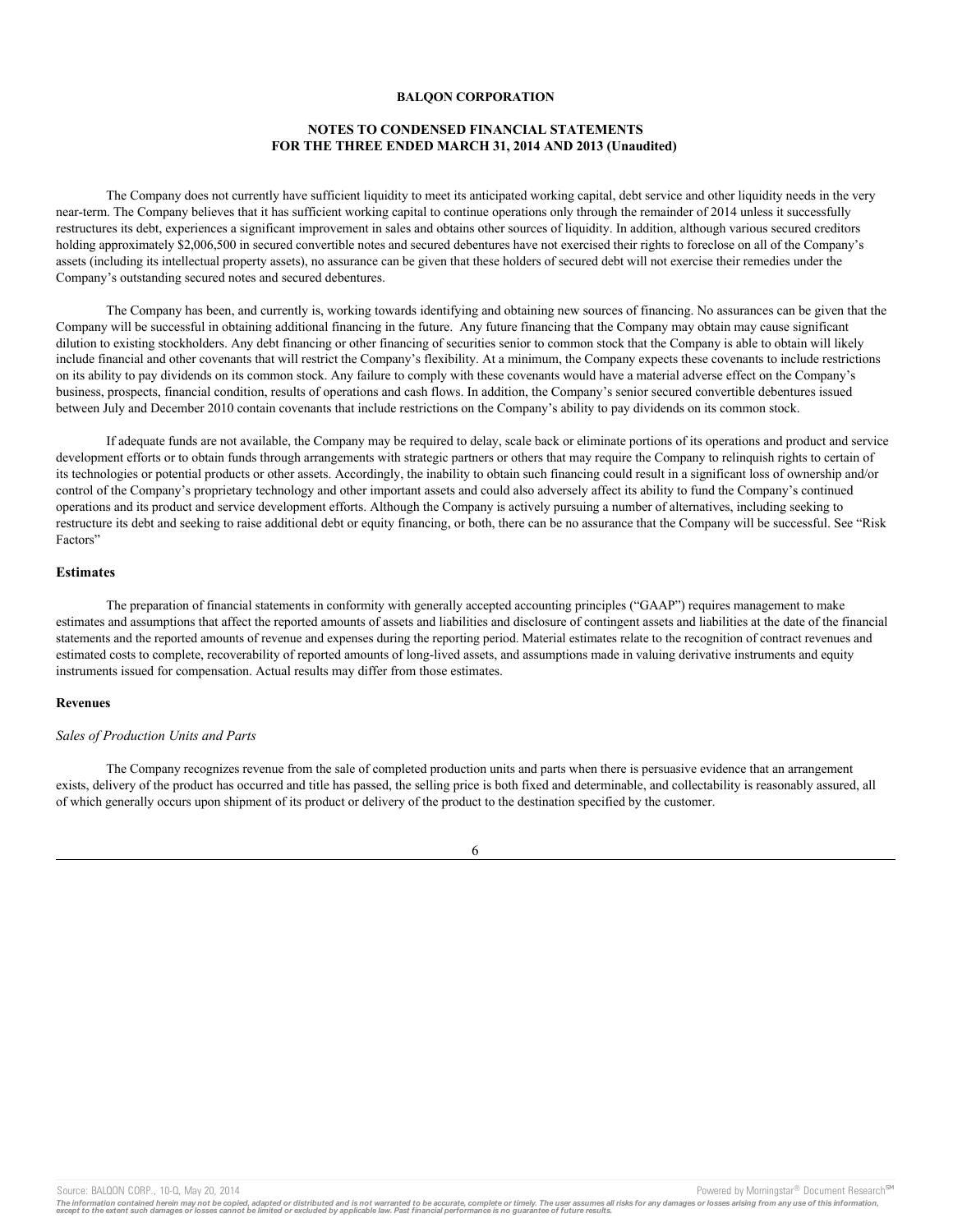# **NOTES TO CONDENSED FINANCIAL STATEMENTS FOR THE THREE ENDED MARCH 31, 2014 AND 2013 (Unaudited)**

The Company determines whether delivery has occurred based on when title transfers and the risks and rewards of ownership have transferred to the buyer, which usually occurs when the Company places the products with the buyer's carrier. The Company regularly reviews its customers' financial positions to ensure that collectability is reasonably assured. Except for warranties, the Company has no post-sales obligations.

#### **Inventories**

Inventories are stated at the lower of cost or market. Cost is determined principally on a first-in-first-out average cost basis. Recorded inventories at March 31, 2014 do not include approximately \$250,000 of batteries and other items held on consignment from Seven One Battery Company, an affiliate of the Company's Chairman of the Board. (See Note 5). Inventories at March 31, 2014 consisted of raw materials.

# **Loss Per Share**

Basic loss per share has been computed using the weighted average number of common shares outstanding and issuable during the period. Diluted loss per share is computed based on the weighted average number of common shares and all common equivalent shares outstanding during the period in which they are dilutive. Common equivalent shares consist of shares issuable upon the exercise of stock options, warrants or other convertible securities such as convertible notes. For the three months ended March 31, 2014 and 2013, common stock equivalent shares have been excluded from the calculation of loss per share as their effect is anti-dilutive.

The following table summarizes the weighted average shares and common stock equivalents outstanding as of March 31, 2014 and 2013:

|                                              | <b>March 31, 2014</b> | <b>March 31, 2013</b> |
|----------------------------------------------|-----------------------|-----------------------|
| Weighted average shares outstanding          | 36,891,530            | 36,891,530            |
|                                              |                       |                       |
| Common stock equivalents:                    |                       |                       |
| Options exercisable into common shares       |                       |                       |
| Warrants exercisable into common shares      | 10,295,500            | 10,295,500            |
| Notes payable convertible into common shares | 6,814,583             | 6,814,583             |
| Total, common stock equivalents              | 17,110,083            | 17,110,083            |

#### **Financial Assets and Liabilities Measured at Fair Value**

The Company's financial instruments include cash and cash equivalents, accounts receivable, prepaid expenses, accounts payable and accrued expenses and accounts payable to related party. Management considers the carrying amounts to approximate their fair values due to their short-term nature. The Company uses various inputs in determining the fair value of its investments and measures these assets on a recurring basis. Financial assets recorded at fair value in the condensed balance sheets are categorized by the level of objectivity associated with the inputs used to measure their fair value. Authoritative guidance provided by the Financial Accounting Standards Board ("FASB") defines the following levels directly related to the amount of subjectivity associated with the inputs to fair valuation of these financial assets:

7

Source: BALQON CORP., 10-Q, May 20, 2014 **Powered by Morningstar® Document Research** Morningstar® Document Research

The information contained herein may not be copied, adapted or distributed and is not warranted to be accurate, complete or timely. The user assumes all risks for any damages or losses arising from any use of this informat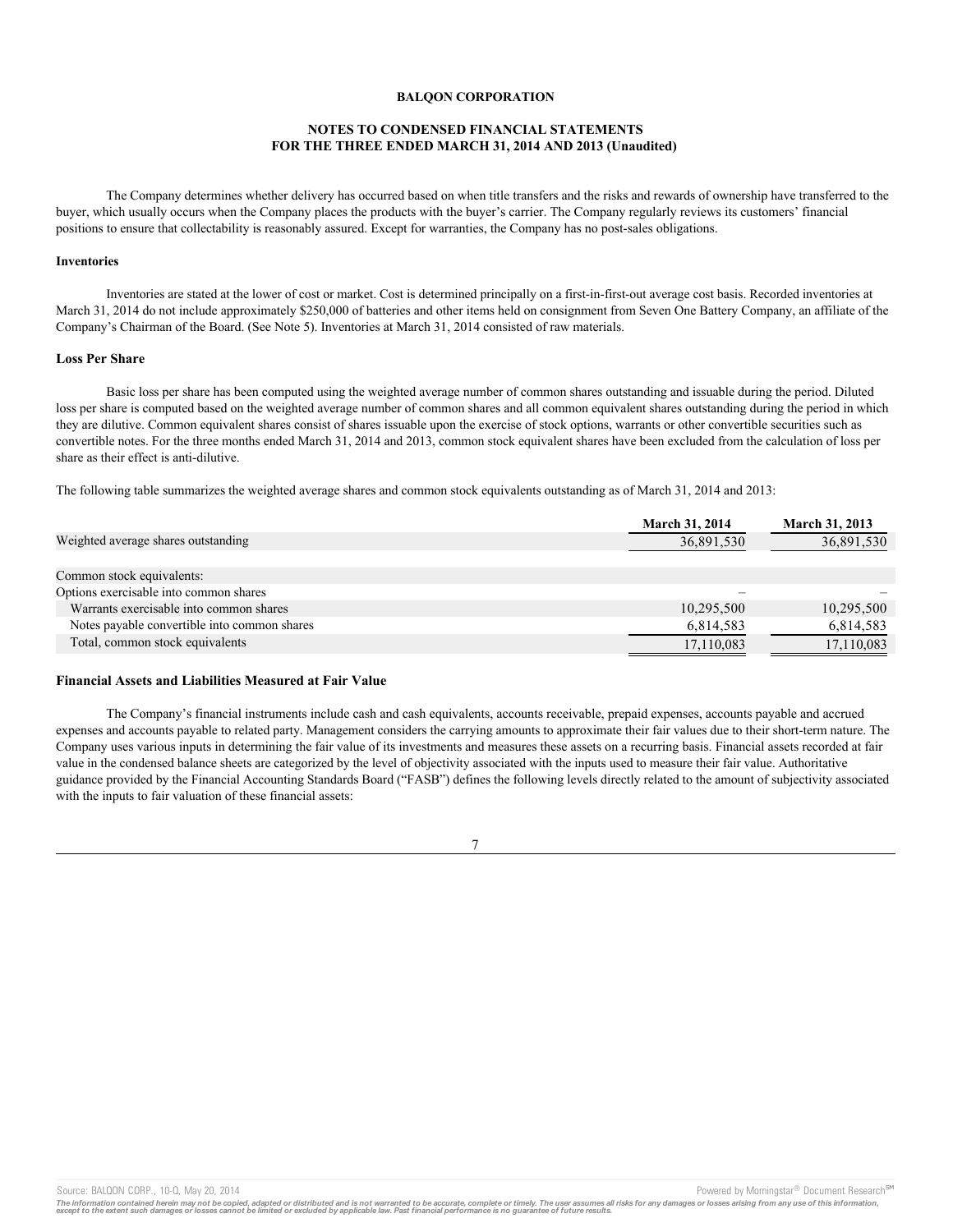# **NOTES TO CONDENSED FINANCIAL STATEMENTS FOR THE THREE ENDED MARCH 31, 2014 AND 2013 (Unaudited)**

Level 1 Quoted prices in active markets for identical assets or liabilities.

Level 2 Inputs, other than the quoted prices in active markets, that is observable either directly or indirectly.

Level 3 Unobservable inputs based on the Company's assumptions.

The following table presents certain investments and liabilities of the Company's financial assets measured and recorded at fair value on the Company's condensed balance sheets on a recurring basis and their level within the fair value hierarchy as of March 31, 2014 and December 31, 2013.

| Level :                         | Level 2                         | Level 3  | Total     |
|---------------------------------|---------------------------------|----------|-----------|
| $\hspace{0.1mm}-\hspace{0.1mm}$ | $\hspace{0.1mm}-\hspace{0.1mm}$ | .186.758 | 186,758   |
|                                 |                                 |          |           |
| Level 1                         | Level 2                         | Level 3  | Total     |
| $\hspace{0.1mm}-\hspace{0.1mm}$ | $\hspace{0.1mm}-\hspace{0.1mm}$ | .076.792 | 1,076,792 |
|                                 |                                 |          |           |

### **Derivative Financial Instruments**

The Company evaluates its financial instruments to determine if such instruments are derivatives or contain features that qualify as embedded derivatives. For derivative financial instruments that are accounted for as liabilities, the derivative instrument is initially recorded at its fair value and is then re-valued at each reporting date, with changes in the fair value reported in the statements of operations. The Company uses a probability weighted average Black-Scholes-Merton model to value the derivative instruments. The classification of derivative instruments, including whether such instruments should be recorded as liabilities or as equity, is evaluated at the end of each reporting period. Derivative instrument liabilities are classified in the balance sheet as current or non-current based on whether or not net-cash settlement of the derivative instrument could be required within 12 months of the balance sheet date.

#### **Concentrations**

Financial instruments, which potentially subject the Company to concentrations of credit risk, consist principally of cash and unsecured accounts receivable.

The Company maintains cash balances at one bank. At times, the amount on deposit exceeds the federally insured limits. Management believes that the financial institution that holds the Company's cash is financially sound and, accordingly, minimal credit risk exists. As of March 31, 2014 and March 31, 2013 the Company did not have any amount in excess of insured limits maintained at the bank.

For the three months ended March 31, 2014, 40%, 24% and 12% of revenues were from three customers. For the three months ended March 31, 2013, 38% of total revenues were from one customer. At March 31, 2014, a single customer represented 76% of total accounts receivable. Accounts receivable from a single customer represented 69% of total accounts receivable at December 31, 2013.

For the three months ended March 31, 2014, 44% of costs of revenue were to one vendor. At March 31, 2014, accounts payable to the largest vendor represented 60% of total accounts payable. The vendor is a related party. (See Note 5)

For the three months ended March 31, 2013, 88% of costs of revenue were to one vendor. At March 31, 2013, accounts payable to the largest vendor represented 58% of total accounts payable. The vendor is a related party. (See Note 5)

8

Source: BALQON CORP., 10-Q, May 20, 2014 **Powered by Morningstar® Document Research** in Powered by Morningstar® Document Research in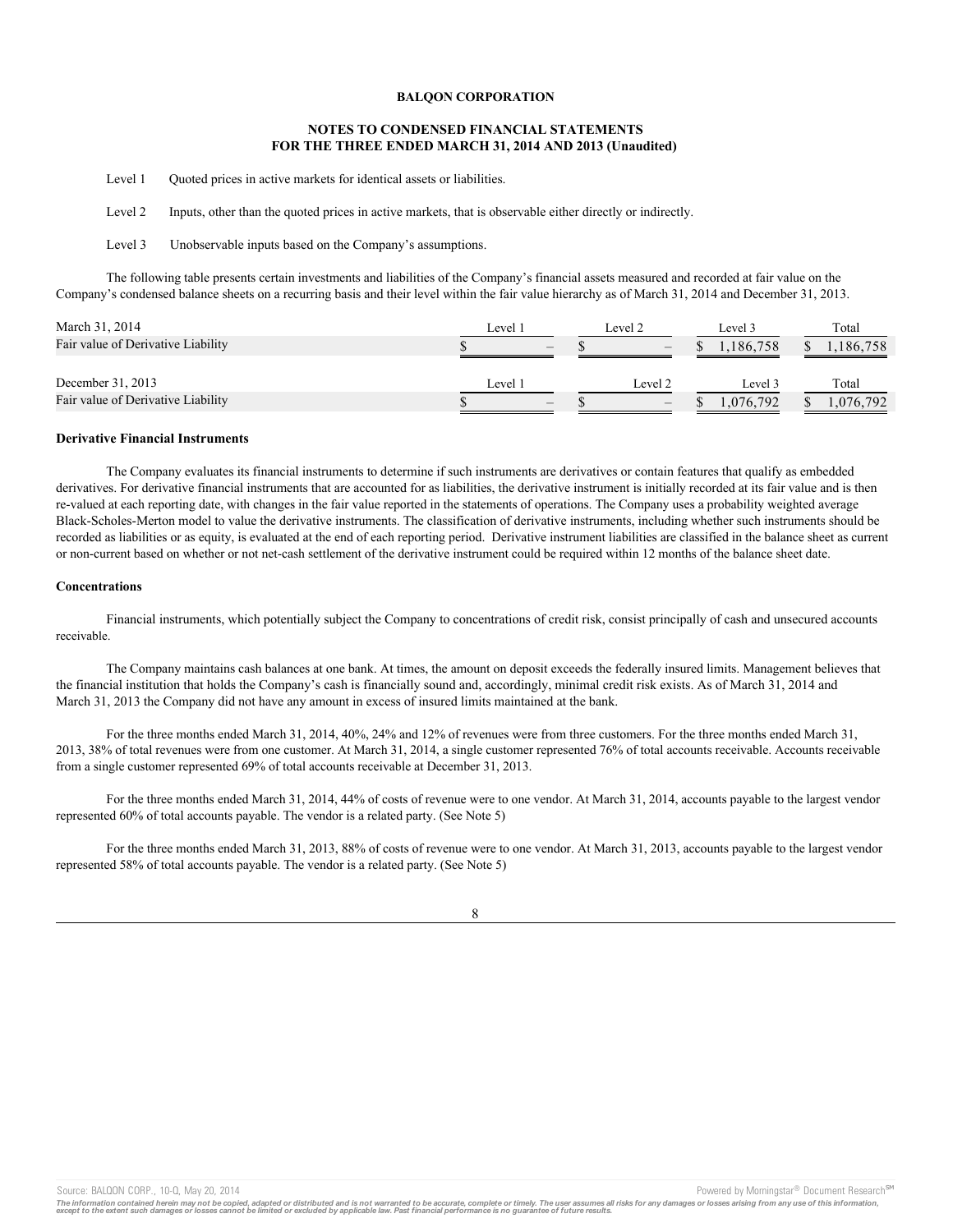# **NOTES TO CONDENSED FINANCIAL STATEMENTS FOR THE THREE ENDED MARCH 31, 2014 AND 2013 (Unaudited)**

#### **Recent Accounting Pronouncements**

In April 2014, the Financial Accounting Standards Board (FASB) issued Accounting Standards Update (ASU) 2014-08, "Presentation of Financial Statements (Topic 205) and Property, Plant and Equipment (Topic 360)." ASU 2014-08 amends the requirements for reporting discontinued operations and requires additional disclosures about discontinued operations. Under the new guidance, only disposals representing a strategic shift in operations or that have a major effect on the Company's operations and financial results should be presented as discontinued operations. This new accounting guidance is effective for annual periods beginning after December 15, 2014. The Company is currently evaluating the impact of adopting ASU 2014-08 on the Company's results of operations or financial condition.

Other accounting pronouncements did not or are not believed by management to have a material impact on the Company's present or future consolidated financial statements.

### **NOTE 2 –CONVERTIBLE PROMISSORY NOTES – IN DEFAULT**

Convertible notes payable in default consist of the following as of March 31, 2014 and December 31, 2013:

|                                                                                                            | March 31,<br>2014 |   | December 31.<br>2013 |
|------------------------------------------------------------------------------------------------------------|-------------------|---|----------------------|
| Subordinated secured convertible notes payable, interest at 10% per annum payable quarterly, due March 31, |                   |   |                      |
| 2013(1)                                                                                                    | \$<br>891,500     | S | 891,500              |
| Subordinated unsecured convertible notes payable, interest at 10% per annum payable quarterly, due         |                   |   |                      |
| March 31, 2012 (2)                                                                                         | 25,000            |   | 25,000               |
| Subordinated unsecured convertible notes payable, interest at 10% per annum payable quarterly, due         |                   |   |                      |
| September 1, 2012 (3)                                                                                      | 1.330,000         |   | 1,330,000            |
| Senior secured convertible notes payable, interest at 10% per annum payable quarterly, due March 31, 2013  |                   |   |                      |
| (4)                                                                                                        | 775,000           |   | 775,000              |
| Secured Convertible Note Payable, Interest at 10% per annum payable quarterly, due March 31, 2013 (5)      | 340,000           |   | 340,000              |
| Convertible notes payable                                                                                  | 3,361,500         |   | 3,361,500            |

(1) In March 2009, the Company entered into agreements with 34 accredited investors for the sale by the Company 10% Unsecured Subordinated Convertible Promissory Notes which are convertible into an aggregate of 1,000,000 shares of the Company's common stock at a conversion price of \$1.00 per share of common stock, subject to adjustment. The notes are subordinated to the right to the prior payment of all Senior Indebtedness (as defined in the notes). Additionally, the Company issued three-year warrants to purchase an aggregate of 1,000,000 shares of the Company's common stock at an exercise price of \$1.50 per share.

During the three months ended March 31, 2012, the Company negotiated Amendment and Exchange Agreements with holders of its 10% unsecured notes payable that matured on March 31, 2012. The terms of the Amendment and Exchange Agreements provide that the maturity date of these notes (the "Amended Notes") was extended until March 31, 2013, and are now currently in default. The Amended Notes continue to accrue interest at the rate of 10% and are subject to a security agreement. The Amendment and Exchange Agreements also provide that the Amended Notes are convertible into common stock of the Company at a price of \$0.40 per share, subject to adjustment for a weighted average anti-dilution provision. In connection with the issuance of the Amended Notes, the Company issued three-year warrants to purchase up to 975,000 shares of common stock at an exercise price per share of \$0.40. As of March 31, 2014 and December 31, 2013, \$891,500 was outstanding under these notes.

 $\Omega$ 

Source: BALQON CORP., 10-Q, May 20, 2014 Contract and Source: BALQON CORP. The Powered by Morningstar® Document Research Street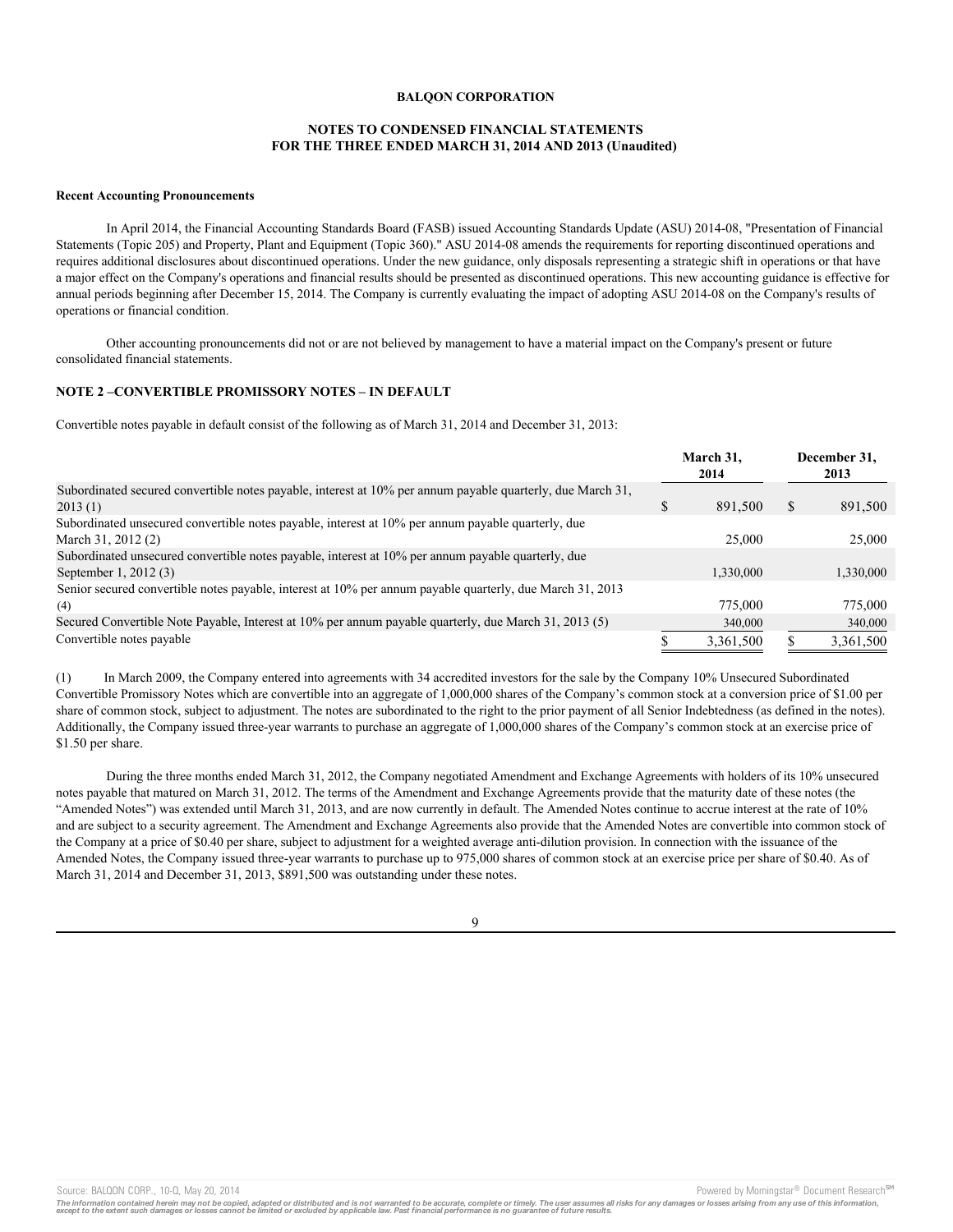# **NOTES TO CONDENSED FINANCIAL STATEMENTS FOR THE THREE ENDED MARCH 31, 2014 AND 2013 (Unaudited)**

The Amended Notes were due on March 31, 2013 (the "Maturity Date") and are currently in default due to non-payment of the notes by the Company. The Amended Notes are secured under the terms of a security agreement granting the holders of the Amended Notes a security interest in all of the Company's personal property subject to the interests of the holders of Senior Indebtedness (as defined in the Amended Notes). The security interest granted is subordinate to existing bank financing and the 10% Senior Secured Convertible Debentures that currently have a principal balance due of \$775,000.

Each of the agreements governing the Amended Notes and warrants includes an anti-dilution provision that allows for the automatic reset of the conversion or exercise price upon any future sale of the Company's common stock, warrants, options, convertible debt or any other equity-linked securities at an issuance, exercise or conversion price below the current conversion price of the Amended Notes or exercise price of the warrants issued with the Amended Notes. The Company considered the current FASB guidance of "Determining Whether an Instrument Indexed to an Entity's Own Stock" which indicates that any adjustment to the fixed amount (either conversion price or number of shares) of the instrument regardless of the probability or whether or not within the issuers' control, means the instrument is not indexed to the issuers own stock. Accordingly, the Company determined that the conversion price of the Amended Notes and the exercise price of the warrants are not a fixed amount because they are subject to fluctuation based on the occurrence of future offerings or events. As a result, the Company determined that the conversion features and the warrants are not considered indexed to the Company's own stock and characterized the initial fair value of these conversion features and warrants as derivative liabilities upon issuance. The fair value of these conversion features and warrants was considered a note discount at issuance and was amortized as interest expense over the life of the Note. During the three months ended March 31, 2013 the Company included in interest expense \$207,357, relating to the amortization of this discount. As of March 31, 2014 and December 31, 2013, the note discount was fully amortized.

(2) A holder of \$25,000 in principal of the Company's 10% Unsecured Convertible Promissory Notes issued between March 25, 2009 and June 19, 2009 did not accept the Company's offer under the Amendment and Exchange Agreements (see note 1 above) to exchange this note for an Amended Note that matures on March 31, 2013. As such, this 10% Unsecured Convertible Promissory Note matured on March 31, 2012 and is in default due to non-payment of the note by the Company.

(3) Between February 5, 2010 and April 12, 2010, the Company entered into agreements with seven accredited investors for the sale by the Company of an aggregate of \$1,500,000 of 10% Unsecured Subordinated Convertible Promissory Notes which are convertible into an aggregate of 1,999,993 shares of the Company's common stock at a conversion price of \$0.75 per share of common stock, subject to adjustment. As of March 31, 2014 and December 31, 2013, \$1,330,000 in principal was outstanding under these notes. The notes matured on September 1, 2012 and are presently in default due to non-payment.

The fair value of the conversion features and warrants was considered a note discount at issuance and was amortized as interest expense over the life of the Note. As of March 31, 2014 and December 31, 2013, the note discount was fully amortized.

(4) Between July 2010 and December 2010, the Company entered into agreements with 26 accredited investors for the sale by the Company of an aggregate of \$850,000 of 10% Senior Secured Convertible Debentures (the "Debentures") which are convertible into an aggregate of 1,133,333 shares of the Company's common stock at a conversion price of \$0.75 per share, subject to adjustment. In connection with this offering, the Company also issued to the investors warrants to purchase an aggregate of 850,000 shares of the Company's common stock at an exercise price of \$0.75 per share, subject to adjustment. The Company also issued to its placement agent warrants to purchase 68,000 shares of the Company's common stock at an exercise price of \$0.75 per share, subject to the same adjustments and terms as those warrants issued to investors. Under the adjustment provisions of the Debentures and warrants, the conversion price of the Debentures and the exercise price of the warrants were reduced to \$0.56 in connection with various dilutive issuances made in 2011 and 2010.

Source: BALQON CORP., 10-Q, May 20, 2014 **Powered by Morningstar® Document Research** in Powered by Morningstar® Document Research in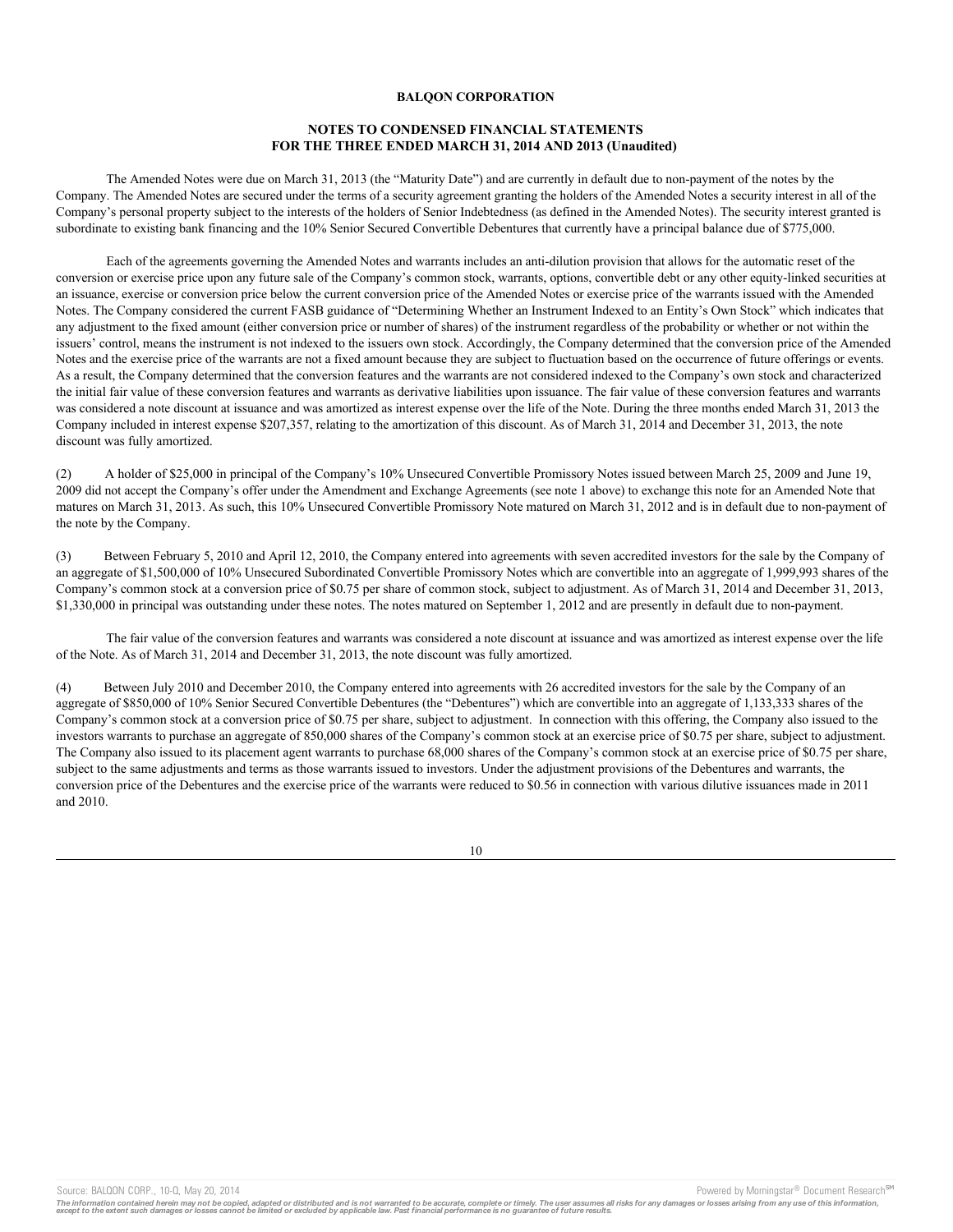# **NOTES TO CONDENSED FINANCIAL STATEMENTS FOR THE THREE ENDED MARCH 31, 2014 AND 2013 (Unaudited)**

As of March 31, 2014 and December 31, 2013 \$775,000 in principal was outstanding under these Debentures. The Debentures were due on September 30, 2012, and subsequently extended to, March 31, 2013 (the "Maturity Date") and are now in default due to non-payment. The Debentures are secured under the terms of a security agreement granting the holders of the Debentures a security interest in all of the Company's personal property.

Each of the agreements governing the Debentures and warrants includes an anti-dilution provision that allows for the automatic reset of the conversion or exercise price upon any future sale of common stock instruments at or below the current exercise price. The Company considered the current FASB guidance of "Determining Whether an Instrument Indexed to an Entity's Own Stock" which indicates that any adjustment to the fixed amount (either conversion price or number of shares) of the instrument regardless of the probability or whether or not within the issuers' control, means the instrument is not indexed to the issuers own stock. Accordingly, the Company determined that the conversion price of the Debentures and the exercise price of the warrants are not a fixed amount because they are subject to fluctuation based on the occurrence of future offerings or events. As a result, the Company determined that the conversion features and the warrants are not considered indexed to the Company's own stock and characterized the fair value of these warrants as derivative liabilities upon issuance. The fair value of the conversion features and warrants was considered a note discount at issuance and was amortized as interest expense over the life of the Note. As of March 31, 2014 and December 31, 2013, the note discount was fully amortized.

(5) On May 18, 2012, the Company entered into Agreements with 3 accredited investors for a sale by the Company of an aggregate of \$340,000 10% Secured Subordinated Convertible Promissory Notes (the "May 2012 Notes") which are convertible into an aggregate of 850,000 shares of the Company's common stock at a conversion price of \$0.40 per share of common stock, subject to adjustment. The notes were due on March 31, 2013 and are now in default due to non-payment. The May 2012 Notes are subordinated to the right to the prior payment of all Senior Indebtedness (as defined in the notes). The notes pay quarterly interest at the rate of 10% and are subject to a security agreement that secures the notes by the Company's assets. The security agreement is subordinate to existing bank financing and the Debentures (as defined below) that currently have a principal balance due of \$775,000 and the Amended Notes that currently have a balance due of \$891,500. Additionally, the Company issued three-year warrants to purchase an aggregate of 340,000 shares of the Company's common stock at an exercise price of \$0.40 per share, subject to standard anti-dilution adjustments. As of March 31, 2014 and December 31, 2013 \$340,000 was outstanding under these notes.

The conversion price of the May 2012 Notes are subject to full ratchet anti-dilution provisions and also subject to adjustment based on stock splits, stock dividends, spin-offs, rights offerings, or recapitalization through a large, nonrecurring cash dividend. Each of the agreements governing the May 2012 Notes include an anti-dilution provision that allows for the automatic reset of the conversion price upon any future sale of the Company's common stock, warrants, options, convertible debt or any other equity-linked securities at an issuance, exercise or conversion price below the current conversion price of the May 2012 Notes. The Company considered the current FASB guidance of "Determining Whether an Instrument Indexed to an Entity's Own Stock" which indicates that any adjustment to the fixed amount (either conversion price or number of shares) of the instrument regardless of the probability or whether or not within the issuers' control, means the instrument is not indexed to the issuers own stock. Accordingly, the Company determined that the conversion price of the May 2012 Notes are not a fixed amount because they are subject to fluctuation based on the occurrence of future offerings or events. As a result, the Company determined that the conversion features are not considered indexed to the Company's own stock and characterized the fair value of the conversion feature of the notes as derivative liabilities upon issuance. The fair value of the conversion features and warrants was considered a note discount at issuance and was amortized as interest expense over the life of the Note. As of March 31, 2014 and December 31, 2013, the note discount was fully amortized.

11

Source: BALQON CORP., 10-Q, May 20, 2014 **Powered by Morningstar® Document Research** in Powered by Morningstar® Document Research in

The information contained herein may not be copied, adapted or distributed and is not warranted to be accurate, complete or timely. The user assumes all risks for any damages or losses arising from any use of this informat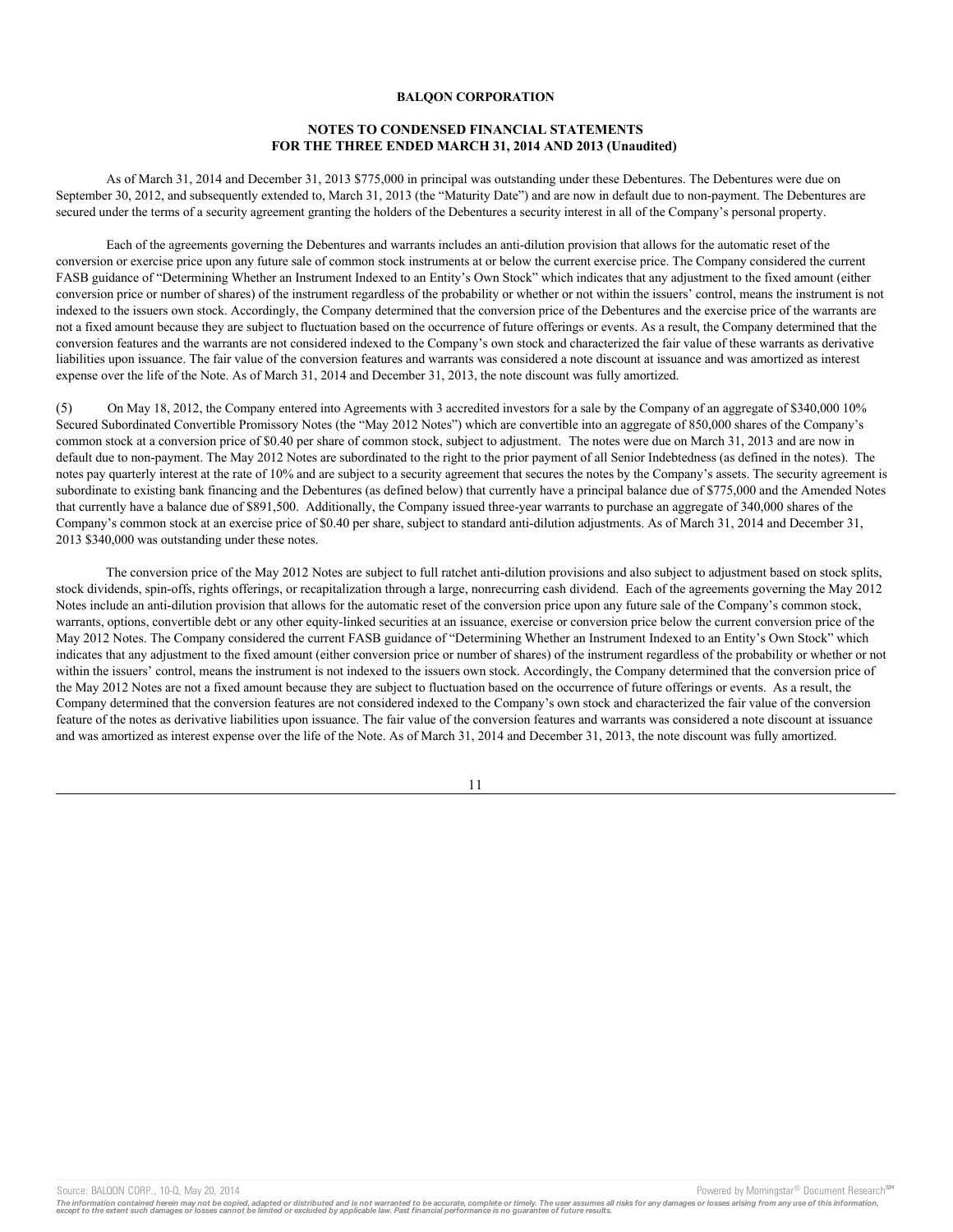# **NOTES TO CONDENSED FINANCIAL STATEMENTS FOR THE THREE ENDED MARCH 31, 2014 AND 2013 (Unaudited)**

# **NOTE 3 – DERIVATIVE LIABILITY**

In June 2008, the FASB issued authoritative guidance on determining whether an instrument (or embedded feature) is indexed to an entity's own stock. Under the authoritative guidance, effective January 1, 2009, instruments which do not have fixed settlement provisions are deemed to be derivative instruments. The conversion feature of the Company's Debentures (described in Note 2), and the related warrants, do not have fixed settlement provisions because their conversion and exercise prices, respectively, may be lowered if the Company issues securities at lower prices in the future. The Company was required to include the reset provisions in order to protect the holders of the Debentures from the potential dilution associated with future financings. In accordance with the FASB authoritative guidance, the conversion feature of the Debentures was separated from the host contract (i.e., the Debentures) and recognized as a derivative instrument. Both the conversion feature of the Debentures and the related warrants have been characterized as derivative liabilities to be re-measured at the end of every reporting period with the change in value reported in the statement of operations.

The derivative liabilities were valued using a probability weighted average Black-Scholes pricing model with the following assumptions:

|                            | March 31,<br>2014 | December 31,<br>2013 |
|----------------------------|-------------------|----------------------|
| Conversion feature:        |                   |                      |
| Risk-free interest rate    | 0.13%             | 0.13%                |
| <b>Expected volatility</b> | 286.51%           | 229%                 |
| Expected life (in years)   | .50 years         | .75 years            |
| Expected dividend yield    | $\overline{0}$    | $\overline{0}$       |
| Warrants:                  |                   |                      |
| Risk-free interest rate    | 0.13%             | 0.13%                |
| <b>Expected volatility</b> | 286.51%           | 229%                 |
| Expected life (in years)   | $1.50$ years      | $1.75$ years         |
| Expected dividend yield    | $\mathbf{0}$      | $\Omega$             |
| Fair Value:                |                   |                      |
| Conversion feature         | \$<br>998,807     | \$<br>982,792        |
| Warrants                   | 187,951           | 94,000               |
|                            | 1,186,758         | 1,076,792            |

12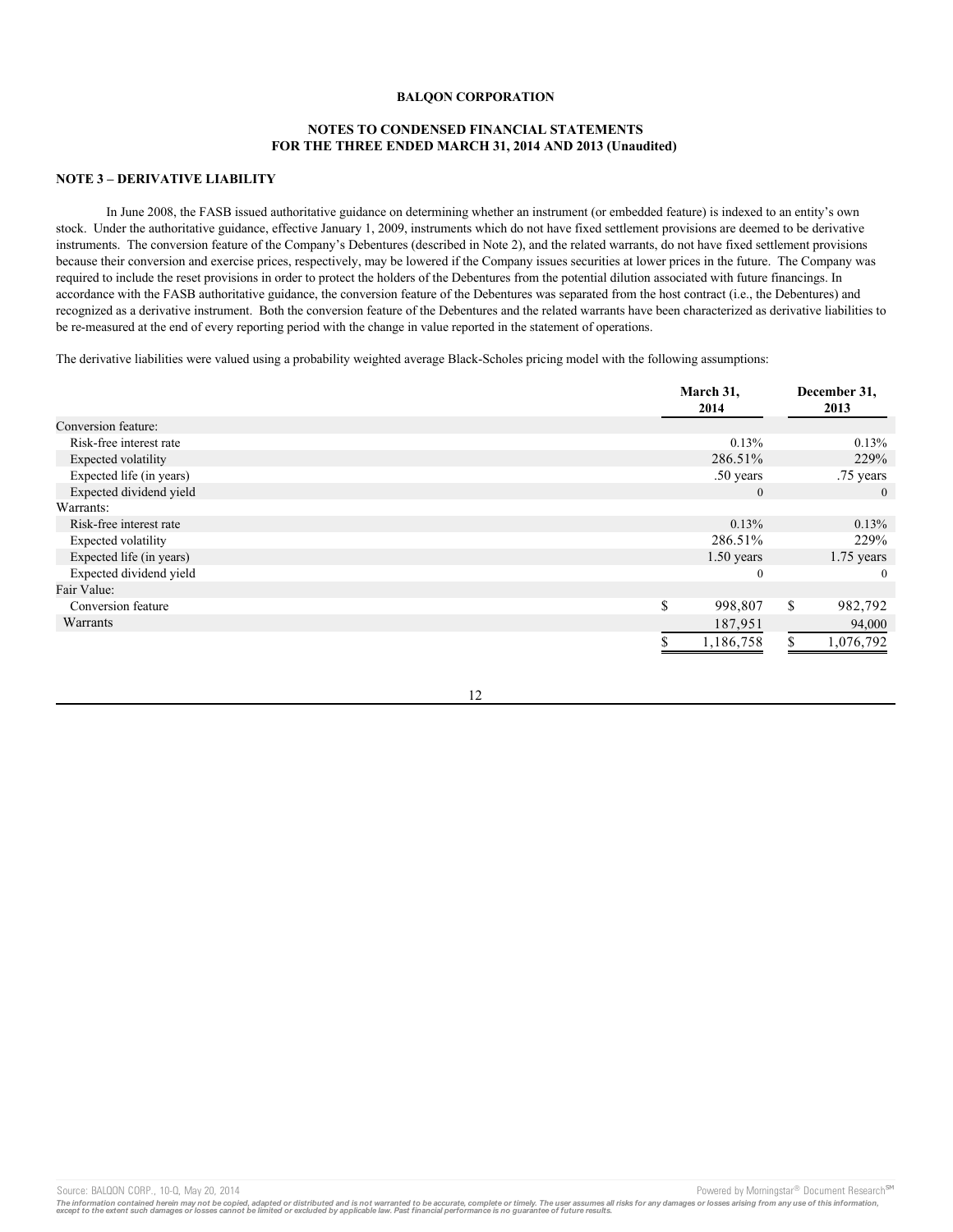# **NOTES TO CONDENSED FINANCIAL STATEMENTS FOR THE THREE ENDED MARCH 31, 2014 AND 2013 (Unaudited)**

The risk-free interest rate was based on rates established by the Federal Reserve Bank. The expected volatility was based on the historical statistical volatility of the Company over the past 12 months. The expected life of the conversion feature of the Debentures was based on the term of the Debentures and the expected life of the warrants was determined by the expiration date of the warrants. The expected dividend yield was based on the fact that the Company has not paid dividends to its common stockholders in the past and does not expect to pay dividends to its common stockholders in the future.

As of March 31, 2014 and December 31, 2013, the aggregate derivative liability of the conversion feature and the warrants was \$1,186,758 and \$1,076,792, respectively. For the three months ended March 31, 2014, the Company recorded a change in fair value of the derivative liabilities of \$109,966.

## **NOTE 4 – STOCK OPTIONS AND WARRANTS**

#### **Stock Options**

Under our 2008 Stock Incentive plan, we have authorized 7,500,000 shares of common stock for employee incentive. As March 31, 2014, no options to purchase shares of common stock were issued and outstanding under the 2008 Plan.

# **Warrants**

At March 31, 2014, warrant shares outstanding were as follows:

|                              |               | Weighted<br>Average   |
|------------------------------|---------------|-----------------------|
|                              | <b>Shares</b> | <b>Exercise Price</b> |
| Balance at December 31, 2013 | 10,295,500    | \$0.44                |
| Granted                      |               |                       |
| Exercised                    | __            |                       |
| Expired                      |               |                       |
| Balance at March 31, 2014    | 10,295,500    | \$0.44                |

The following table summarizes information about stock warrants outstanding and exercisable as of March 31, 2014:

|                                              |                                                      | <b>Warrants Outstanding</b>                     |                                                                    | <b>Warrants Exercisable</b> |                                              |
|----------------------------------------------|------------------------------------------------------|-------------------------------------------------|--------------------------------------------------------------------|-----------------------------|----------------------------------------------|
| Range of<br><b>Exercise</b><br><b>Prices</b> | <b>Number</b><br>of Shares<br>Underlying<br>Warrants | Weighted<br>Average<br><b>Exercise</b><br>Price | Weighted<br>Average<br>Remaining<br>Contractual<br>Life (in years) | <b>Number</b><br>of Shares  | Weighted<br>Average<br><b>Exercise Price</b> |
| \$0.40                                       | 8,745,500<br>(i)                                     | \$0.40                                          | 2.3                                                                | 8.745.500                   | \$0.40                                       |
| \$0.64                                       | 1,500,000                                            | \$0.64                                          | 2.7                                                                | 1,500,000                   | \$0.64                                       |
| \$1.00                                       | 50,000                                               | \$1.00                                          | 1.6                                                                | 50,000                      | \$1.00                                       |
|                                              | 10,295,500                                           |                                                 |                                                                    | 10,295,500                  |                                              |

As of March 31, 2014, there was no intrinsic value of the warrants outstanding and exercisable

(i) As of March 31, 2014, agreements governing 1,843,000 of the warrants exercisable at \$0.40 per share include an anti-dilution provision that allows for the automatic reset of the exercise price upon any future sale of the Company's common stock, warrants, options, convertible debt or any other equity-linked securities at an issuance, exercise or conversion price below the exercise price of these warrants.

Source: BALQON CORP., 10-Q, May 20, 2014 **Powered by Morningstar® Document Research** <sup>5M</sup> Corp.

The information contained herein may not be copied, adapted or distributed and is not warranted to be accurate, complete or timely. The user assumes all risks for any damages or losses arising from any use of this informat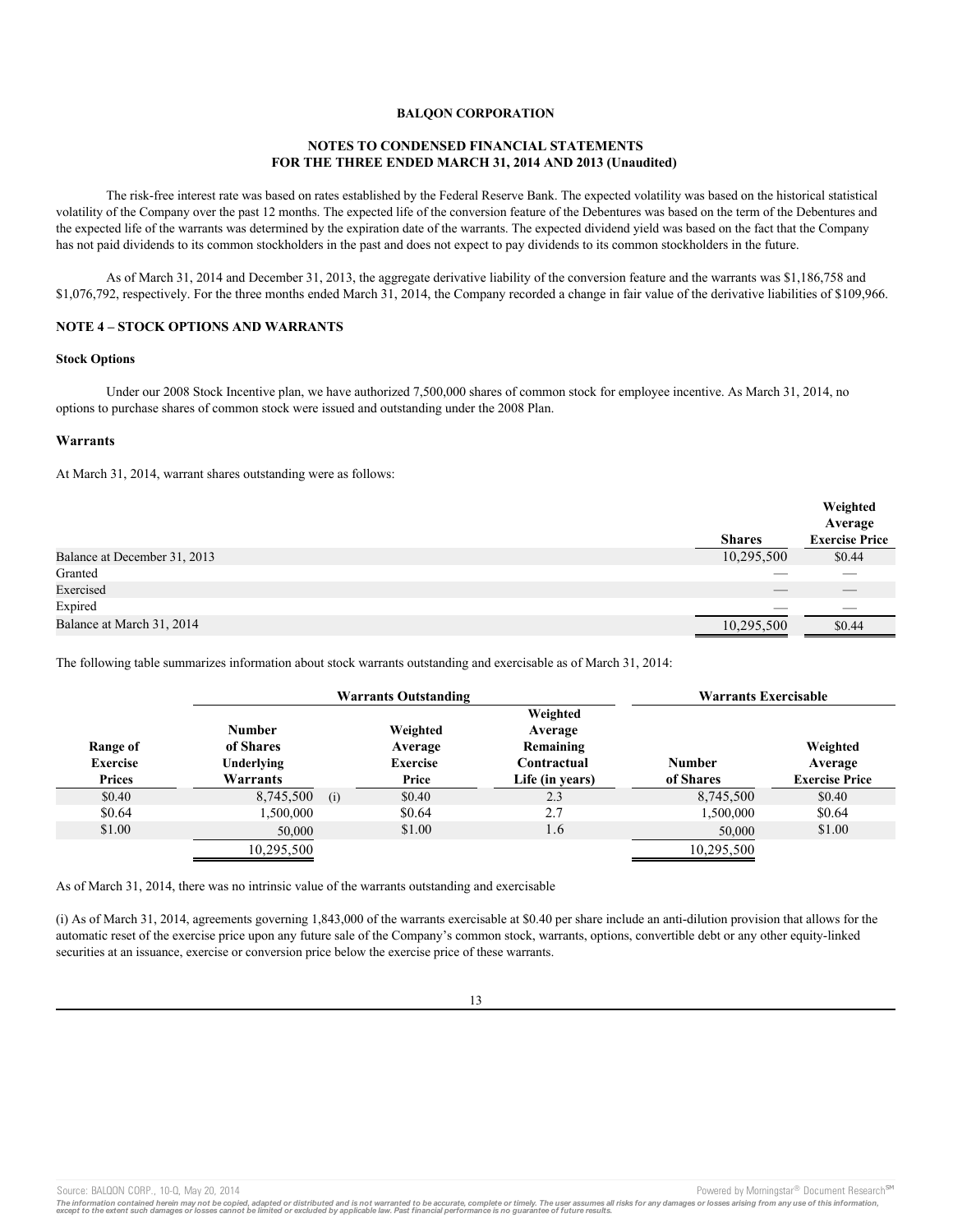## **NOTES TO CONDENSED FINANCIAL STATEMENTS FOR THE THREE ENDED MARCH 31, 2014 AND 2013 (Unaudited)**

### **NOTE 5 – RELATED PARTY TRANSACTIONS**

### **Amounts due Shareholder**

As of March 31, 2014 and December 31, 2013, \$5,018 of advances from shareholders was advanced to the Company by its President, Mr. Balwinder Samra, and is payable to Mr. Samra. This amount due to Mr. Samra, a related party, is unsecured, non-interest bearing, and does not have defined terms of repayment.

As of March 31, 2014 and December 31, 2013 our Chief Executive Officer, Mr. Balwinder Samra, was owed an aggregate amount of \$861,669 and \$804,467, respectively in accrued salaries earned in prior periods under the terms of his employment agreement, which amounts are included in the balance of accrued expenses to officer on the accompanying balance sheet

#### **Shares issued by the Chief Executive Officer**

On January 9, 2013, the Company signed an Amendment Agreement (described in note 6) extending the foreclosure date on the Lego Agreement from January 9, 2013 to July 9, 2013, in return for 1,500,000 shares of the Company's common stock owned individually by the Company's Chief Executive Officer, Mr. Balwinder Samra. The Company recorded the fair value of these shares of \$300,000 as a cost and as a contribution to capital.

On January 28, 2013, the Company's Chief Executive Officer transferred to two consultants an aggregate of 235,880 shares of the Company's common stock owned by him for payment of services performed for the Company. The Company recorded the fair value of these shares of \$46,960 as a cost and as a contribution to capital.

## **Transactions with related entities**

During the three months ended March 31, 2014 and 2013, the Company had no sales to related parties. As of December 31, 2013, the Company had accounts receivable of \$198,067 from sales to related parties in prior years which are fully reserved. During the three months ended March 31, 2014, the Company made purchases of \$99,600 from related parties. As of March 31, 2014 and December 2013, the Company had trade accounts payable to related parties of \$2,779,050 and \$2,700,250, respectively. The related parties are suppliers of the Company related by common ownership to the Company's Chairman.

On December 14, 2010, the Company entered into a Distribution Agreement with SOL (the "Distribution Agreement"). Under the Distribution Agreement, SOL has granted the Company the right to distribute lithium iron phosphate batteries and high voltage charging systems manufactured by Seven One Battery Company on an exclusive basis in the United States. The Company's Chairman of the Board, Winston Chung, is the chief executive officer of SOL. In January 2011, based on the terms of the Distribution Agreement, the Company received battery units valued at \$2,629,800 on a consignment basis. As of March 31, 2014 and December 31, 2013, the Company held battery units valued at \$250,000 and \$326,000 respectively held on a consignment basis, which amounts are not included in recorded inventories. During the three months ended March 31, 2014 and 2013 the Company sold \$82,000 and \$207,175, respectively, in batteries under the Distribution Agreement.

14

Source: BALQON CORP., 10-Q, May 20, 2014 **Powered by Morningstar® Document Research** in Powered by Morningstar® Document Research in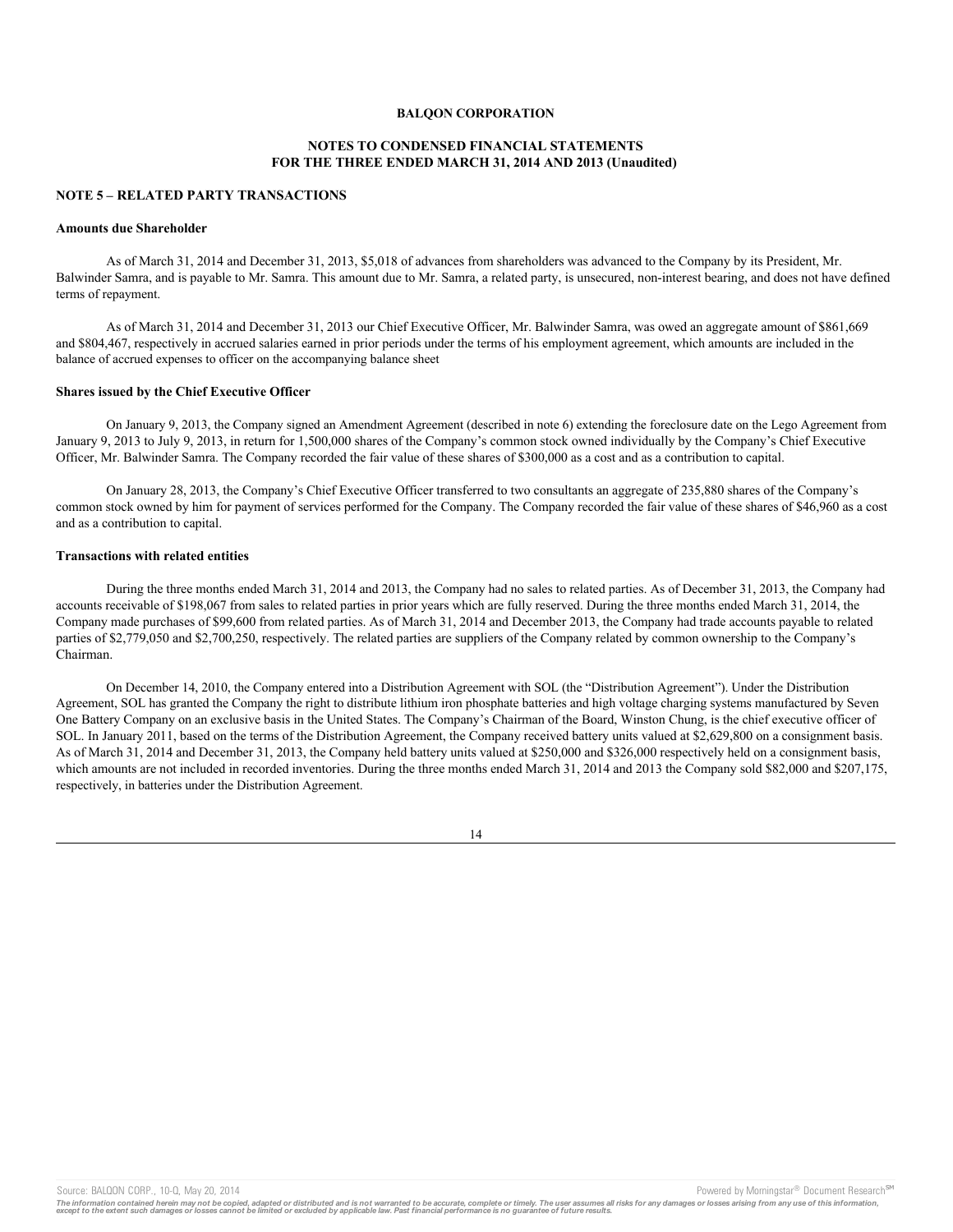# **NOTES TO CONDENSED FINANCIAL STATEMENTS FOR THE THREE ENDED MARCH 31, 2014 AND 2013 (Unaudited)**

#### **NOTE 6 – COMMITMENTS AND CONTINGENCIES**

#### **California Air Quality Management District**

In January 2014, the Company signed an agreement with the California Air Quality Management District ("AQMD") to deliver three on-road Class 8 lithium battery powered electric tractors for an aggregate amount of \$925,000. Under this agreement the Company is required to develop the next generation of its Model MX30 with fast charging capabilities using direct current ("DC") charger. As of the date of this report, the Company has completed design and reviewed final assemblies with the AQMD to begin manufacturing. The Company plans to start shipments under this contract during the latter part of 2014.

#### **City of Los Angeles Agreement**

During 2009, under the terms of the Company's agreement with the City of Los Angeles, the Company requested and was issued an advance payment in the amount of \$1,159,601. This advance payment was recorded as a customer deposit. During June 2012, the Company billed \$630,000 to the City of Los Angeles to upgrade six of the electric trucks previously delivered from lead acid batteries to lithium ion batteries. This billed amount was applied as a reduction of the advance payment leaving an unpaid balance of \$529,601 on this advance as of March 31, 2014. The Company's agreement with the City of Los Angeles has been terminated. To the extent that the Company does not receive additional purchases from the City of Los Angeles for the remaining balance due, the Company may be required to return the unpaid balance to the City of Los Angeles. The Company anticipates selling additional products and services during the next nine months to reduce the unpaid balance; however the Company presently does not have the funds to pay this advance if payment is requested by the City of Los Angeles.

#### **Lego Agreement**

On July 9, 2012, the Company entered into a Purchase and Representation Agreement (the "Lego Agreement") with Lego Battery Sales, LLC ("Lego"). The terms of the Lego Agreement call for the sale by the Company to Lego of 1,000 batteries for an aggregate sales price of \$350,000.

The Lego Agreement further requires that the Company serve as Lego's exclusive sales agent and representative to market and resell the batteries on behalf of Lego. The sales prices of the batteries must be at a minimum sales price of \$490 per battery. In consideration for its services as sales agent and representative, the Company will earn a sales commission equal to the excess of the sales price of each battery above the minimum sale price. The Lego Agreement is secured by a pledge of 2,450,000 shares of common stock owned individually by the Company's Chief Executive Officer, Mr. Balwinder Samra. If Lego does not receive the minimum consideration of \$490,000 for the sale of the 1,000 batteries by January 9, 2013, Lego may foreclose on these pledged shares. The term of the Lego Agreement is for six months and may be extended by mutual consent of the parties. On January 9, 2013 the parties signed an Amendment Agreement extending the foreclosure date from January 9, 2013 to July 9, 2013 in return for 1,500,000 shares of the Company's common stock owned individually by the Company's President, Balwinder Samra. The Company recorded the fair value of these shares of \$300,000 as a cost and as contribution to capital. The Company has received a purchase order for 500 batteries from an electric vehicle manufacturer and currently is awaiting payment from the customer prior to shipment of the batteries. In addition, the Company plans to use the remainder of the batteries for production of on-road electric vehicles. The Company has informed Lego Battery Sales of its sales plan and expects to negotiate a reasonable extension of the deadline within the next sixty days. As of the date of this report, the Company has purchased 30 batteries under this Agreement from Lego Battery Sales.

Although the Company has not fully performed on its sales obligations under the Agreement, the other parties have not expressed a desire to foreclose on the stock pledged individually by Mr. Balwinder Samra, President of the Company, to secure the obligations of the Company under the Agreement.



Source: BALQON CORP., 10-Q, May 20, 2014 **Powered by Morningstar® Document Research** in Powered by Morningstar® Document Research in

The information contained herein may not be copied, adapted or distributed and is not warranted to be accurate, complete or timely. The user assumes all risks for any damages or losses arising from any use of this informat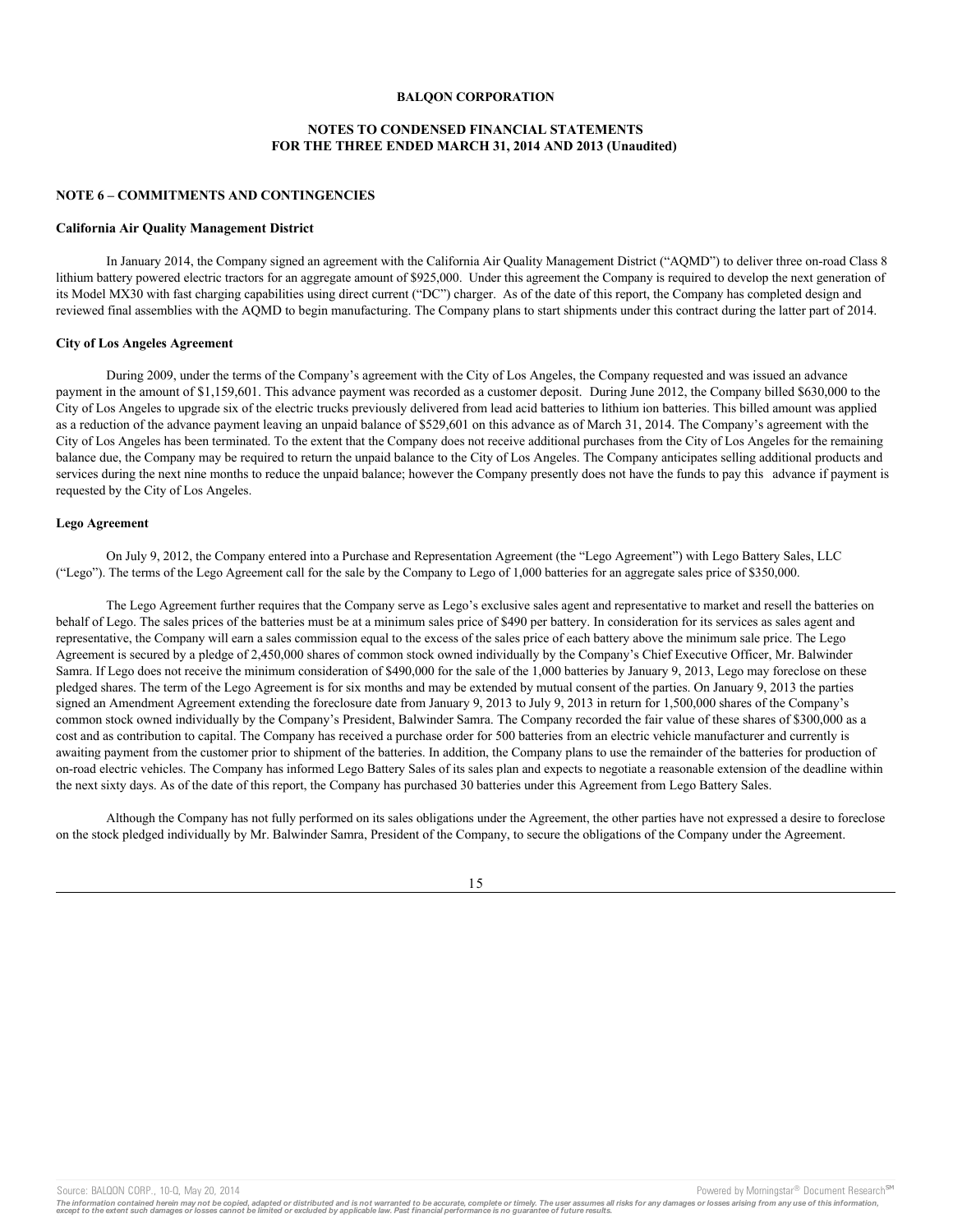### **ITEM 2. MANAGEMENT'S DISCUSSION AND ANALYSIS OF FINANCIAL CONDITION AND RESULTS OF OPERATIONS**

The following discussion and analysis should be read in conjunction with our financial statements and the related notes to financial statements included elsewhere in this report. This report and our financial statements and notes to financial statements contain forward-looking statements, which generally include the plans and objectives of management for future operations, including plans and objectives relating to our future economic performance and our current beliefs regarding revenues we might generate and profits we might earn if we are successful in implementing our business strategies. Our actual results could differ materially from those expressed in these forward-looking statements as a result of any number of factors, including those set forth under the "Risk Factors" section and elsewhere in this report. The forward-looking statements and associated risks may include, relate to or be qualified by other important factors, including, without limitation:

- the projected growth or contraction in the industries within which we operate;
- our business strategy for expanding, maintaining or contracting our presence in these markets;
- · anticipated trends in our financial condition and results of operations; and
- · our ability to distinguish ourselves from our current and future competitors.

We do not undertake to update, revise or correct any forward-looking statements.

Any of the factors described above or elsewhere in this report, including in the "Risk Factors" section of this report, or referenced from time to time in our filings with the Securities Exchange Commission, or SEC, could cause our financial results, including our net income or loss or growth in net income or loss to differ materially from prior results, which in turn could, among other things, cause the price of our common stock to fluctuate substantially.

### **Recent Developments**

Our financial statements have been prepared on a going concern basis, which contemplates the realization of assets and the satisfaction of liabilities in the normal course of business. We do not currently have sufficient liquidity to meet our anticipated working capital, debt service and other liquidity needs in the very near-term. We believe that we have sufficient working capital to continue operations only for the remainder of 2014 unless we successfully restructure our debt, experience a significant improvement in sales and obtain other sources of liquidity. See "Risk Factors."

We are in default of \$3,361,500 in principal amount of our convertible notes and \$ 869,540 of accrued interest on these notes. Although we are actively pursuing a number of alternatives, including seeking to restructure our debt and seeking to raise additional debt or equity financing, or both, there can be no assurance that we will be successful. See "Risk Factors"

In May 2014, we shipped two heavy duty electric drive systems to our customers in Europe. Our drive and battery systems will be incorporated into electric yard tractors by our original equipment manufacturer, or OEM, partners in Europe and shipped to large retail warehousing customers. We believe these orders are a result of our successful completion of a two year demonstration of an electric yard tractor at a large distribution facility in Belgium.

16

Source: BALQON CORP., 10-Q, May 20, 2014 **Powered by Morningstar® Document Research** Morningstar® Document Research

The information contained herein may not be copied, adapted or distributed and is not warranted to be accurate, complete or timely. The user assumes all risks for any damages or losses arising from any use of this informat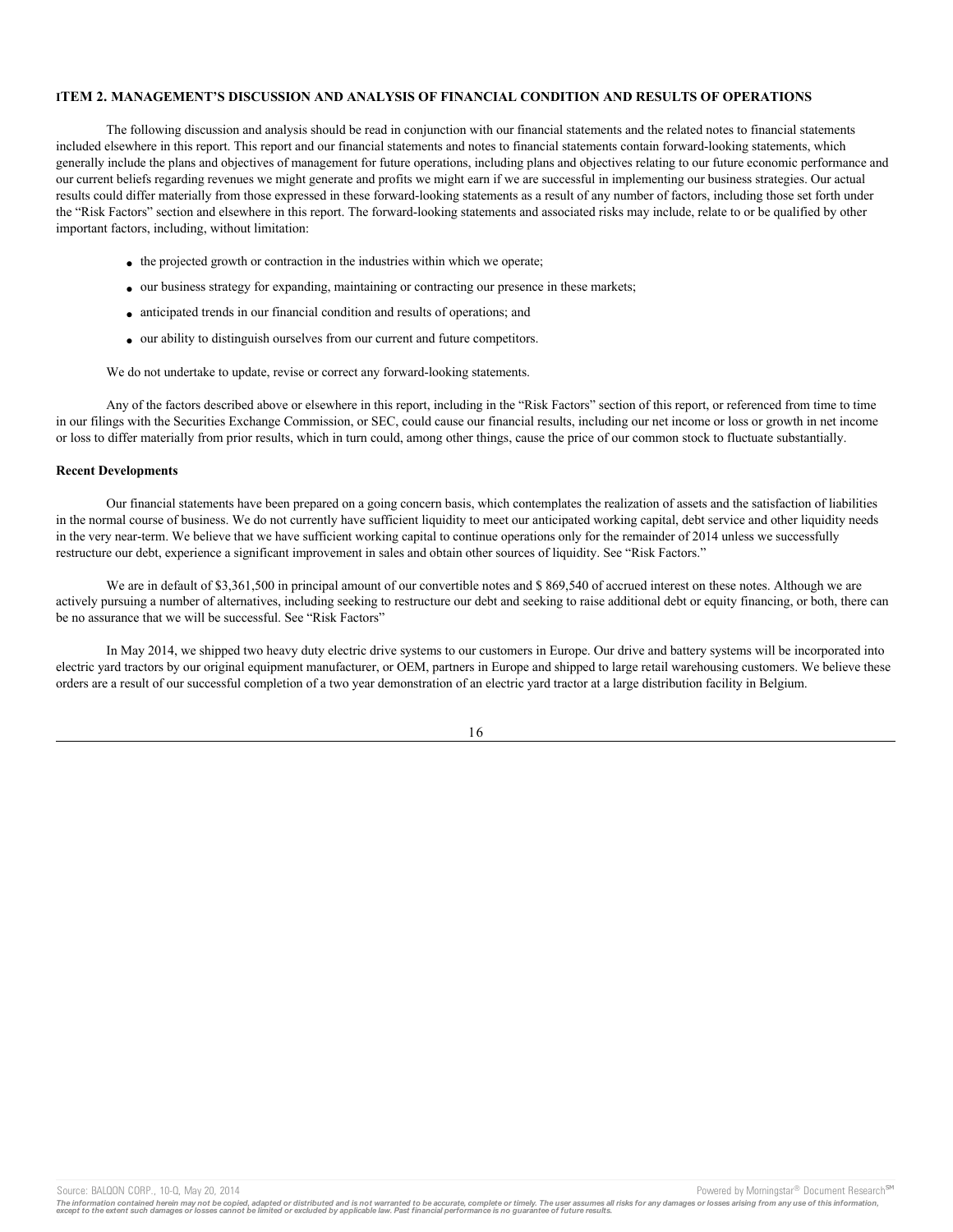In March 2014, we completed development of a 14 passenger battery powered airport shuttle bus built on Ford E450 chassis. This is our first demonstration of a medium duty electric vehicle showcasing our inverter, charger and battery system technologies. During the remainder of 2014, we anticipate increased sales in the medium duty truck and bus market in both domestic and international markets.

In March 2014, we delivered our first electric yard tractor to a large marine port in Turkey. Our model year 2014 electric yard tractor incorporates the latest inverter and fast charging technologies developed during the past year. We believe our strategic relationship with an OEM in Turkey combined with the demonstration of the electric yard tractor, will yield additional sales in the region during 2014.

In March 2014, we delivered 29 48-volt energy storage systems for mobile telecommunication application. These systems will be used in conjunction with compressed natural gas generators to power telecom towers. We currently have over 50 energy storage systems undergoing evaluation by various large telecom facilities in Arizona, Alaska and Australia.

In February 2014, we installed a 400 kWhr lithium battery storage system at a steel plant in the United States for energy saving applications. This installation includes 80 Kw solar panel array that charges the batteries during the day which provides stored energy to the manufacturing plant during peak hours of operation. This project is the largest installation of our high capacity lithium battery system in a commercial application. We believe significant growth in use of solar energy in commercial applications to reduce energy costs combined with our deployment of large energy storage system will result in increased growth in sales of our energy storage product line.

In January 2014, we signed an agreement with the AQMD to deliver three on-road Class 8 lithium battery powered electric tractors for total amount of \$925,000. Under this agreement, we are required to develop the next generation of our Model MX30 with fast charging capability using a direct current, or DC, (Direct Current) charger. We anticipate that the DC charger will reduce charge times of our heavy duty vehicles from eight hours to two hours.

In October 2013, we received a purchase order to develop a heavy duty plug-in hybrid refuse truck for an OEM in the United States. During the first three months of 2014, a significant portion of our engineering effort was focused on completing the design and development of a hybrid heavy duty vehicle that incorporates our proprietary inverter, charging and battery system technologies with a hybrid generator that increases the range of our heavy duty vehicles. We believe, in the short term, that the incorporation of hybrid technologies to increase the range of our heavy duty vehicles will result in an increase in sales of our products.

# **Business Overview**

We design, develop, manufacture and sell heavy duty electric vehicles, drive systems and lithium battery energy storage systems. We are the first company to introduce battery powered Class 8 off-road and on-highway vehicles in year 2007. Since then, we have introduced several medium and heavy duty high performance drive systems to global OEM's in India, China and Europe. Since 2011, we have also successfully diversified our business model by developing lithium battery storage technologies for renewable energy applications with products ranging in size from 10 kilo watt hour (kWhr) to 1 mega watt hr (mWhr) storage products.

The introduction of heavy duty and medium duty electric vehicles requires development of components and products that meets customers range and performance expectations, while maintaining cost competitiveness with existing fossil fuel powered vehicles. Our strategic relationship with lithium battery manufacturer and OEM's of trucks and buses in China, India and Europe reduces our product costs when compared with other global electric vehicle manufacturers. We believe cost competitiveness with existing technologies in vehicle and energy storage applications is a key differentiator in the markets we serve.

Source: BALQON CORP., 10-Q, May 20, 2014 **Powered by Morningstar® Document Research** Morningstar® Document Research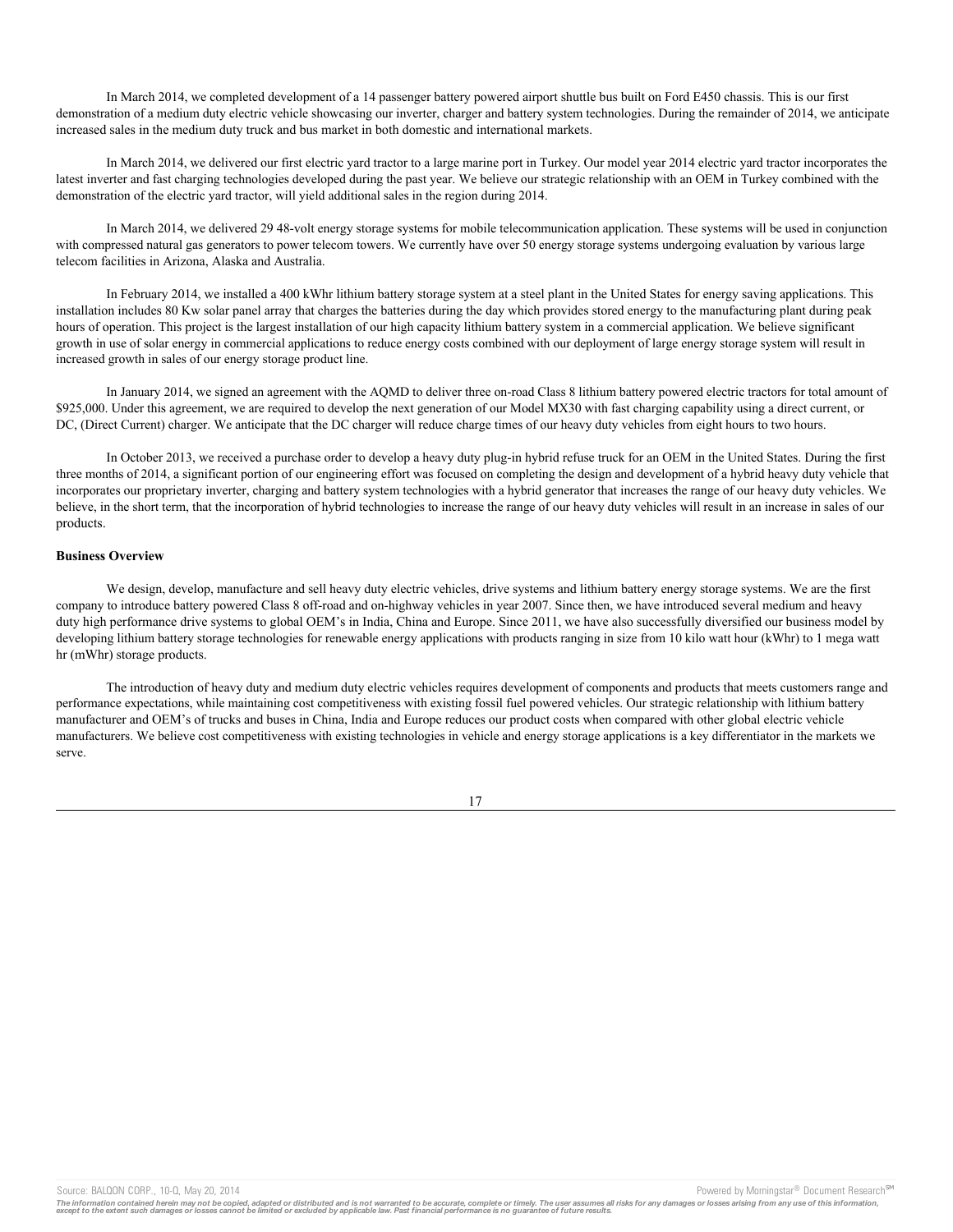Our introduction of the world's first Class 8 battery powered electric tractor, Model XE20, with a capacity to tow 30 tons of a loaded container, resulted in the development of proprietary flux vector inverter, battery management and charging technologies, which we use today as core technologies to market drive systems to OEM's worldwide. In addition, adapting these core technologies to energy storage products has provided us with the ability to address a growing demand for renewable energy storage devices in domestic and international markets.

In addition to developing, manufacturing and selling our own line of heavy duty electric trucks and tractors, we have also provided services for the development and integration of our core electric vehicle technologies into products of other global manufacturers of buses, trucks and tractors. Since 2011, we have successfully integrated our core technologies into five vehicle platforms in India, China and Europe and believe that the successful launch of products by our OEM customers will result in additional sales in 2014. In 2013 we launched several configurations of energy storage products for commercial and residential markets, applications of which include backup power, peak demand reduction and demand response.

We believe the energy storage market is a significant growth opportunity for our core technologies and higher capacity lithium batteries. Our access to high capacity lithium batteries from our strategic partner provides us cost and performance advantages over other residential and commercial providers of energy storage products. In order to capitalize on this advantage, we plan to invest further into developing new product solutions for energy storage markets

Our proprietary inverter technology and lithium battery packs have enabled us to deliver heavy duty electric tractor and electric drive trains at what we believe to be a lower cost per kilowatt-hour than our competitors. Our battery systems include our proprietary Battery Management System (BMS) and fast chargers that are capable of charging our vehicles in less than two hours. Design and development of a reliable electric drive train for heavy duty vehicles has required extensive testing and innovation over the past five years. These innovations combined with over five years of field deployment experience of our technologies, have resulted in an extensive know- how and intellectual property that our OEM customers rely on for future product developments.

Our global strategy focuses on partnership with local vehicle manufacturers of fossil fuel vehicles to jointly design, develop and integrate our low cost drive train and battery systems into localized products. We believe our success in partnering with large OEM's of trucks and buses in India, China and Europe is a result of: (i) our long term field experience with our technologies (ii) our ability to provide all systems, including a drive train, battery and charger to OEM's as a integrated electric vehicle solution (iii) our ability to develop customized technologies and systems for local markets, and (iv) our ability to continuously improve, innovate and incorporate new battery and drive train technologies to increase range and performance of resulting product platforms.

Our products include the following battery powered electric trucks and tractors: (i) the Nautilus XRE20, a heavy-duty electric yard tractor; (ii) the Nautilus MX30, a heavy-duty, Class 8 electric short-haul tractor; and (iii) the Mule M100, a heavy-duty, Class 8 electric inner city delivery truck. We also market and sell lithium battery cells and storage solutions under the brand name HIQAP™. We sell our trucks and tractors through a direct sales force and dealers, while our battery related products and accessories are marketed through our online store and retailers of energy storage products.

### **Critical Accounting Policies**

Our financial statements have been prepared in accordance with Generally Accepted Accounting Principles (GAAP). The preparation of these financial statements requires us to make estimates and judgments that affect the reported amounts of assets, liabilities, revenues and expenses, and related disclosure of contingent assets and liabilities. We base our estimates on historical experience and on various other assumptions that are believed to be reasonable under the circumstances, the results of which form the basis of making judgments about the carrying values of assets and liabilities that are not readily apparent from other sources. Actual results may differ from these estimates under different assumptions or conditions.

Source: BALQON CORP., 10-Q, May 20, 2014 **Powered by Morningstar® Document Research** in Powered by Morningstar® Document Research in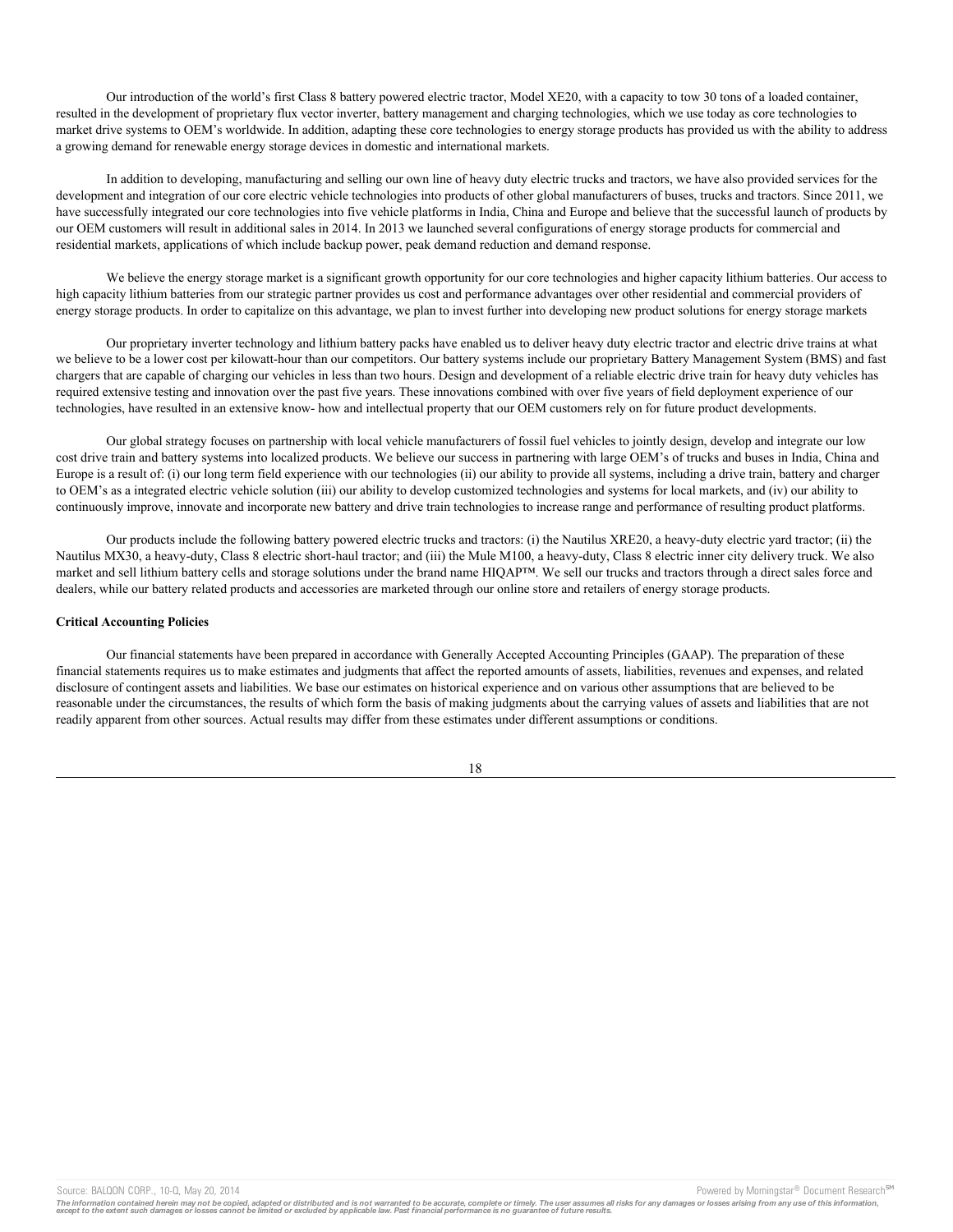We believe that the following critical accounting policies, among others, affect our more significant judgments and estimates used in the preparation of our financial statements:

### *Estimates*

The preparation of financial statements in conformity with GAAP requires management to make estimates and assumptions that affect the reported amounts of assets and liabilities and disclosure of contingent assets and liabilities at the date of the financial statements and the reported amounts of revenue and expenses during the reporting period. Material estimates relate to the recognition of contract revenues and estimated costs to complete contracts in process, and recoverability of reported amounts of long-lived assets. Actual results may differ from those estimates.

#### *Revenues*

We recognize revenue from the sale of completed production units and parts when there is persuasive evidence that an arrangement exists, delivery of the product has occurred and title has passed, the selling price is both fixed and determinable, and collectability is reasonably assured, all of which generally occurs upon shipment of our product or delivery of the product to the destination specified by the customer.

We determine whether delivery has occurred based on when title transfers and the risks and rewards of ownership have transferred to the buyer, which usually occurs when we place the products with the buyer's carrier. We regularly review our customers' financial positions to ensure that collectability is reasonably assured. Except for warranties, we have no post-sales obligations.

#### *Stock-Based Compensation*

We periodically issue stock instruments, including shares of our common stock, stock options, and warrants to purchase shares of our common stock to employees and non-employees in non-capital raising transactions for services and for financing costs. We account for stock option awards issued and vesting to employees in accordance with authorization guidance of the Financial Accounting Standards Board, or FASB, where the value of stock-based compensation is measured at the grant date, based on the fair value of the award, and is recognized as expense over the requisite service period. Options to purchase shares of our common stock vest and expire according to the terms established at the grant date.

We account for stock options and warrant grants issued and vesting to non-employees in accordance with the authoritative guidance of the FASB whereas the value of the stock compensation is based upon the measurement date as determined at either (a) the date at which a performance commitment is reached, or (b) at the date at which the necessary performance to earn the equity instruments is complete.

We estimate the fair value of stock options and warrants using the Black-Scholes Merton option-pricing model, which was developed for use in estimating the fair value of options that have no vesting restrictions and are fully transferable. This model requires the input of subjective assumptions, including the expected price volatility of the underlying stock and the expected life of stock options. Projected data related to the expected volatility of stock options is based on the average volatility of the trading prices of comparable companies and the expected life of stock options is based upon the average term and vesting schedules of the options. Changes in these subjective assumptions can materially affect the fair value of the estimate, and therefore the existing valuation models do not provide a precise measure of the fair value of our employee stock options.

We estimate the fair value of shares of common stock issued for services based on the closing price of our common stock on the date shares are granted.



Source: BALQON CORP., 10-Q, May 20, 2014 **Powered by Morningstar® Document Research** in Powered by Morningstar® Document Research in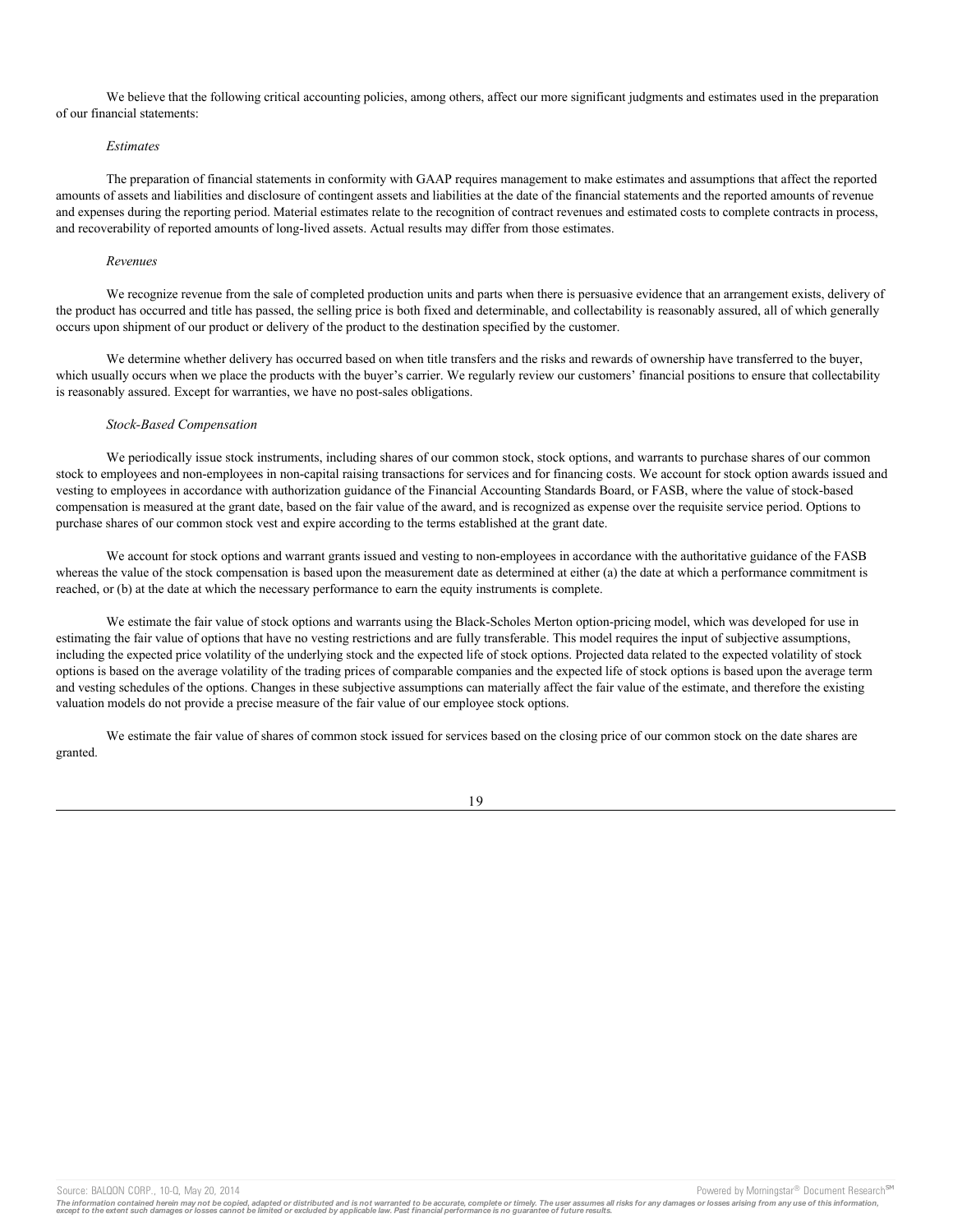#### *Derivative Financial Instruments*

We evaluate all of our financial instruments to determine if such instruments are derivatives or contain features that qualify as embedded derivatives. For derivative financial instruments that are accounted for as liabilities, the derivative instrument is initially recorded at its fair value and is then re-valued at each reporting date, with changes in the fair value reported in the statements of operations. For stock-based derivative financial instruments, we used the Monte Carlo option pricing models to value the derivative instruments at inception and on subsequent valuation dates through June 30, 2012. We used the probability weighted average Black-Scholes-Merton models to value the derivative instruments for valuation dates after June 30, 2012. The classification of derivative instruments, including whether such instruments should be recorded as liabilities or as equity, is evaluated at the end of each reporting period. Derivative instrument liabilities are classified in the balance sheet as current or non-current based on whether or not net-cash settlement of the derivative instrument could be required within 12 months of the balance sheet date.

#### **Financial Condition and Results of Operations**

Our total revenues decreased by \$23,369, or 5%, to \$424,018 for the three months ended March 31, 2014 as compared to \$447,387 for the three months ended March 31, 2013. The decrease in revenues was due to lower sales of lithium batteries to OEM's of buses and trucks compared to the same quarter in 2013. Gross profit during the three months ended March 31, 2014 was \$87,039, up \$66,849, or 331%, from the same period in 2013. This increase is primarily due to a change in the product mix from lithium battery sales to sales of electric tractor and drive systems. We reported net loss of \$375,297 for the three months ended March 31, 2014 as compared to a net loss of \$1,358,224 for the three months ended March 31, 2013. Losses from operations as a percentage of sales during the three months ended March 31, 2014 was 37%, as compared to losses from operations as a percentage of sales of 177% during the three months ended March 31, 2013. The decrease in losses during the three months ended March 31, 2014, is primarily attributable to increase in gross margins and decreases in general and administrative expenses and research and development costs. The increase in gross margin is a result of change in product mix from battery sales to vehicle and drive system sales. The reduction in general and administrative expenses is largely due to a \$300,000 expense related to fair value of shares transferred by our President to Lego Battery in exchange for extension agreement and \$176,000 one time charge for severance compensation to Robert Gruenwald related to the termination of his employment agreement during the three months ended March 31, 2013. A \$109,966 loss on the change in the fair value of the derivative liability was realized during the three months ended March 31, 2014 while a \$170,953 loss on the change in the fair value of the derivative liability was realized during the three months ended March 31, 2013.

Our product mix during the first three months of 2014 varied from our product mix during the first three months of 2013. Sales of our lithium batteries accounted for 33% of our total sales during the first three months of 2014 as compared to 89% during the first three months of 2013.

As of March 31, 2014, we had a working capital deficiency of \$11,559,821, an accumulated deficit of \$31,547,480 and reported a net loss for the three months ended March 31, 2014 of \$375,297. Our plans for correcting the deficiencies include the future sales of our products and the raising of capital, which we expect will help provide us with the liquidity necessary to meet operating expenses. Over the longer-term, we plan to achieve profitability through the sale of our battery systems, drive systems, electric vehicles and other products.

As of May 20, 2014, we had a backlog of \$2,700,243. The amount of backlog orders represents revenue that we anticipate recognizing in the future, as evidenced by purchase orders and other purchase commitments received from customers, but on which work has not yet been initiated or with respect to which work is currently in progress. As of the date of this report, 54% of our backlog consists of vehicles, 33% consists of batteries, 6% consists of a drive system, 4% consists of vehicles system, 2% consists of controllers and the remainder consists of chargers and accessories. As of the date of this report, 85% of our backlog consists of U.S. customers, while 15% consists of international customers. Our backlog reflects a \$925,000 AQMD agreement awarded to us in January 2014.

Source: BALQON CORP., 10-Q, May 20, 2014 **Powered by Morningstar® Document Research** in Powered by Morningstar® Document Research in

The information contained herein may not be copied, adapted or distributed and is not warranted to be accurate, complete or timely. The user assumes all risks for any damages or losses arising from any use of this informat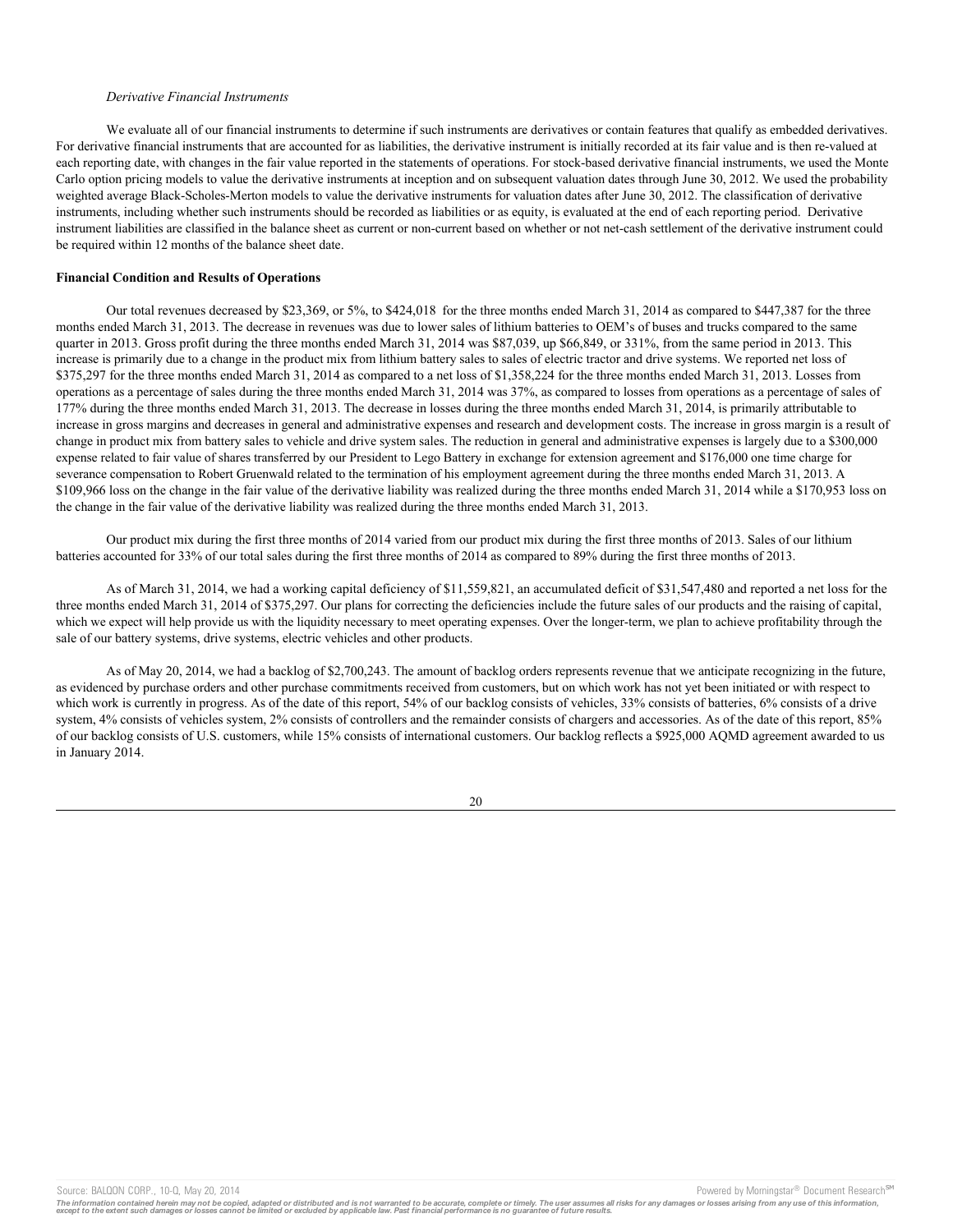We anticipate that our future sales will be more diversified than in previous years. We believe future sales will reflect our focus on energy storage systems and battery sales to OEMs. We believe our strategic relationships with OEMs in Europe and Asia will result in additional sales for our electric drive systems.

- · The first two data columns in each table show the absolute results for each period presented.
- · The columns entitled "Dollar Variance" and "Percentage Variance" shows the change in results, both in dollars and percentages. These two columns show favorable changes as a positive and unfavorable changes as negative. For example, when our net revenues increase from one period to the next, that change is shown as a positive number in both columns. Conversely, when expenses increase from one period to the next, that change is shown as a negative in both columns.
- · The last two columns in each table show the results for each period as a percentage of net revenues.

### *First Quarter of 2014 Compared to the First Quarter of 2013*

|                                     |                     | <b>Three Months Ended</b><br>March 31, |                     |               | <b>Dollar</b><br>Variance<br>Favorable<br>(Unfavorable) |           | Percentage<br>Variance<br>Favorable<br>(Unfavorable) | <b>Results as a Percentage</b><br>of Net Revenues for the<br><b>Three Months Ended</b><br>March 31, |          |
|-------------------------------------|---------------------|----------------------------------------|---------------------|---------------|---------------------------------------------------------|-----------|------------------------------------------------------|-----------------------------------------------------------------------------------------------------|----------|
|                                     | 2014<br>(Unaudited) |                                        | 2013<br>(Unaudited) |               |                                                         |           |                                                      | 2014                                                                                                | 2013     |
| Net revenues                        |                     | 424,018                                | \$                  | 447,387       | S.                                                      | (23, 369) | $(5)\%$                                              | $100\%$                                                                                             | $100\%$  |
| Cost of revenues                    |                     | 336,979                                |                     | 427,197       |                                                         | 90,218    | 21%                                                  | 79%                                                                                                 | 95%      |
| Gross profit                        |                     | 87,039                                 |                     | 20.190        |                                                         | 66,849    | 331%                                                 | 21%                                                                                                 | 5%       |
| General and administrative expenses |                     | 233.943                                |                     | 780.931       |                                                         | 546.988   | 70%                                                  | 55%                                                                                                 | 175%     |
| Research and development            |                     | 7.881                                  |                     | 26,678        |                                                         | 18,797    | 70%                                                  | 2%                                                                                                  | 6%       |
| Depreciation and amortization       |                     | 2,532                                  |                     | 3,693         |                                                         | 1,161     | 31%                                                  | $1\%$                                                                                               | $1\%$    |
| Change in derivative liability      |                     | (109,966)                              |                     | (170, 953)    |                                                         | 60,987    | 36%                                                  | $(26)\%$                                                                                            | $(38)\%$ |
| Interest expense                    |                     | (108, 014)                             |                     | (396, 159)    |                                                         | 288,145   | 73%                                                  | 25%                                                                                                 | 89%      |
| Net loss                            |                     | (375,297)                              |                     | \$(1,358,224) |                                                         | 982,928   | 72%                                                  | (89)%                                                                                               | (304)%   |

*Net Revenues*. The 5% decrease in our revenues during the three months ended March 31, 2014 is due to a decrease in sales of lithium batteries during 2014 as compared to lithium battery sales during the first quarter of 2013. During the first quarter of 2014, 39% of our revenues were generated from the shipment of vehicles.

*Gross Profit*. During the first quarter of 2014, we generated a gross profit, as a percentage of net revenues, of 21% as compared to 5% for the first quarter of 2013. The increase in gross profit margins in 2014 as compared to 2013 is attributable to change in sales product mix with higher percentage of sales related to sales of electric tractor and drive system to large OEM's.

*General and Administrative Expenses*. General and administrative expenses decreased by \$546,988 or 70%, in 2014 as compared to 2013. This decrease is attributable to a \$9,035 decrease in legal expenses, a \$2,528 decrease in unapplied overhead, a decrease of \$10,127 in consulting fees and a \$525,298 net decrease in other general and administrative expenses. The decrease is largely due to a \$300,000 expense related to fair value of shares transferred by our President to Lego Battery in exchange for extension agreement and a \$176,000 one time charge for severance compensation to Robert Gruenwald related to the termination of his employment agreement during the three months ended March 31, 2013. There were no such expenses during the three months ended March 31, 2014.

21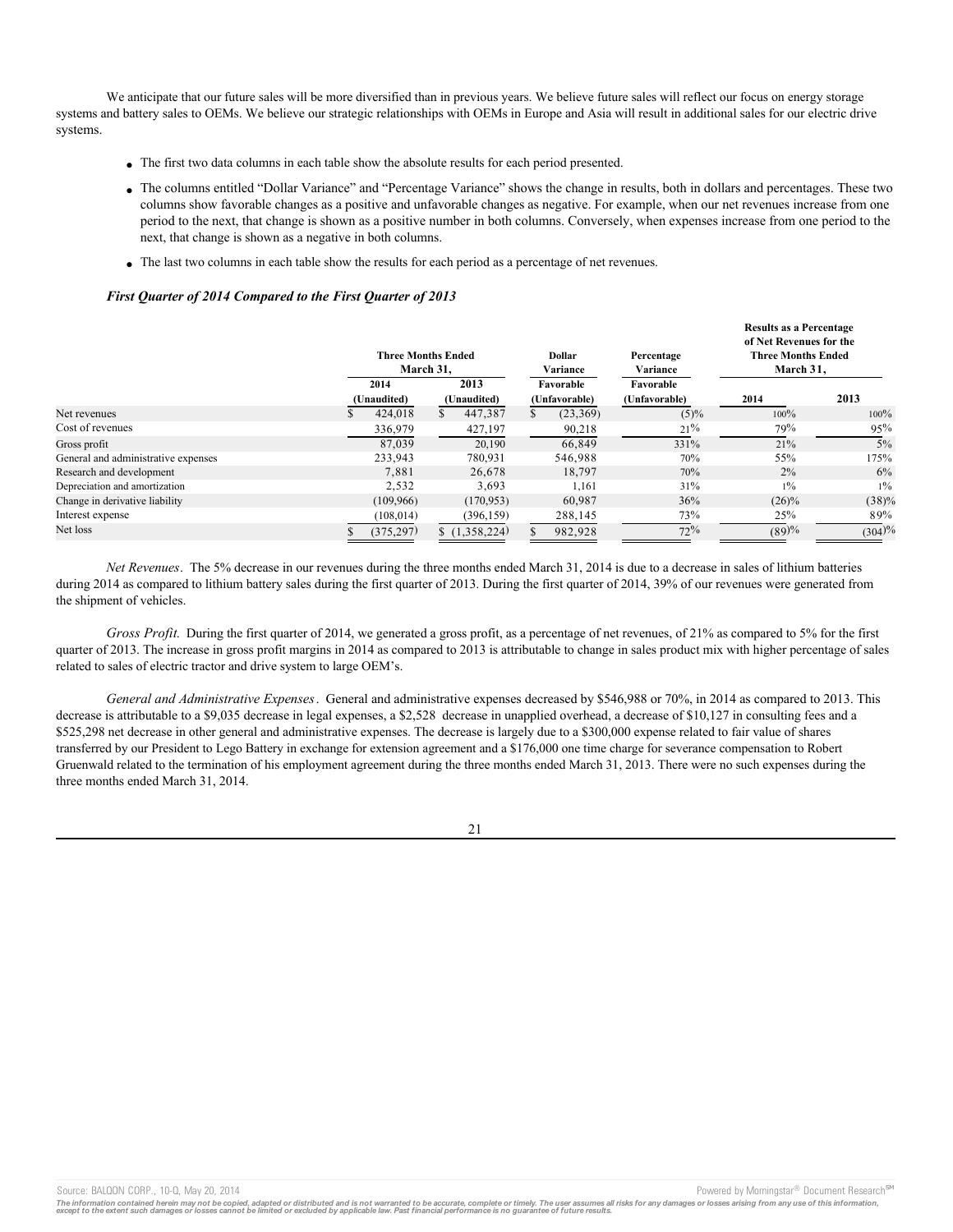*Research and Development Expenses.* The decrease in research and development expenses of \$18,797 is primarily due to a decrease in salaries and wages associated with a reduced headcount in our research and development group. We expect our research and development expenses to increase during the remainder of the year as we develop new technologies and improved drive systems for our OEM partners worldwide.

*Depreciation and Amortization.* The decrease in depreciation and amortization expenses of \$1,161 is largely due to assets that became fullydepreciated during the year ended December 31, 2013, as such depreciation expense was less recorded during the three months ended March 31, 2014 as compared to the three months ended March 31, 2013.

*Change in Fair Value of Derivative Liability.* During the quarter ended March 31, 2014, the aggregate fair value of our derivatives increased to \$1,186,758. This amount was determined by management using a probability weighted average Black-Scholes Merton Option pricing model. During the quarter ended March 31, 2014, the change in the fair value of derivatives on our financial statements was reported as an increase of \$109,966. During the quarter ended March 31, 2013, the change in the fair value of derivatives on our financial statements was reported as an increase of \$170,953. The change in the fair value of the derivative liability from the quarter ended March 31, 2014 as compared to the quarter ended March 31, 2013, was \$60,987.

*Interest Expense.* The decrease in interest expense of \$288,145 is largely attributable to reduced amortization of the note discount of the convertible notes.

### **Liquidity and Capital Resources**

Our financial statements have been prepared on a going concern basis, which contemplates the realization of assets and the satisfaction of liabilities in the normal course of business. We do not currently have sufficient liquidity to meet our anticipated working capital, debt service and other liquidity needs in the very near-term. We believe that we have sufficient working capital to continue operations only through the remainder of 2014, unless we successfully restructure our debt, experience a significant improvement in sales and obtain other sources of liquidity. We are in default on \$3,361,500 in principal amount of our convertible notes and in default on \$869,540 of accrued interest on these notes. We are also delinquent on \$371,745 of payroll taxes. Although we are actively pursuing a number of alternatives, including seeking to restructure our debt and seeking to raise additional debt or equity financing, or both, there can be no assurance that we will be successful. See "Risk Factors

During the three months ended March 31, 2014, we funded our operations from cash provided from operations, and use of proceeds from sale of batteries consigned to us by SOL, a related party. As of March 31, 2014, we had a working capital deficiency of \$11,559,821 as compared to working capital deficiency of \$11,187,056 at December 31, 2013. At March 31, 2014 and December 31, 2013 we had an accumulated deficit of \$31,547,480 and \$31,172,183, respectively, and cash and cash equivalents of \$12,481 and \$21,573, respectively.

During 2009, under the terms of the City of Los Angeles Agreement, we requested and were issued an advance payment in the amount of \$1,159,601 from the City of Los Angeles. During June 2012, we billed \$630,000 to the City of Los Angeles to upgrade six of the electric trucks previously delivered to from lead acid batteries to lithium ion batteries. This billed amount was applied as a reduction of the advance payment leaving an unpaid balance of \$529,601 on this advance. Our agreement with City of Los Angeles has been terminated. To the extent that we do not receive additional purchases from City of Los Angeles for the remaining balance due, we may be required to return the unpaid balance to City of Los Angeles. We anticipate selling additional products and services during the next 12 months to reduce the unpaid balance.

Source: BALQON CORP., 10-Q, May 20, 2014 **Powered by Morningstar® Document Research** Morningstar® Document Research

The information contained herein may not be copied, adapted or distributed and is not warranted to be accurate, complete or timely. The user assumes all risks for any damages or losses arising from any use of this informat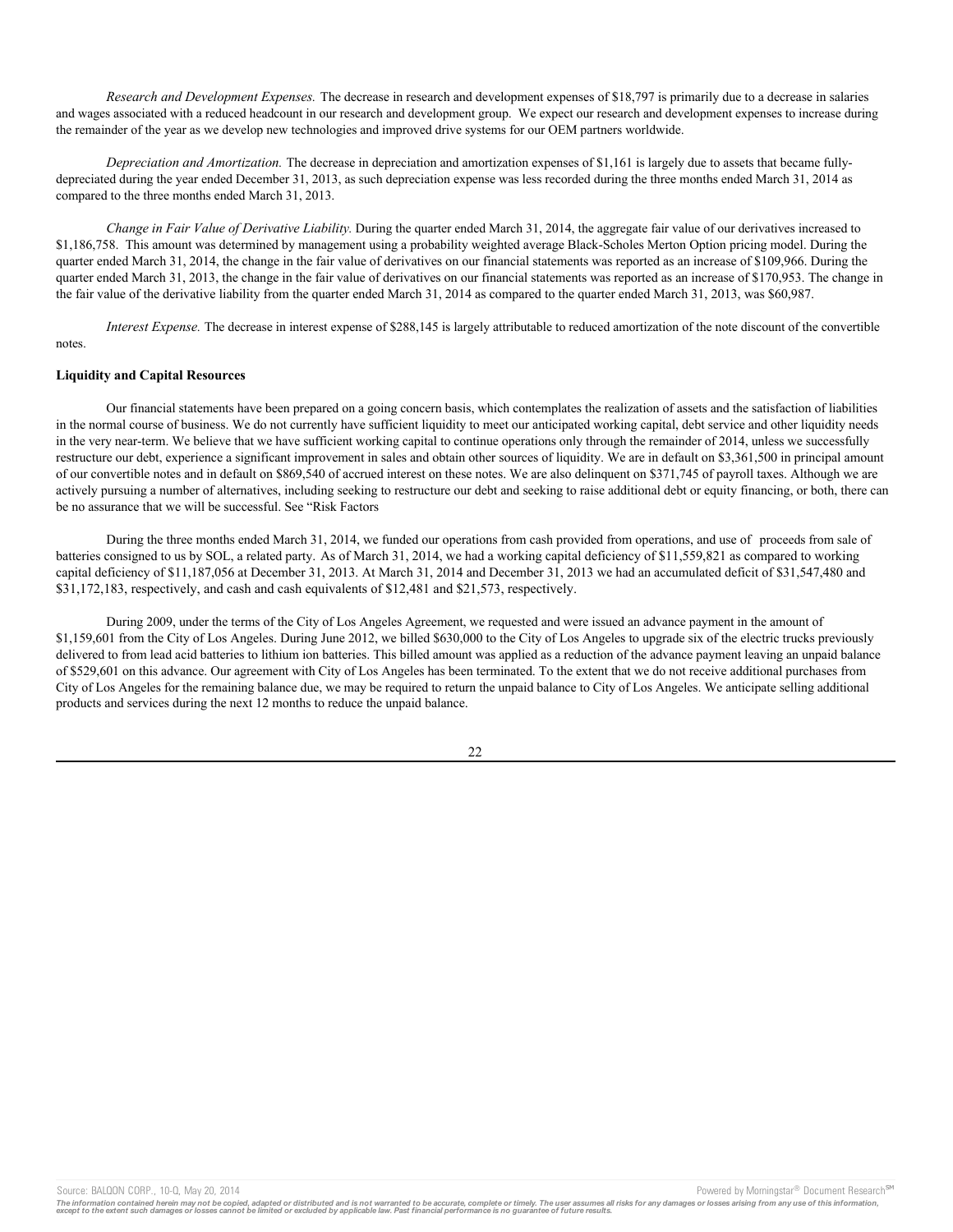Our available capital resources at March 31, 2014 consisted primarily of approximately \$12,481 in cash and cash equivalents. We expect that our future available capital resources will consist primarily of cash on hand, sale of consigned batteries, cash generated from our business, if any, and future debt and/or equity financings, if any.

Cash used in operating activities for the first three months of 2014 was \$9,092 as compared to cash used in operating activities during the same period in 2013 of \$6,764. During the first three months of 2014, cash flows from operating activities included a net loss of \$375,297 and depreciation and amortization of \$2,532. Material changes in asset and liabilities at March 31, 2014 as compared to December 31, 2013 that affected these results include:

- $\bullet$  a increase in accounts receivable of \$36,760;
- $\bullet$  a decrease in inventory of \$76,270;
- a net increase in accounts payable and accrued expenses of \$295,530, of which \$78,800 was an increase in related party accounts payable and \$57,202 was an increase in accrued salary to our Chief Executive Officer, Mr. Samra; and
- $\bullet$  a decrease of \$124,412 in customer deposits.

Cash used by investing and financing activities totaled none for the first three months of 2014 and 2013.

We believe that we presently have sufficient plant and production equipment to meet our current operational plan and we do not intend to dispose of any plant and equipment. We presently have 8 employees on a full-time basis and expect to hire additional personnel in the event of an increase in market demand for our products. We plan on adding staff to meet our current operational plan for the remainder of 2014.

Although we expect sale of consigned batteries and completion and delivery of the products in our backlog will provide us with additional liquidity and capital resources, we believe that we will need additional liquidity and capital resources through debt and/or equity financing to complete our entire existing and anticipated future product backlog.

These factors, among others, raise substantial doubt about our ability to continue as a going concern. As a result, our independent registered public accounting firm, in its report on our 2013 financial statements, has raised substantial doubt about our ability to continue as a going concern. The financial statements do not include any adjustments that might be necessary should we be unable to continue as a going concern. We have been, and currently are, working towards identifying and obtaining new sources of financing. No assurances can be given that we will be successful in obtaining additional financing in the future. Any future financing that we may obtain may cause significant dilution to existing stockholders. Any debt financing or other financing of securities senior to common stock that we are able to obtain will likely include financial and other covenants that will restrict the our flexibility. At a minimum, we expect these covenants to include restrictions on our ability to pay dividends on our common stock. Any failure to comply with these covenants would have a material adverse effect on our business, prospects, financial condition, results of operations and cash flows. In addition, our senior secured convertible debentures issued between July and December 2010 contains covenants that include restrictions on our ability to pay dividends on our common stock.

If adequate funds are not available, we may be required to delay, scale back or eliminate portions of our operations and product and service development efforts or to obtain funds through arrangements with strategic partners or others that may require us to relinquish rights to certain of our technologies or potential products or other assets. Accordingly, the inability to obtain such financing could result in a significant loss of ownership and/or control of our proprietary technology and other important assets and could also adversely affect our ability to fund our continued operations and our product and service development efforts.

Source: BALQON CORP., 10-Q, May 20, 2014 **Powered by Morningstar® Document Research** Morningstar® Document Research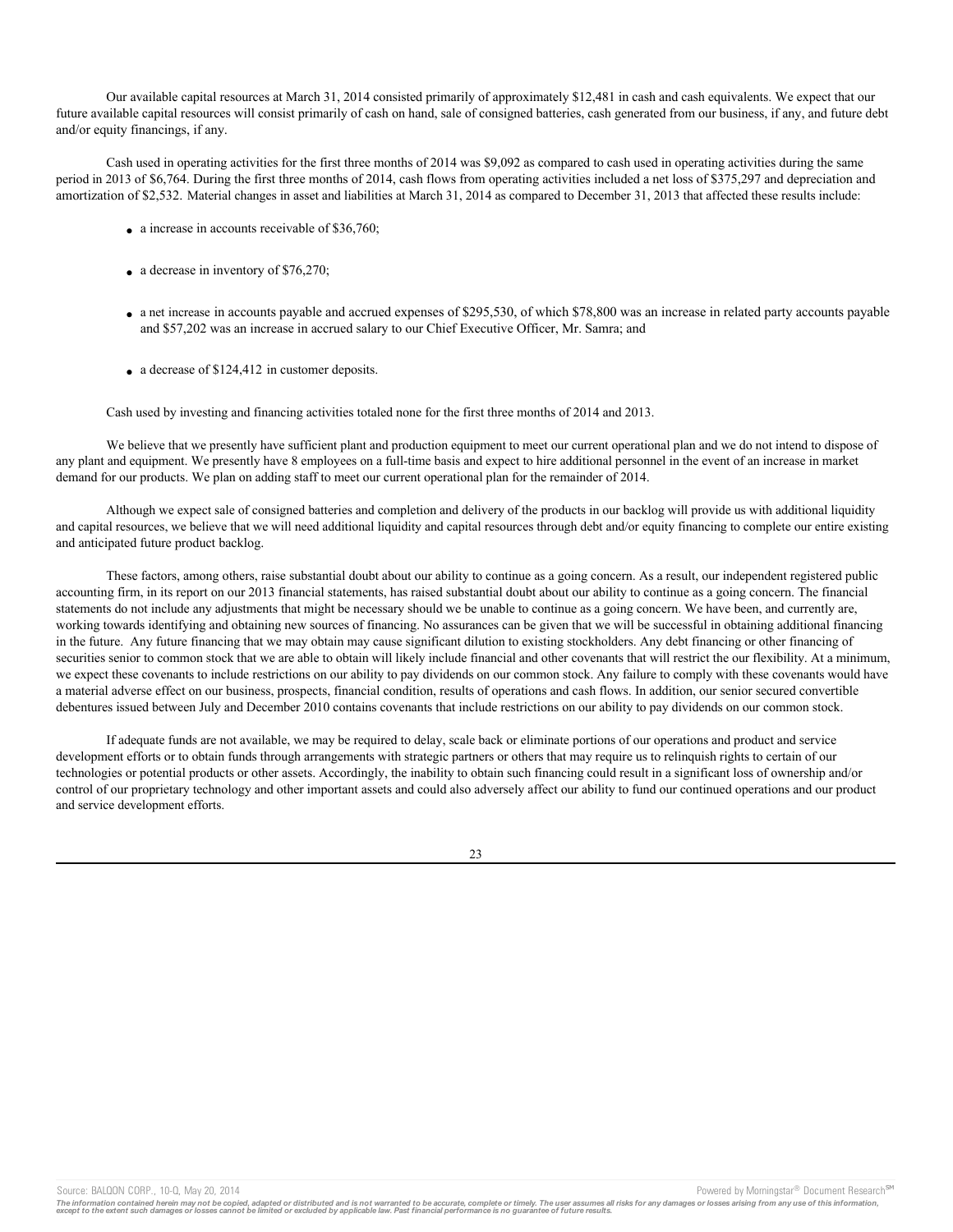#### **Backlog**

As of May 20, 2014, we had a backlog of \$2,700,243. The amount of backlog orders represents revenue that we anticipate recognizing in the future, as evidenced by purchase orders and other purchase commitments received from customers, but on which work has not yet been initiated or with respect to which work is currently in progress. As of the date of this report, 54% of our backlog consists of vehicles, 33% consists of batteries, 6% consists of a drive system, 4% consists of vehicles, 2% consists of controllers and the remainder consists of chargers and accessories. As of the date of this report, 85% of our backlog consists of U.S. customers, while 15% consists of international customers. We believe that the majority of our current backlog will be shipped within the next 12 months. However, there can be no assurance that we will be successful in fulfilling such orders and commitments in a timely manner or that we will ultimately recognize as revenue the amounts reflected as backlog.

#### **Effects of Inflation**

The impact of inflation and changing prices has not been significant on the financial condition or results of operations of our company.

#### **Impacts of New Accounting Pronouncements**

In April 2014, the Financial Accounting Standards Board (FASB) issued Accounting Standards Update (ASU) 2014-08, "Presentation of Financial Statements (Topic 205) and Property, Plant and Equipment (Topic 360)." ASU 2014-08 amends the requirements for reporting discontinued operations and requires additional disclosures about discontinued operations. Under the new guidance, only disposals representing a strategic shift in operations or that have a major effect on our operations and financial results should be presented as discontinued operations. This new accounting guidance is effective for annual periods beginning after December 15, 2014. We are currently evaluating the impact of adopting ASU 2014-08 on our results of operations or financial condition.

Other accounting pronouncements did not or are not believed by management to have a material impact on our present or future consolidated financial statements.

### **ITEM 3. Quantitative and Qualitative Disclosures about Market Risk**

Not applicable.

# **ITEM 4. Controls and Procedures**

### **Evaluation of Disclosure Controls and Procedures**

We conducted an evaluation under the supervision and with the participation of our management, including our Chief Executive Officer and Chief Financial Officer, our principal accounting officer, of the effectiveness of the design and operation of our disclosure controls and procedures. The term "disclosure controls and procedures," as defined in Rules 13a-15(e) and 15d-15(e) under the Securities Exchange Act of 1934, as amended, or Exchange Act, means controls and other procedures of a company that are designed to ensure that information required to be disclosed by the company in the reports it files or submits under the Exchange Act is recorded, processed, summarized and reported, within the time periods specified in the SEC's rules and forms. Disclosure controls and procedures also include, without limitation, controls and procedures designed to ensure that information required to be disclosed by a company in the reports that it files or submits under the Exchange Act is accumulated and communicated to the company's management, including its principal executive and principal financial officers, or persons performing similar functions, as appropriate, to allow timely decisions regarding required disclosure. Based on this evaluation, our Chief Executive Officer and Chief Financial Officer concluded as of March 31, 2014 that our disclosure controls and procedures were effective at the reasonable assurance level.

24

Source: BALQON CORP., 10-Q, May 20, 2014 Contract and Source: BALQON CORP. The Powered by Morningstar® Document Research Street

The information contained herein may not be copied, adapted or distributed and is not warranted to be accurate, complete or timely. The user assumes all risks for any damages or losses arising from any use of this informat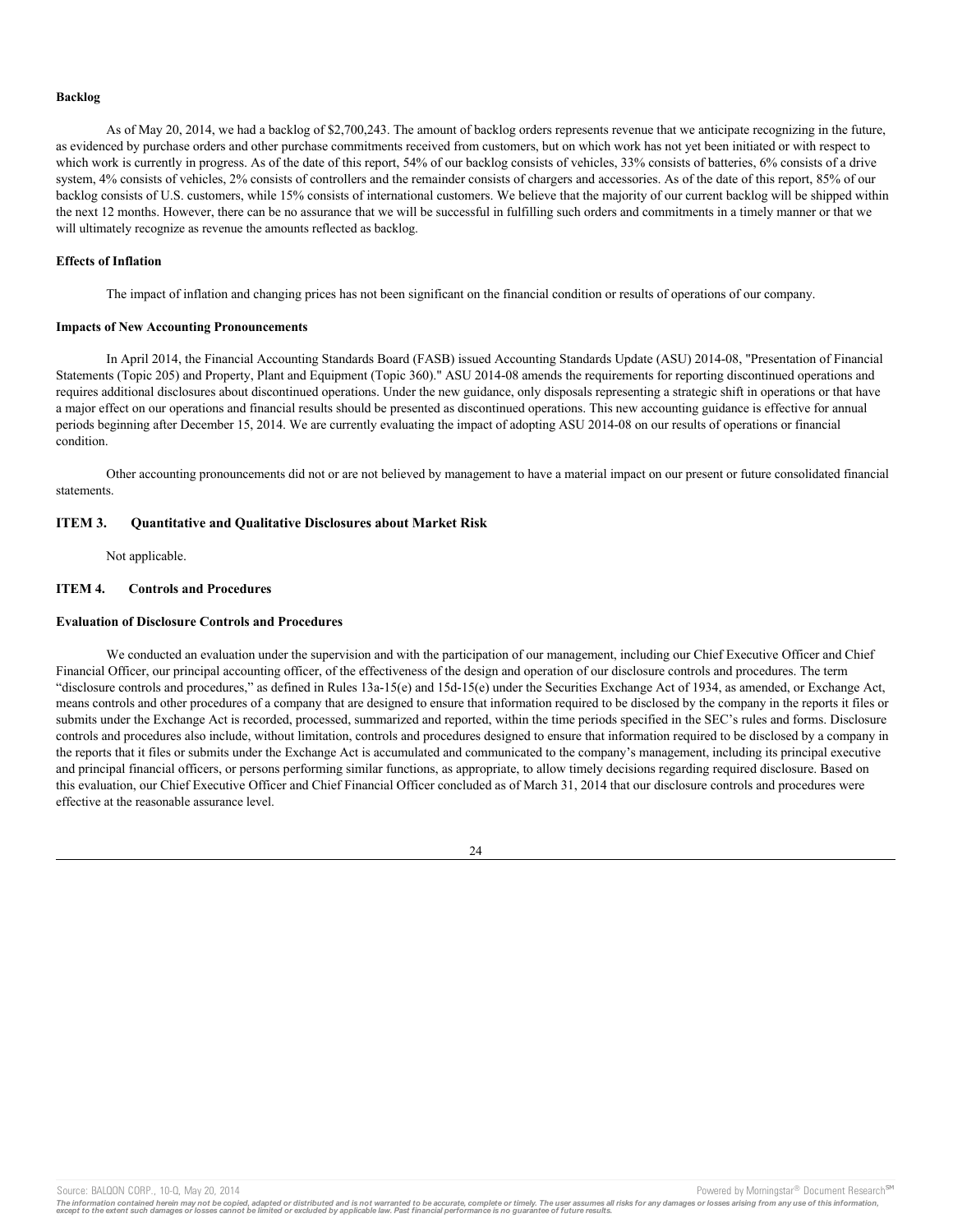### **Inherent Limitations on the Effectiveness of Controls**

Management does not expect that our disclosure controls and procedures or our internal control over financial reporting will prevent or detect all errors and all fraud. A control system, no matter how well conceived and operated, can provide only reasonable, not absolute, assurance that the objectives of the control systems are met. Further, the design of a control system must reflect the fact that there are resource constraints, and the benefits of controls must be considered relative to their costs. Because of the inherent limitations in a cost-effective control system, no evaluation of internal control over financial reporting can provide absolute assurance that misstatements due to error or fraud will not occur or that all control issues and instances of fraud, if any, have been or will be detected.

These inherent limitations include the realities that judgments in decision-making can be faulty and that breakdowns can occur because of a simple error or mistake. Controls can also be circumvented by the individual acts of some persons, by collusion of two or more people, or by management override of the controls. The design of any system of controls is based in part on certain assumptions about the likelihood of future events, and there can be no assurance that any design will succeed in achieving its stated goals under all potential future conditions. Projections of any evaluation of controls effectiveness to future periods are subject to risks. Over time, controls may become inadequate because of changes in conditions or deterioration in the degree of compliance with policies or procedures.

### **Changes in Internal Control over Financial Reporting**

There has been no change in our internal control over financial reporting (as defined in Rules 13a-15(f) and 15d-15(f) under the Exchange Act) during the fiscal quarter ended March 31, 2014 that has materially affected, or is reasonably likely to materially affect, our internal control over financial reporting.



Source: BALQON CORP., 10-Q, May 20, 2014<br>The information contained herein may not be copied, adapted or distributed and is not warranted to be accurate, complete or timely. The user assumes all risks for any damages or los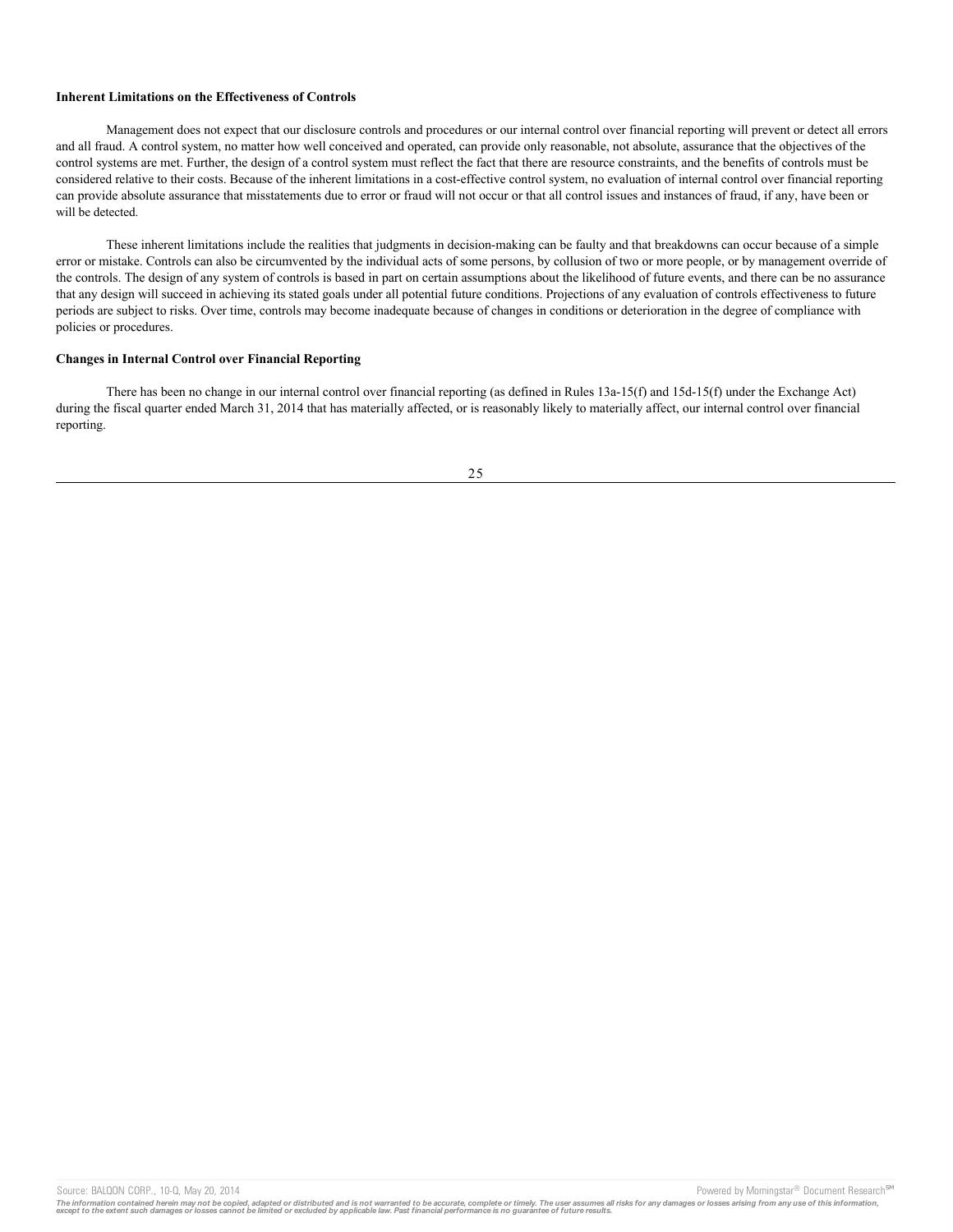## **PART II – OTHER INFORMATION**

## **ITEM 1. Legal Proceedings**

On December 9, 2013 we reached a Settlement Agreement with Miranda and Associates under which we agreed to pay Miranda and Associates \$235,000 in past due payments in monthly payments with total amount due payable by April 2016. The amount agreed upon also includes a 10% interest payment during the period in which balance is owed to Miranda and Associates.

### **ITEM 1A. Risk Factors**

### **Item 1A. Risk Factors.**

*The following summarizes material risks that investors should carefully consider, together with all other information contained in this report, including our consolidated financial statements and the related notes, before deciding to buy or maintain an investment in our common stock. If any of these risks materialize, our business, financial condition or results of operations could be materially harmed. In that case, the trading price of our common stock could decline, and you may lose some or all of your investment. The risks and uncertainties we describe are not the only ones facing us. Additional risks not presently known to us, or that we currently deem immaterial, may also impair our business operations. If any of these risks were to occur, our* business*, financial condition, or results of operations would likely suffer. In that event, the trading price of our common stock could decline, and you could lose all or part of your investment.*

### **Risks Relating to Our Business**

### *There is substantial doubt as to our ability to continue as a going concern. We need additional financing or capital which may be unavailable or costly***.**

We do not currently have sufficient liquidity to meet our anticipated working capital, debt service and other liquidity needs in the very near-term. We believe that we have sufficient working capital to continue operations during 2014 unless we successfully restructure our debt, experience a significant improvement in sales and obtain other sources of liquidity. In addition, although various secured creditors holding approximately \$2,006,750 in secured convertible notes and secured debentures have not exercised their rights to foreclose on all of our assets (including our intellectual property assets), no assurance can be given that these holders of secured debt will not exercise their remedies under our outstanding secured notes and secured debentures. If we cannot restructure our debt and obtain sufficient liquidity in the very near term, we may need to seek to protection under the U.S. Bankruptcy Code. As a result, our 2013 financial statements include an explanatory paragraph by our independent registered public accounting firm describing the substantial doubt as to our ability to continue as a going concern.

As of May 20, 2014, we were in default on \$3,361,500 in principal amount of our convertible notes, in default on \$869,540 of accrued interest relating to those notes and we have not paid \$371,745 in payroll taxes.

## *If we seek protection under the U.S. Bankruptcy Code, all of our outstanding shares of capital stock could be cancelled and holders of our capital stock may not be entitled to any payment in respect of their shares.*

If we seek protection under the U.S. Bankruptcy Code it is possible that all of our outstanding shares of capital stock could be cancelled and holders of capital stock may not be entitled to any payment in respect of their shares. It is also possible that our obligations to our creditors may be satisfied by the issuance of shares of capital stock in satisfaction of their claims. The value of any capital stock so issued may be less than the face value of our obligations to those creditors, and the price of any such capital stock may be volatile. In addition, in the event of a bankruptcy filing, our common stock will be suspended from trading. Accordingly, trading in our common stock may be limited, and our stockholders may not be able to resell their securities for their purchase price or at all.



Source: BALQON CORP., 10-Q, May 20, 2014 **Powered by Morningstar® Document Research** Morningstar® Document Research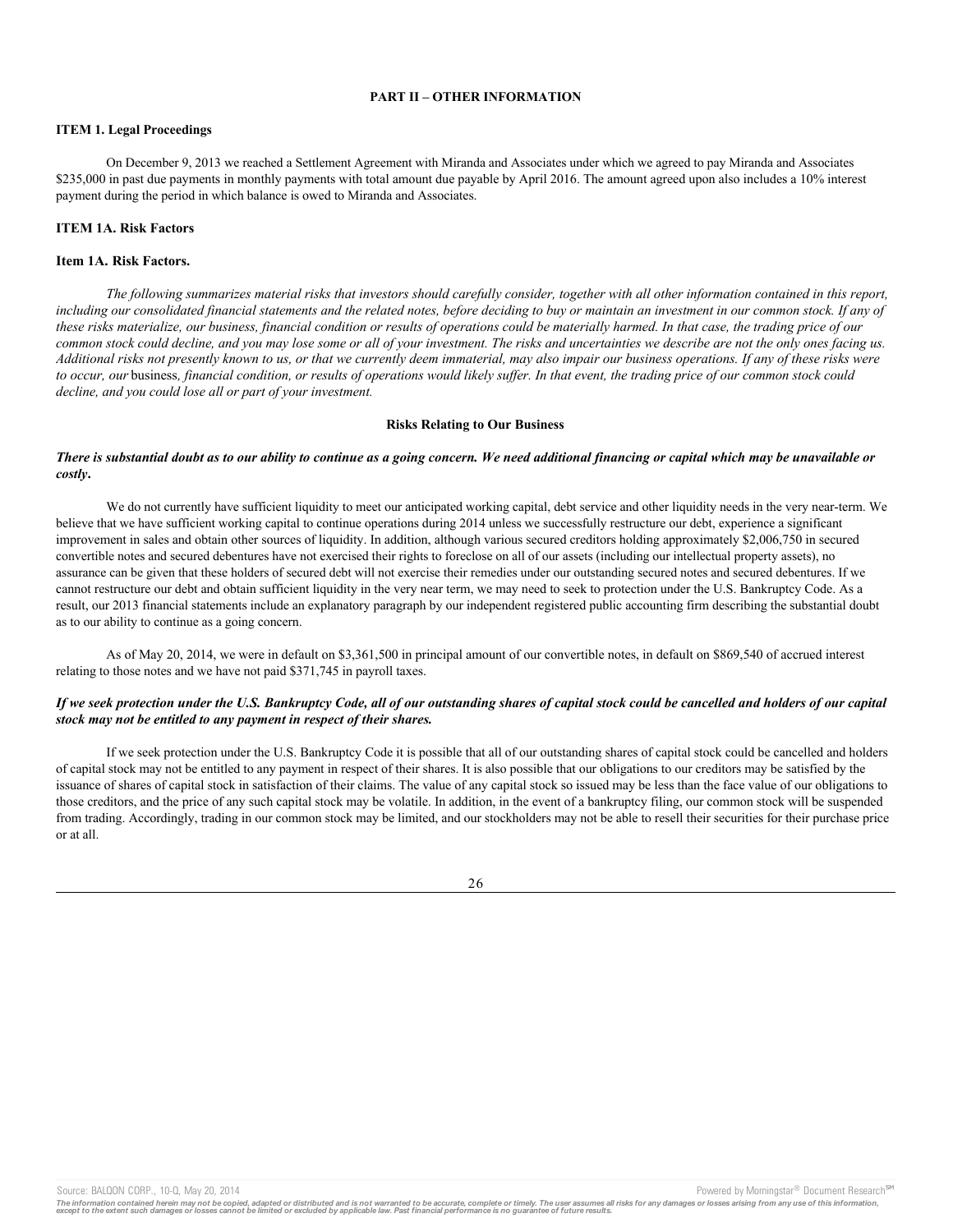### *We are seeking additional financing and may be unable to obtain this financing on a timely basis, in sufficient amounts, on terms acceptable to us or at all. Any financing we are able to obtain may be available only on burdensome terms that may cause significant dilution to our stockholders and impose onerous financial restrictions on our business***.**

We are seeking substantial additional financing. Future financing may not be available on a timely basis, in sufficient amounts, on terms acceptable to us or at all. Any equity financing may cause significant dilution to existing stockholders. Any debt financing or other financing of securities senior to our common stock will likely include financial and other covenants that will restrict our flexibility. At a minimum, we would expect these covenants to include restrictions on our ability to pay dividends on our common stock. Any failure to comply with these covenants could have a material adverse effect on our business, prospects, financial condition and results of operations because we could lose any then-existing sources of financing and our ability to secure new financing may be impaired. In addition, any prospective debt or equity financing transaction will be subject to the negotiation of definitive documents and any closing under those documents will be subject to the satisfaction of numerous conditions, many of which could be beyond our control. We may be unable to obtain additional financing from one or more lenders or equity investors, or if funding is available, it may be available only on burdensome terms that may cause significant dilution to our stockholders and impose onerous financial restrictions on our business.

### *We have a history of only nominal revenues, have incurred significant losses, expect continued losses and may take long time to achieve profitability. If we continue to incur losses, we may have to curtail our operations, which may prevent us from successfully deploying our electric drive systems, battery systems, renewable energy storage devices and electric vehicles as well as operating and expanding our business.*

We have a history of only nominal revenues, have not been profitable and expect continued losses. Historically, we have relied upon cash from financing activities to fund substantially all of the cash requirements of our activities and have incurred significant losses and experienced negative cash flow. As of March 31, 2014, we had an accumulated deficit of \$31,547,480. We may continue to incur losses for an indeterminate period of time and may never achieve or sustain profitability. Even if we are able to achieve profitability, we may be unable to sustain or increase our profitability on a quarterly or annual basis. An extended period of losses and negative cash flow may prevent us from successfully producing and selling our electric drive systems, lithium battery modules, flux vector motor controllers, and electric vehicles, renewable energy systems and operating or expanding our business. As a result of our financial condition, our independent auditors have issued a report describing the substantial doubt as to our ability to continue as a going concern.

# *Our independent auditors have issued a report describing the substantial doubt as to our ability to continue as a going concern. This report may impair our ability to raise additional financing and adversely affect the price of our common stock.*

The report of our independent auditors contained in our financial statements for the year ended December 31, 2013 includes a paragraph that explains that we have incurred substantial losses. This report raises substantial doubt about our ability to continue as a going concern. Reports of independent auditors describing the substantial doubt as to the company's ability to continue as a going concern are generally viewed unfavorably by analysts and investors. This report may make it difficult for us to raise additional debt or equity financing necessary to continue the development and deployment of our heavy-duty electric vehicles, flux vector motor controllers, battery systems, renewable energy systems and electric drive systems. We urge potential investors to review this report before making a decision to invest in Balqon Corporation.

27

Source: BALQON CORP., 10-Q, May 20, 2014 **Powered by Morningstar® Document Research** Morningstar® Document Research Morningstar® Document Research Morningstar® Document Research Morningstar® Document Research Morningstar®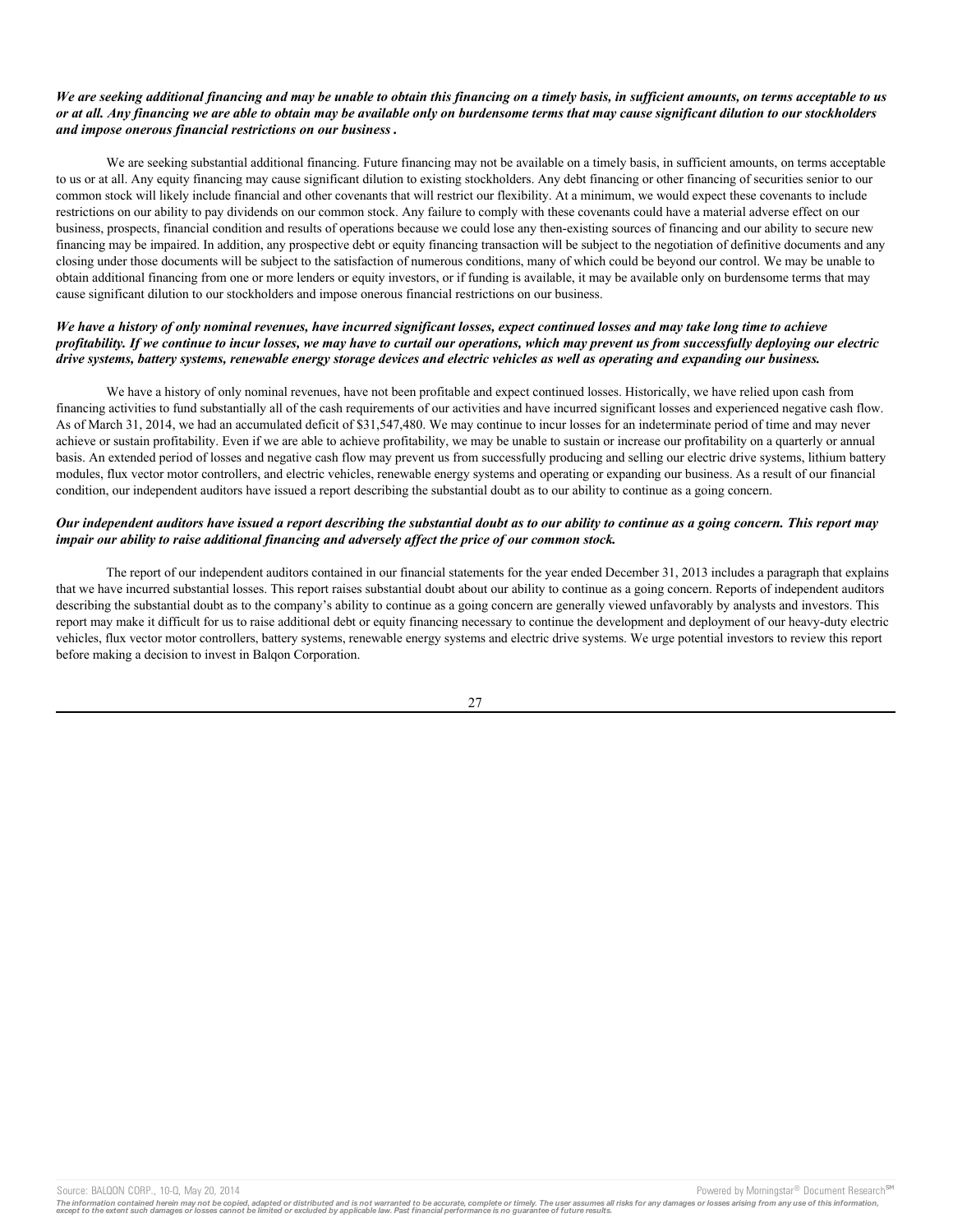### *We depend on the services of Balwinder Samra, and the loss of him could adversely affect our ability to achieve our business objectives.*

Our success depends in part upon the continued service of Balwinder Samra, who is our President and Chief Executive Officer. Mr. Samra is critical to the overall management of Balqon Corporation as well as to the development of our technologies, our culture and our strategic direction and is instrumental in developing and maintaining close ties with our customer base. Although we have entered into an employment agreement with Mr. Samra, the agreement does not guarantee the service of Mr. Samra for a specified period of time. The loss of Mr. Samra could significantly delay or prevent the achievement of our business objectives. Consequently, the loss of Mr. Samra could adversely affect our business, financial condition and results of operations.

#### *We are targeting a new and evolving market for heavy-duty electric vehicles and we cannot be certain that our business strategy will be successful*

The market for heavy-duty electric vehicles is relatively new and rapidly changing. We cannot accurately predict the size of this market or its potential growth. Our products represent only one of the possible solutions for alternative fuel vehicles for container transportation and other material handling equipment applications. Use of electric vehicles for container transportation at terminals and/or other facilities has not been adopted as an industry standard and it may not be adopted on a broad scale. The new and evolving nature of the market that we intend to target makes an accurate evaluation of our business prospects and the formulation of a viable business strategy very difficult. Thus, our business strategy may be faulty or even obsolete and as a result, we may not properly plan for or address many obstacles to success, including the following:

- the timing and necessity of substantial expenditures for the development, production and sale of our products;
- the emergence of newer, more competitive technologies and products;
- the future cost of batteries used in our systems;
- applicable regulatory requirements;
- the reluctance of potential customers to consider new technologies;
- the failure to strategically position ourselves in relation to joint venture or strategic partners, and potential and actual competitors;
- the failure of our products to satisfy the needs of the markets that we intend to target and the resulting lack of widespread or adequate acceptance of our products; and
- the difficulties in managing rapid growth of operations and personnel.

*The industries within which we compete are highly competitive. Many of our competitors have greater financial and other resources and greater name recognition than we do and one or more of these competitors could use their greater financial and other resources or greater name recognition to gain market share at our expense.*



Source: BALQON CORP., 10-Q, May 20, 2014 **Powered by Morningstar® Document Research** in Powered by Morningstar® Document Research in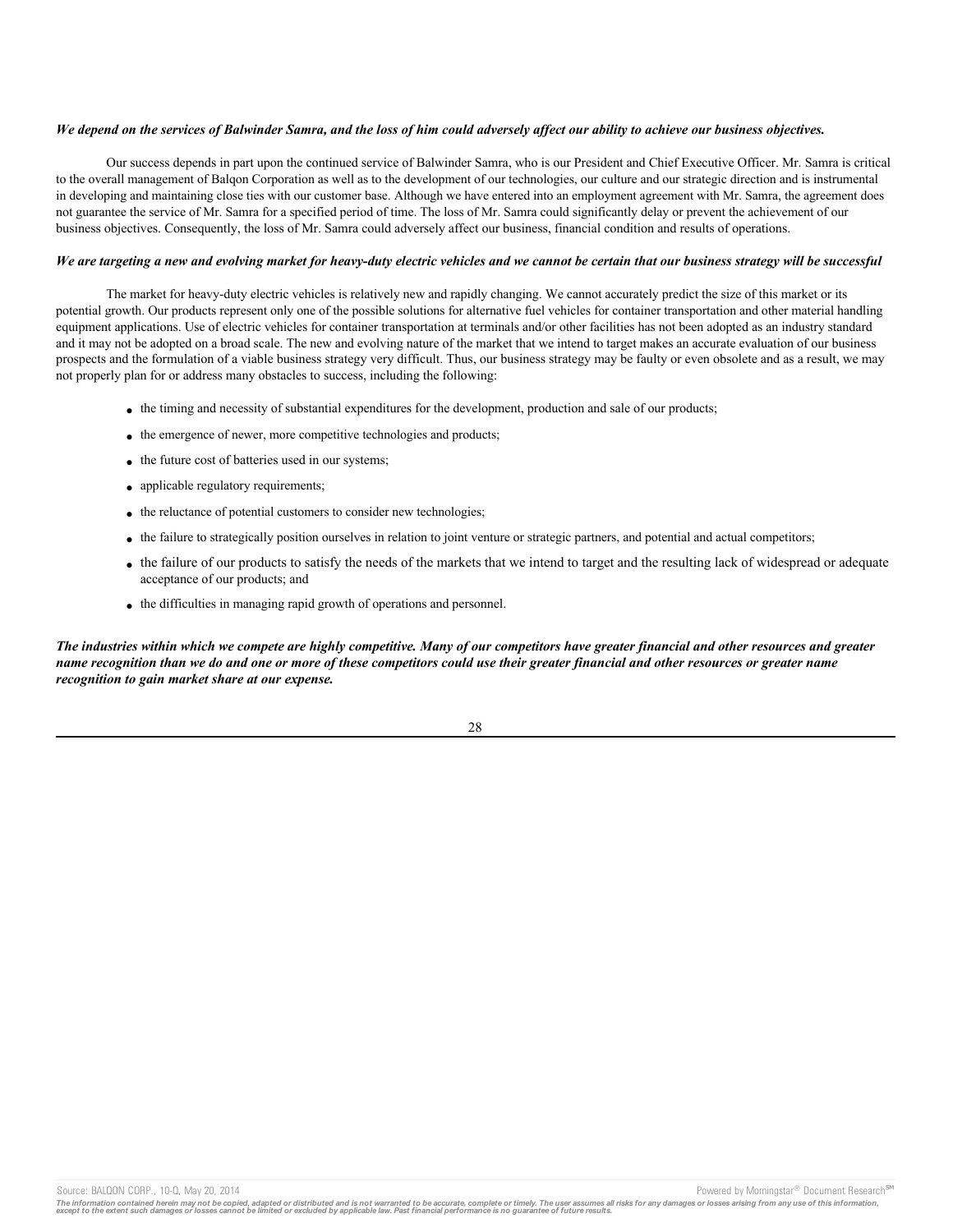The heavy-duty electric vehicle industry within which we compete is highly competitive. New developments in vehicle technology may negatively affect the development or sale of some or all of our products or make our products uncompetitive or obsolete. Competition for our products may come from current fossil fuel based drive system technologies, improvements to current drive system technologies and new alternative fuel drive system technologies. Our target market is currently serviced by existing manufacturers with existing customers and suppliers using proven and widely accepted fossil fuel powered drive systems. Additionally, we have competitors working on developing technologies such as cleaner diesel engines, bio-diesel, fuel cells, natural gas, hybrid electric/internal combustion engines, and hydrogen powered fuel cell technologies. Our products compete directly with fossil fuel powered vehicles which are lower in price and higher in key performance specifications such as range, speed and load carrying capacity. In addition, our competitors have a long history of producing high volume products with established dealer and service networks. Many of our competitors have substantially greater financial resources, more extensive engineering, manufacturing, marketing and customer service and support capabilities, larger installed bases of current generation products, as well as greater name recognition than we do. Competitors for our Nautilus product line include manufacturers of fossil fuel powered vehicles, including Kalmar Industries Corp, Capacity of Texas, Inc., MAFI Transport Systems GmbH, Mol Transport Solutions and Terberg DTS (UK) Ltd. Competitors for our Mule product line include large automotive vehicle manufacturers such as Kenworth Truck Company, Freightliner Trucks, Mack Trucks, Inc., International Trucks and Peterbilt Motors Company. We also face competition from manufacturers of electric or zero-emissions vehicles, including Smith Electric Vehicles, Vision Industries Corp., Freightliner Custom Chassis and Navistar. As a result, our competitors may be able to compete more aggressively and sustain that competition over a larger period of time than we could. Each of these competitors has the potential to capture market share in various markets, which could have a material adverse effect on our position in the industry and our financial results.

We also face competition from small to medium size manufacturers of alternative fuel drive systems such as Cummins Inc., Westport Innovations Inc., US Hybrid Corporation and Vision Industries Corp. These competitors' products target new and retrofit markets with drive systems powered by natural gas, electric hybrid and fuel cell powered vehicles. These small to medium size manufacturers offer products competitive in price to our current product line and these products are expected to exceed the performance of our products in key performance specifications such as range and speed. There can be no assurance that our zero emissions products will be able to offer competitive advantages over alternative fuel powered vehicles being developed by our competitors. Our lack of resources relative to many of our significant competitors may cause us to fail to anticipate or respond adequately to new developments and other competitive pressures. This failure could reduce our competitiveness and cause a decline in our market share, sales and profitability.

The battery storage industry within which we compete is dominated by large lead acid battery manufacturers with significant financial resources, market knowledge and distribution systems. Our products compete directly with lead acid batteries which are lower in price than our current product offerings. In addition, we face competition from lithium battery manufacturers that offer similar products and have substantially greater financial resources and sales organizations in the global market. Competitors for our lithium battery storage products include lead acid battery manufacturers, such as Enersys, Exide Industries, Yuasa Batteries, Johnson Controls and Crown Battery. We also face competition from lithium battery manufacturers such as Caleb Battery, A123, Altairnano, Axeon and LG Chem. Our inability to maintain a low cost advantage over our lithium battery competitors may cause us to lose market share to our competitors.

Source: BALQON CORP., 10-Q, May 20, 2014 **Powered by Morningstar® Document Research** Morningstar® Document Research Morningstar® Document Research Morningstar® Document Research Morningstar® Document Research Morningstar®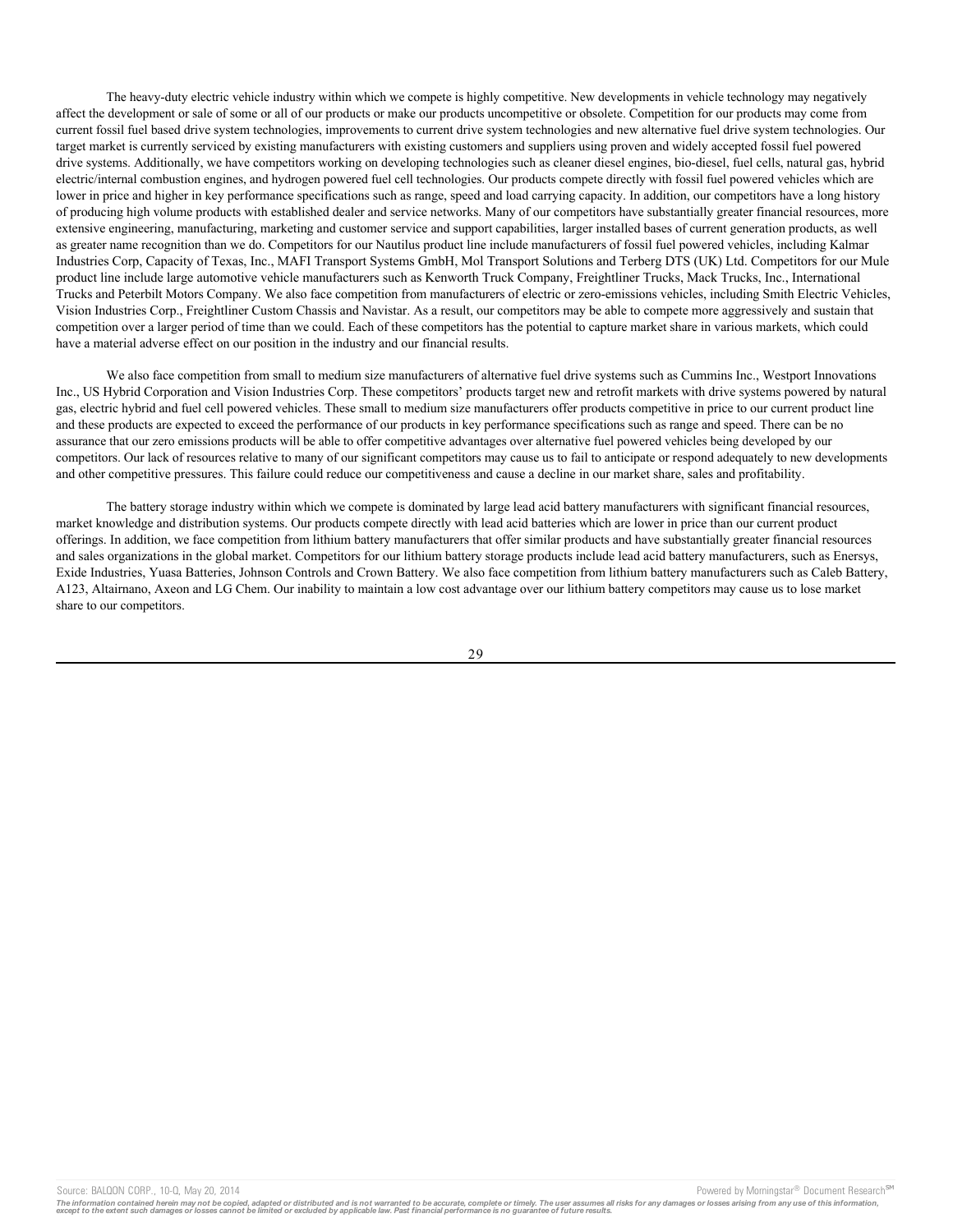### *Products within the industries in which we operate are subject to rapid technological changes. If we fail to accurately anticipate and adapt to these changes, the products we sell will become obsolete, causing a decline in our sales and profitability.*

The industries within which we compete are subject to rapid technological change and frequent new product introductions and enhancements which often cause product obsolescence. We believe that our future success depends on our ability to continue to enhance our existing products and technologies, and to develop and manufacture in a timely manner new products with improved technologies. We may incur substantial unanticipated costs to ensure product functionality and reliability early in its products' life cycles. If we are not successful in the introduction and manufacture of new products or in the development and introduction, in a timely manner, of new products or enhancements to our existing products and technologies that satisfy customer needs and achieve market acceptance, our sales and profitability will decline.

### *We obtain some of the components and subassemblies included in our products from a limited group of suppliers, the partial or complete loss of which could have an adverse effect on our sales and profitability.*

We obtain some of the components and subassemblies for our products from a limited group of suppliers. Although we seek to qualify additional suppliers, the partial or complete loss of these sources could adversely affect our sales and profitability and damage customer relationships by impeding our ability to fulfill our current customers' orders. Further, a significant increase in the price of one or more of these components or subassemblies could adversely affect our profit margins and profitability if no lower-priced alternative source is approved.

### *We manufacture and assemble all of our products at one facility. Any prolonged disruption in the operations of this facility would result in a decline in our sales and profitability.*

We assemble our electric vehicles and electric drive systems and we manufacture and assemble our flux vector motor controllers in a facility located in Harbor City, California. Any prolonged disruption in the operations of our manufacturing and assembly facility, whether due to technical or labor difficulties, destruction of or damage to this facility as a result of an earthquake, fire or any other reason, would result in a decline in our sales and profitability.

### *Because we believe that proprietary rights are material to our success, misappropriation of those rights or claims of infringement or legal actions related to intellectual property could adversely impact our financial condition.*

We currently rely on a combination of contractual rights, copyrights, trade names and trade secrets to protect our proprietary rights. Although our flux vector motor controllers, electric drive systems, and their constituent components could benefit from patent protection, we have chosen to retain the proprietary rights associated with our flux vector motor controllers, electric drive systems, and BMSs predominantly as trade secrets. Although we currently rely to a great extent on trade secret protection for much of our technology, we cannot assure you that our means of protecting our proprietary rights will be adequate or that our competitors will not independently develop comparable or superior technologies or obtain unauthorized access to our proprietary technology.

We own, license or have otherwise obtained the right to use certain technologies incorporated in our flux vector motor controllers. We may receive infringement claims from third parties relating to our products and technologies. In those cases, we intend to investigate the validity of the claims and, if we believe the claims have merit, to respond through licensing or other appropriate actions. To the extent claims relate to technology included in components purchased from third-party vendors for incorporation into our products, we would forward those claims to the appropriate vendor. If we or our component manufacturers are unable to license or otherwise provide any necessary technology on a cost-effective basis, we could be prohibited from marketing products containing that technology, incur substantial costs in redesigning products incorporating that technology, or incur substantial costs defending any legal action taken against us.

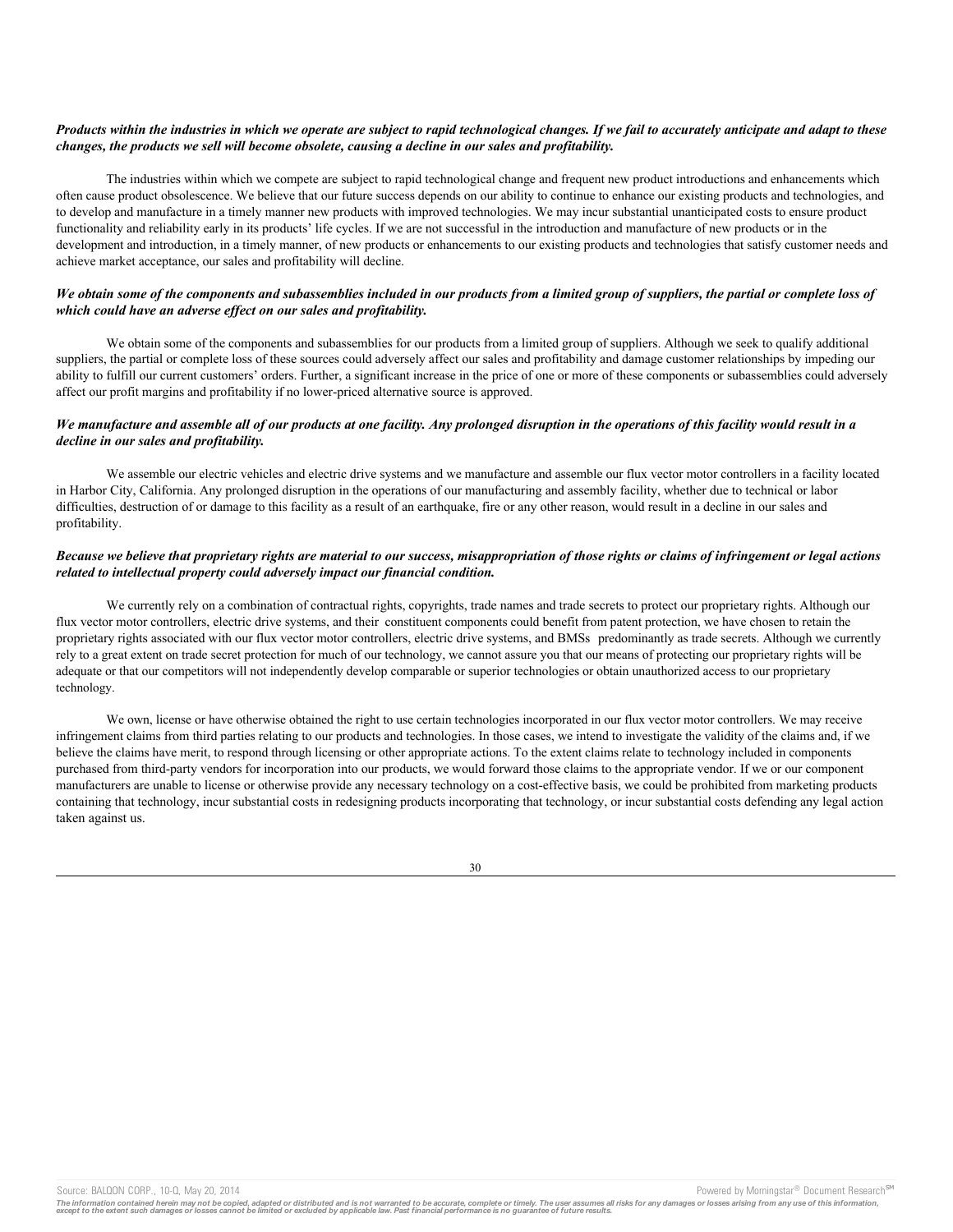#### *Fluctuation in the price, availability and quality of materials could increase our cost of goods and decrease our profitability.*

We purchase materials directly from various suppliers. The prices we charge for our products are dependent in part on the cost of materials used to produce them. The price, availability and quality of our materials may fluctuate substantially, depending on a variety of factors, including demand, supply conditions, transportation costs, government regulation, economic climates and other unpredictable factors. Any material price increases could increase our cost of goods and decrease our profitability unless we are able to pass higher prices on to our customers. We do not have any long-term written agreements with any of these suppliers; except for SOL, and do not anticipate entering into any such agreements in the near future.

### *Our limited production, commercial launch activities and continued field tests could encounter problems.*

We are currently conducting, and plan to continue to conduct, limited production and field tests on a number of our products as part of our product development cycle and we are working on scaling up our production capabilities. These production readiness activities and additional field tests may encounter problems and delays for a number of reasons, including the failure of our technology, the failure of the technology of others, the failure to combine these technologies properly and the failure to maintain and service the test prototypes properly. Some of these potential problems and delays are beyond our control. Any problem or perceived problem with our limited production and field tests could damage our reputation and the reputation of our products and delay their commercial launch.

### *Demand for our electric vehicles may fluctuate as the price of diesel fuel changes.*

If diesel fuel prices decrease to a level such that using our electric vehicles does not result in fuel cost savings, potential customers may not purchase our electric vehicles. Any decrease in demand for our electric vehicles could have a material adverse effect on our business, prospects, financial condition and results of operations. If in the future we need to reduce the price of our electric vehicles to keep them competitive with the life cycle cost of diesel fuel powered vehicles, our business might suffer and our revenue and profits might decline.

### *Significant changes in government regulation may hinder our sales.*

The production, distribution and sale in the United States of our products are subject to various federal, state, and local statutes and regulations. New statutes and regulations may also be instituted in the future. If a regulatory authority finds that a current or future product is not in compliance with any of these regulations, we may be fined, or our product may have to be recalled, thus adversely affecting our financial condition and operations.

### *If we do not properly manage foreign sales and operations, our business could suffer.*

We expect that a significant portion of our future revenues will be derived from sales outside of the United States, and we may operate in jurisdictions where we may lack sufficient expertise, local knowledge or contacts. Establishment of an international market for our products may take longer and cost more to develop than we anticipate, and is subject to inherent risks, including unexpected changes in government policies, trade barriers, significant regulation, difficulty in staffing and managing foreign operations, longer payment cycles, and foreign exchange controls that restrict or prohibit repatriation of funds. As a result, if we do not properly manage foreign sales and operations, our business could suffer.

### *Our inability to diversify our operations may subject us to economic fluctuations within the electric vehicle industry.*

Our limited financial resources reduce the likelihood that we will be able to diversify our operations. Our probable inability to diversify our activities into more than one business area will subject us to economic fluctuations within the electric vehicle industry and therefore increase the risks associated with our operations.

31

Source: BALQON CORP., 10-Q, May 20, 2014 **Powered by Morningstar® Document Research** Morningstar® Document Research Morningstar® Document Research Morningstar® Document Research Morningstar® Document Research Morningstar®

The information contained herein may not be copied, adapted or distributed and is not warranted to be accurate, complete or timely. The user assumes all risks for any damages or losses arising from any use of this informat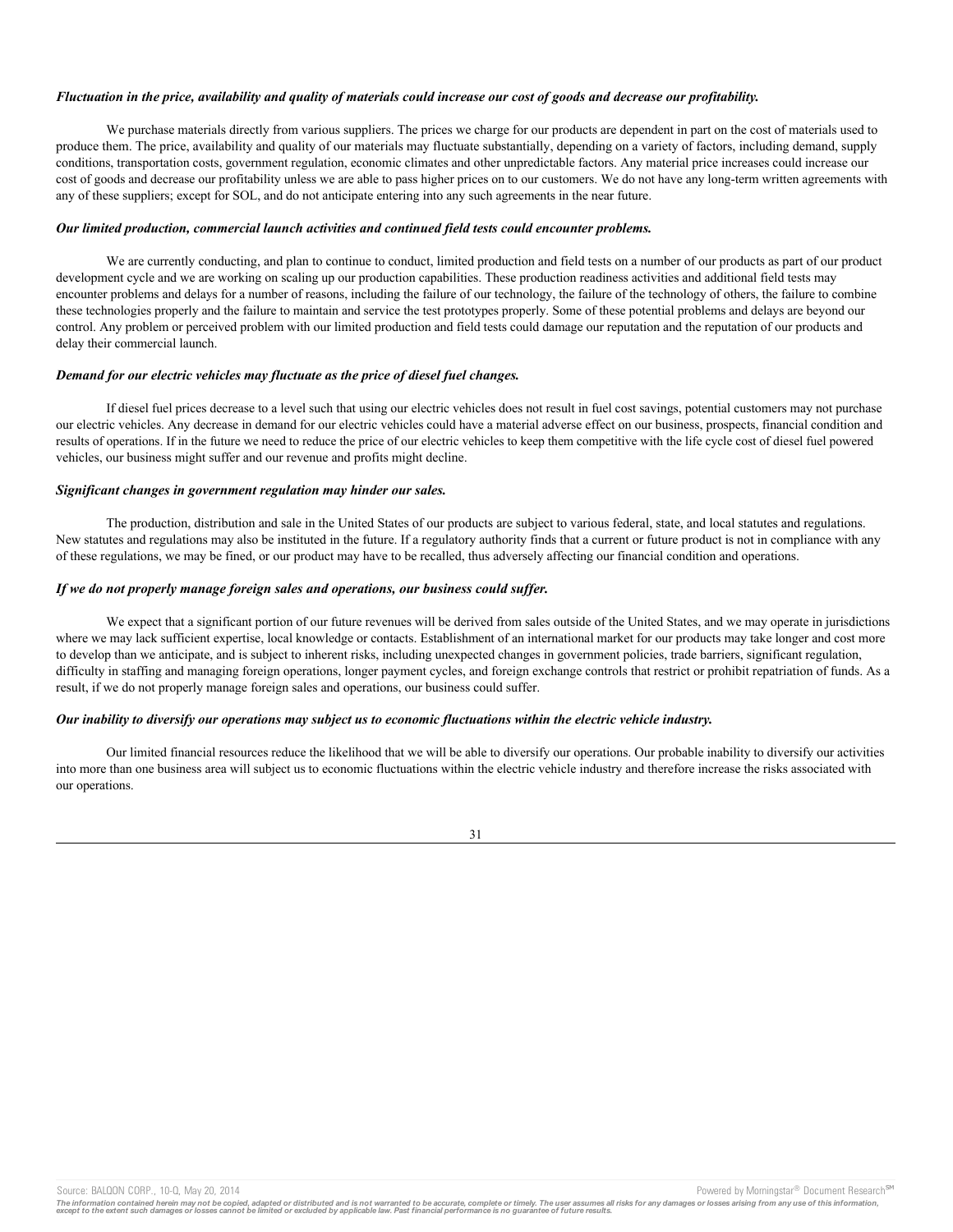#### *Our failure to manage our growth effectively could prevent us from achieving our goals.*

Our strategy envisions a period of growth that may impose a significant burden on our administrative, financial and operational resources. The growth of our business will require significant investments of capital and management's close attention. Our ability to effectively manage our growth will require us to substantially expand the capabilities of our administrative and operational resources and to attract, train, manage and retain qualified management, engineers and other personnel. We may be unable to do so. In addition, our failure to successfully manage our growth could result in our sales not increasing commensurately with our capital investments. If we are unable to successfully manage our growth, we may be unable to achieve our goals.

#### **Risks Relating to Ownership of Our Common Stock**

### *We cannot predict the extent to which an active public trading market for our common stock will develop or be sustained. If a public trading market does not develop or cannot be sustained, you may be unable to liquidate your investment in Balqon Corporation.*

We cannot predict the extent to which an active public market for our common stock will develop or be sustained due to a number of factors, including the fact that we are a small company that is relatively unknown to stock analysts, stock brokers, institutional investors, and others in the investment community that generate or influence sales volume, and that even if we came to the attention of such persons, they tend to be risk-averse and would be reluctant to follow an unproven company such as ours or purchase or recommend the purchase of our shares of common stock until such time as we became more seasoned and viable. As a consequence, there may be periods of several days or more when trading activity in our shares is minimal or nonexistent, as compared to a seasoned issuer which has a large and steady volume of trading activity that will generally support continuous sales without an adverse effect on share price. We cannot give you any assurance that a public trading market for our common stock will be sustained. If such a market cannot be sustained, you may be unable to liquidate your investment in Balqon Corporation.

In addition, the market price for our common stock may be particularly volatile given our status as a relatively small company with a small and thinly-traded "public float" that could lead to wide fluctuations in our share price. You may be unable to sell your common stock at or above your purchase price if at all, which may result in substantial losses to you.

### *Our common stock may be subject to significant price volatility which may have an adverse effect on your ability to liquidate your investment in our common stock.*

The market for our common stock may be characterized by significant price volatility when compared to seasoned issuers, and we expect that our share price will be more volatile than a seasoned issuer for the indefinite future. The potential volatility in our share price is attributable to a number of factors. First, our common shares may be sporadically and/or thinly traded. As a consequence of this lack of liquidity, the trading of relatively small quantities of shares by our stockholders may disproportionately influence the price of those shares in either direction. The price for our shares could, for example, decline precipitously in the event that a large number of our common shares are sold on the market without commensurate demand, as compared to a seasoned issuer that could better absorb those sales without adverse impact on its share price. Secondly, an investment in us is a speculative or "risky" investment due to our lack of meaningful revenues or any profits to date and uncertainty of future market acceptance for current and potential products. As a consequence of this enhanced risk, more risk-adverse investors may, under the fear of losing all or most of their investment in the event of negative news or lack of progress, be more inclined to sell their shares on the market more quickly and at greater discounts than would be the case with the stock of a seasoned issuer.

#### 32

Source: BALQON CORP., 10-Q, May 20, 2014 **Powered by Morningstar® Document Research** Morningstar® Document Research Morningstar® Document Research Morningstar® Document Research Morningstar® Document Research Morningstar®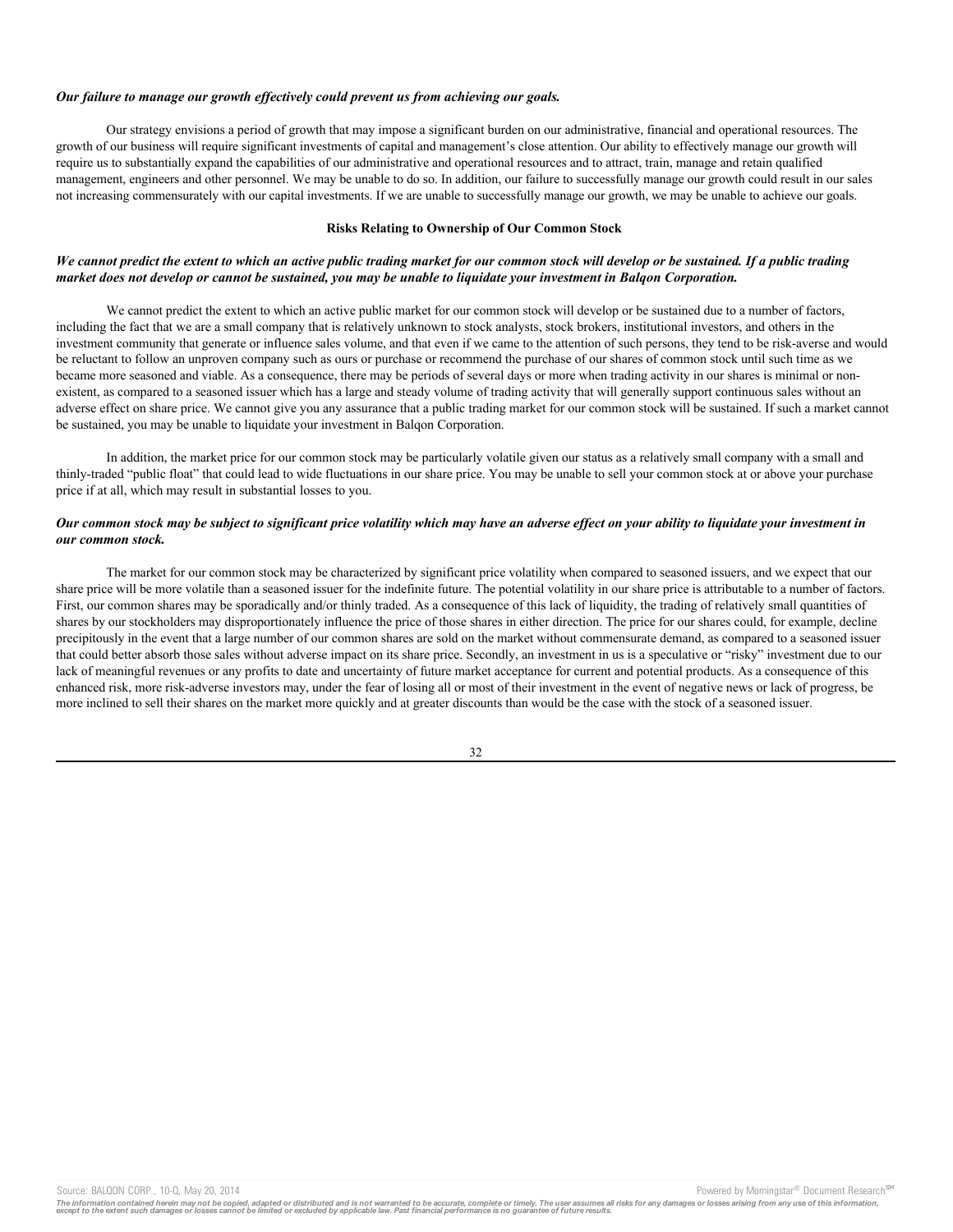### *Voting power of a significant percentage of our common stock is held by our president and chief executive officer, who, as a result, is able to control or exercise significant influence over the outcome of matters to be voted on by our stockholders.*

Balwinder Samra, our President and Chief Executive Officer, has voting power equal to approximately 41.3% of all votes eligible to be cast at a meeting of our stockholders. As a result of his significant ownership interest, Mr. Samra will be able to exercise significant influence with respect to the election of directors, offers to acquire Balqon Corporation and other matters submitted to a vote of all of our stockholders.

# *Shares of our common stock eligible, or to become eligible, for public sale could adversely affect our stock price and make it difficult for us to raise additional capital through sales of equity securities.*

We cannot predict the effect, if any, that market sales of shares of our common stock or the availability of shares of common stock for sale will have on the market price prevailing from time to time. As of May 20, 2014, we had 36,891,530 shares of common stock outstanding, most of which were restricted under the Securities Act of 1933, as amended, or Securities Act. All 36,891,530 shares of outstanding common stock, were issued by us more than six months prior to that date and, therefore, can be sold without restriction subject to the limitations imposed by Rule 144 of the Securities Act (of these 36,891,530 shares of our common stock that have been held for more than six months, 10,921,660 shares of our common stock are held by non-affiliates). As of May 20, 2014, we also had outstanding options and warrants that were exercisable for approximately 10,295,500 shares of common stock and convertible notes and convertible debentures convertible into an aggregate of 6,260,988 shares of our common stock. Sales of shares of our common stock in the public market, or the perception that sales could occur, could adversely affect the market price of our common stock. Any adverse effect on the market price of our common stock could make it difficult for us to raise additional capital through sales of equity securities at a time and at a price that we deem appropriate.

### *The exercise of outstanding options and warrants to purchase our common stock and the conversion into common stock of our outstanding convertible notes and convertible debentures could substantially dilute your investment, impede our ability to obtain additional financing, and cause us to incur additional expenses.*

Under the terms of our outstanding options and warrants to purchase our common stock issued to employees and others and the terms of our outstanding convertible notes and convertible debentures, the holders are given an opportunity to profit from a rise in the market price of our common stock that, upon the exercise of the options and/or warrants or the conversion of the convertible notes and/or convertible debentures, could result in dilution in the interests of our other stockholders. The terms on which we may obtain additional financing may be adversely affected by the existence and potentially dilutive impact of our outstanding options, warrants, convertible notes and convertible debentures. In addition, holders of certain of the warrants and holders of convertible notes and convertible debentures have registration rights with respect to the common stock underlying these warrants, convertible notes and convertible debentures. The registration of these underlying shares of common stock will cause us to incur a substantial expense.

### *The market price of our common stock and the value of your investment could substantially decline if our warrants, options, convertible notes or convertible debentures are exercised or converted into shares of our common stock and resold into the market, or if a perception exists that a substantial number of shares will be issued upon exercise of our warrants and options or conversion of our convertible notes or convertible debentures and then resold into the market.*

If the exercise prices of our warrants and options and conversion prices of our convertible notes and convertible debentures are lower than the price at which you made your investment, immediate dilution of the value of your investment will occur. In addition, sales of a substantial number of shares of common stock issued upon exercise of our warrants and options and upon conversion of our convertible notes and convertible debentures, or even the perception that such sales could occur, could adversely affect the market price of our common stock. You could, therefore, experience a substantial decline in the value of your investment as a result of both the actual and potential exercise of our warrants or options or the conversion of our convertible notes or convertible debentures.



Source: BALQON CORP., 10-Q, May 20, 2014 **Powered by Morningstar® Document Research** in Powered by Morningstar® Document Research in

The information contained herein may not be copied, adapted or distributed and is not warranted to be accurate, complete or timely. The user assumes all risks for any damages or losses arising from any use of this informat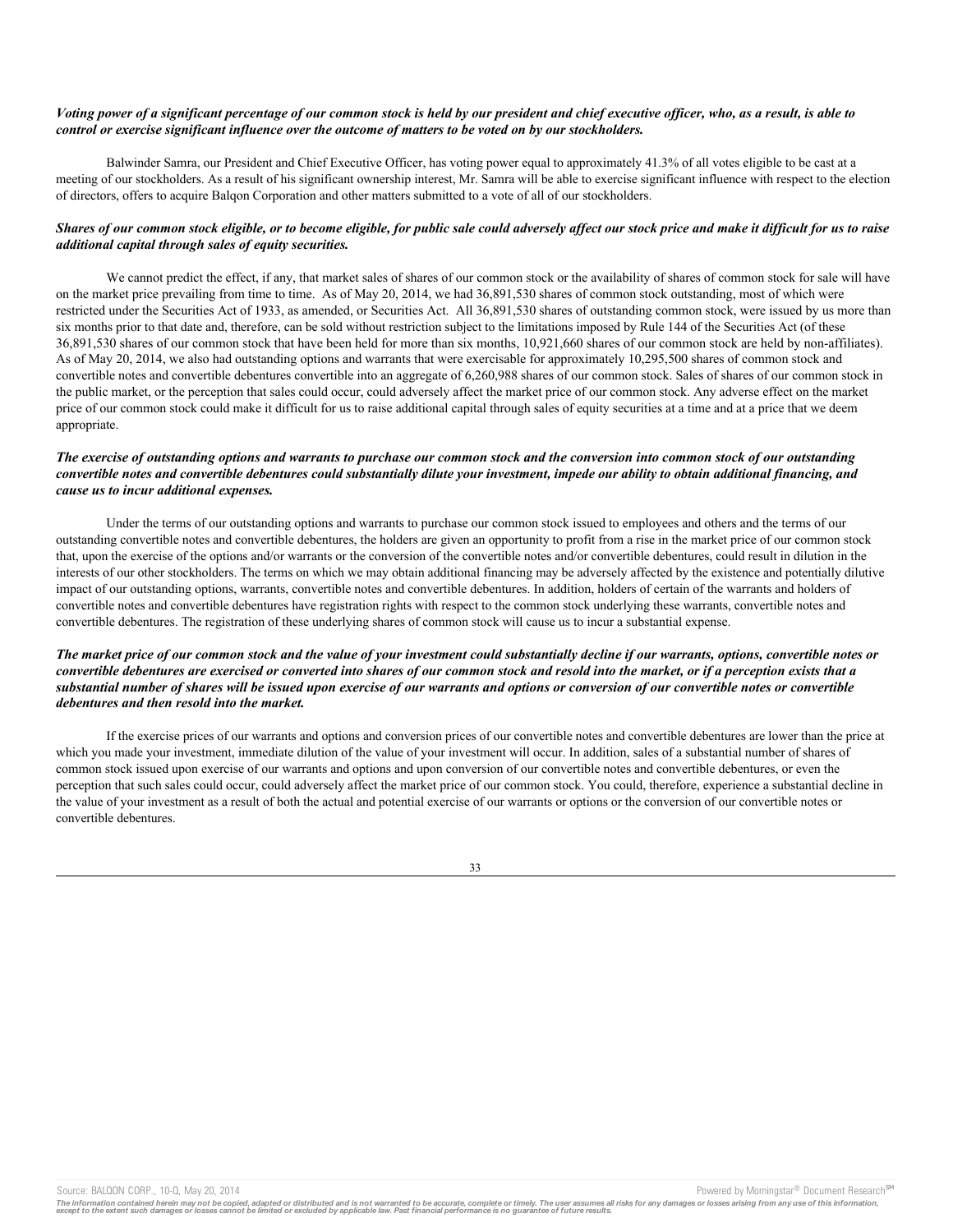#### *Because we are subject to the "Penny Stock" rules, the level of trading activity in our common stock may be reduced.*

Our common stock is quoted on the OTC Pink  $^{\circledR}$  marketplace. The last reported sale price per share of our common stock on May 20, 2014, was \$0.20. As a result, our common stock constitutes "Penny Stock." Broker-dealer practices in connection with transactions in Penny Stocks are regulated by rules adopted by the Securities and Exchange Commission, or SEC. Penny Stocks are generally equity securities with a price per share of less than \$5.00 (other than securities registered on certain national exchanges). The Penny Stock rules require a broker-dealer, prior to a transaction in Penny Stocks not exempt from the rules, to deliver a standardized risk disclosure document that provides information about Penny Stocks and the nature and level of risks in the Penny Stock market. The broker-dealer must also provide the customer with current bid and offer quotations for the Penny Stock, the compensation of the broker-dealer and the salesperson in the transaction, and monthly accounting statements showing the market value of each Penny Stock held in the customer's account. In addition, the broker-dealer must make a special written determination that the Penny Stock is a suitable investment for the purchaser and receive the purchaser's written agreement to the transaction. These requirements may have the effect of reducing the level of trading activity in a Penny Stock, such as our common stock, and investors in our common stock may find it difficult to sell their shares.

### *Because our common stock is not listed on a national securities exchange, you may find it difficult to dispose of or obtain quotations for our common stock.*

Our common stock is quoted on the OTC Pink  $^{\circledR}$  marketplace under the symbol "BLON." Because our stock is quoted on the OTC Pink  $^{\circledR}$ marketplace rather than on a national securities exchange, you may find it difficult to either dispose of, or to obtain quotations as to the price of, our common stock.

### *Our Articles of Incorporation, our bylaws and Nevada law each contain provisions that could discourage transactions resulting in a change in control of Balqon Corporation, which may negatively affect the market price of our common stock.*

Our Articles of Incorporation and our bylaws contain provisions that may enable our Board of Directors to discourage, delay or prevent a change in the ownership of Balqon Corporation or in our management. In addition, these provisions could limit the price that investors would be willing to pay in the future for shares of our common stock. These provisions include the following:

- · our Board of Directors is authorized, without prior stockholder approval, to create and issue preferred stock, commonly referred to as "blank check" preferred stock, with rights senior to those of our common stock; and
- · our Board of Directors is expressly authorized to make, alter or repeal our bylaws.

Furthermore, we may be subject to the restrictions contained in Sections 78.378 through 78.3793 of the Nevada Revised Statutes which provide, subject to certain exceptions and conditions, that if a person acquires a "controlling interest," which is equal to either one-fifth or more but less than one-third, one-third or more but less than a majority, or a majority or more of the voting power of a corporation, that person is an "interested stockholder" and may not vote that person's shares. The effect of these restrictions may be to discourage, delay or prevent a change in control of Balqon Corporation.

34

Source: BALQON CORP., 10-Q, May 20, 2014 **Powered by Morningstar® Document Research** Morningstar® Document Research Morningstar® Document Research Morningstar® Document Research Morningstar® Document Research Morningstar®

The information contained herein may not be copied, adapted or distributed and is not warranted to be accurate, complete or timely. The user assumes all risks for any damages or losses arising from any use of this informat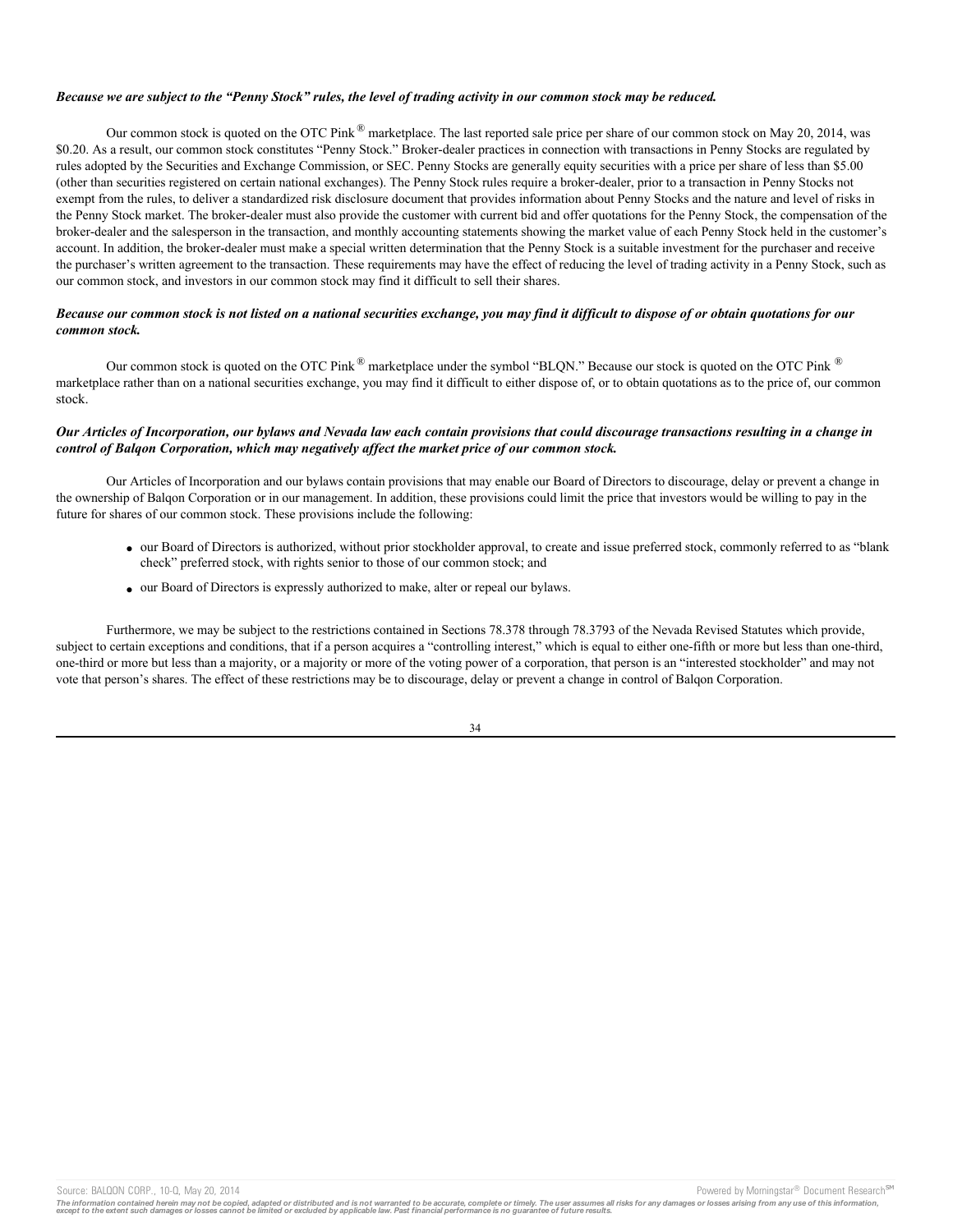## *Failure to achieve and maintain effective internal controls in accordance with Section 404 of the Sarbanes-Oxley Act of 2002 could result in a restatement of our financial statements, cause investors to lose confidence in our financial statements and our company and have a material adverse effect on our business and stock price.*

We produce our financial statements in accordance with accounting principles generally accepted in the United States, or GAAP. Effective internal controls are necessary for us to provide reliable financial reports to help mitigate the risk of fraud and to operate successfully as a publicly traded company. As a public company, we are required to document and test our internal control procedures in order to satisfy the requirements of Section 404 of the Sarbanes-Oxley Act of 2002, or Section 404. Further, Section 404 requires annual management assessments of the effectiveness of our internal controls over financial reporting.

### **ITEM 2. Unregistered Sales of Equity Securities and Use of Proceeds**

None.

### **ITEM 3. Defaults Upon Senior Securities**

None.

#### **ITEM 4. Mine Safety Disclosure.**

Not applicable.

### **ITEM 5. Other Information**

None.

# **ITEM 6. Exhibits**

# **Exhibit**

| -------<br><b>Number</b><br>31.1 | <b>Description</b><br>Certification required by Rule 13a-14(a) of the Securities Exchange Act of 1934, as amended, as adopted pursuant to Section 302 of the<br>Sarbanes-Oxley Act of 2002.(*) |
|----------------------------------|------------------------------------------------------------------------------------------------------------------------------------------------------------------------------------------------|
| 31.2                             | Certification required by Rule 13a-14(a) of the Securities Exchange Act of 1934, as amended, as adopted pursuant to Section 302 of the<br>Sarbanes-Oxley Act of 2002.(*)                       |
| 32.1                             | Certification of President Chief Financial Officer Pursuant to 18 U.S.C. Section 350, as adopted pursuant to Section 906 of the Sarbanes-<br>Oxley Act of $2002$ .(*)                          |
| 101.INS                          | XBRL Instance Document. (*)                                                                                                                                                                    |
| 101.SCH                          | XBRL Schema Document. (*)                                                                                                                                                                      |
| 101.CAL                          | XBRL Calculation Linkbase Document. (*)                                                                                                                                                        |
| 101.DEF                          | XBRL Definition Linkbase Document. (*)                                                                                                                                                         |
| $101$ .LAB                       | XBRL Label Linkbase Document. (*)                                                                                                                                                              |
| 101.PRE                          | XBRL Presentation Linkbase Document. (*)                                                                                                                                                       |
|                                  |                                                                                                                                                                                                |

(\*) Filed herewith.

**\_\_\_\_\_\_\_\_\_\_\_\_\_\_\_\_\_\_\_\_\_\_\_\_\_**

Source: BALQON CORP., 10-Q, May 20, 2014 **Powered by Morningstar® Document Research** and the second by Morningstar® Document Research **SM** 

The information contained herein may not be copied, adapted or distributed and is not warranted to be accurate, complete or timely. The user assumes all risks for any damages or losses arising from any use of this informat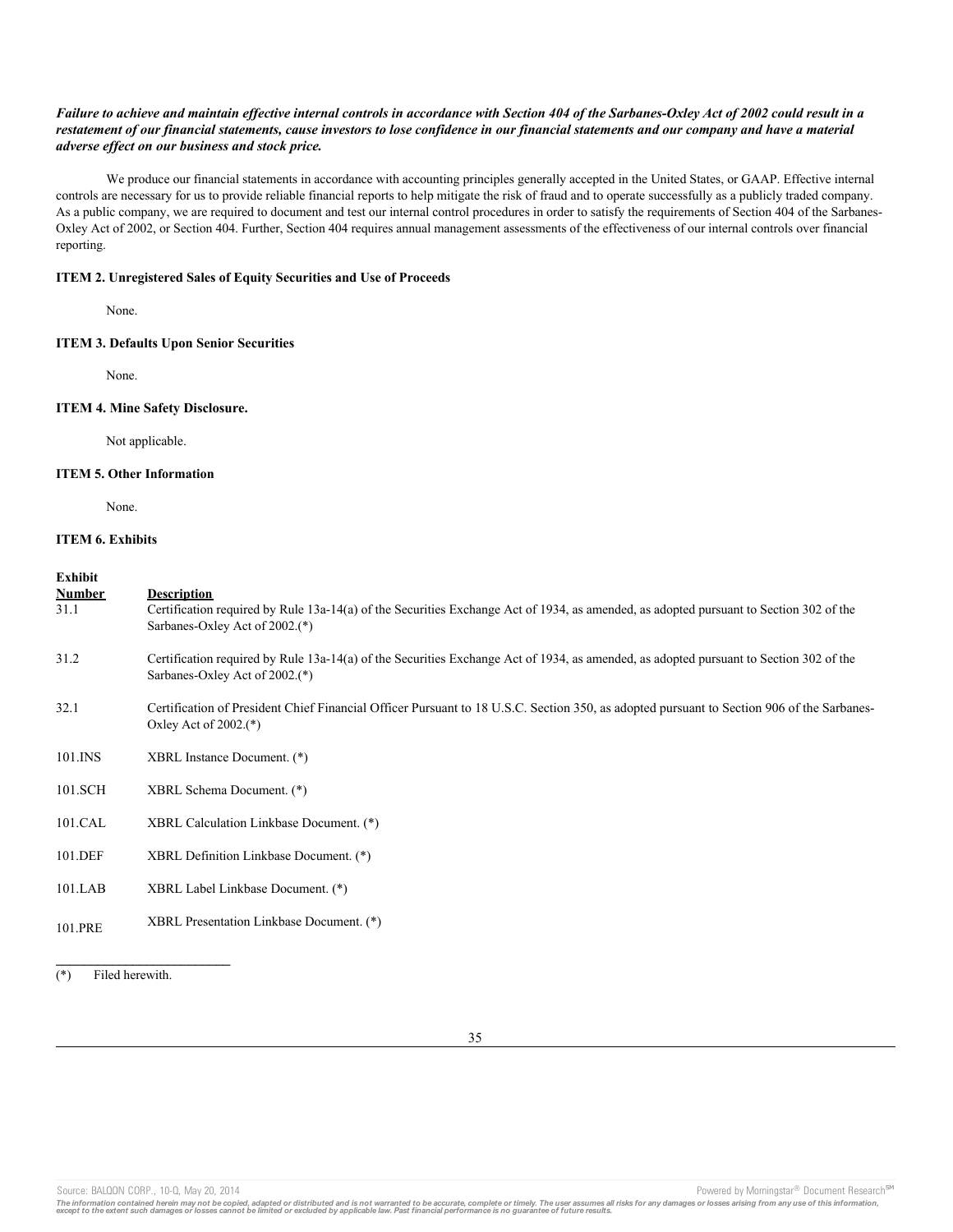## **Signatures**

Pursuant to the requirements of Section 13 or 15(d) the Securities Exchange Act of 1934, the registrant has duly caused this report to be signed on its behalf by the undersigned, thereunto duly authorized on this 20<sup>th</sup> day of May, 2014.

# BALQON CORPORATION

# By: /S/ BALWINDER SAMRA

Balwinder Samra, President, Chief Executive Officer and Interim Chief Financial Officer (principal executive officer and principal financial officer)

Source: BALQON CORP., 10-Q, May 20, 2014 2011 11:00 12:00 12:00 12:00 12:00 12:00 12:00 12:00 12:00 12:00 12:00 12:00 12:00 12:00 12:00 12:00 12:00 12:00 12:00 12:00 12:00 12:00 12:00 12:00 12:00 12:00 12:00 12:00 12:00 12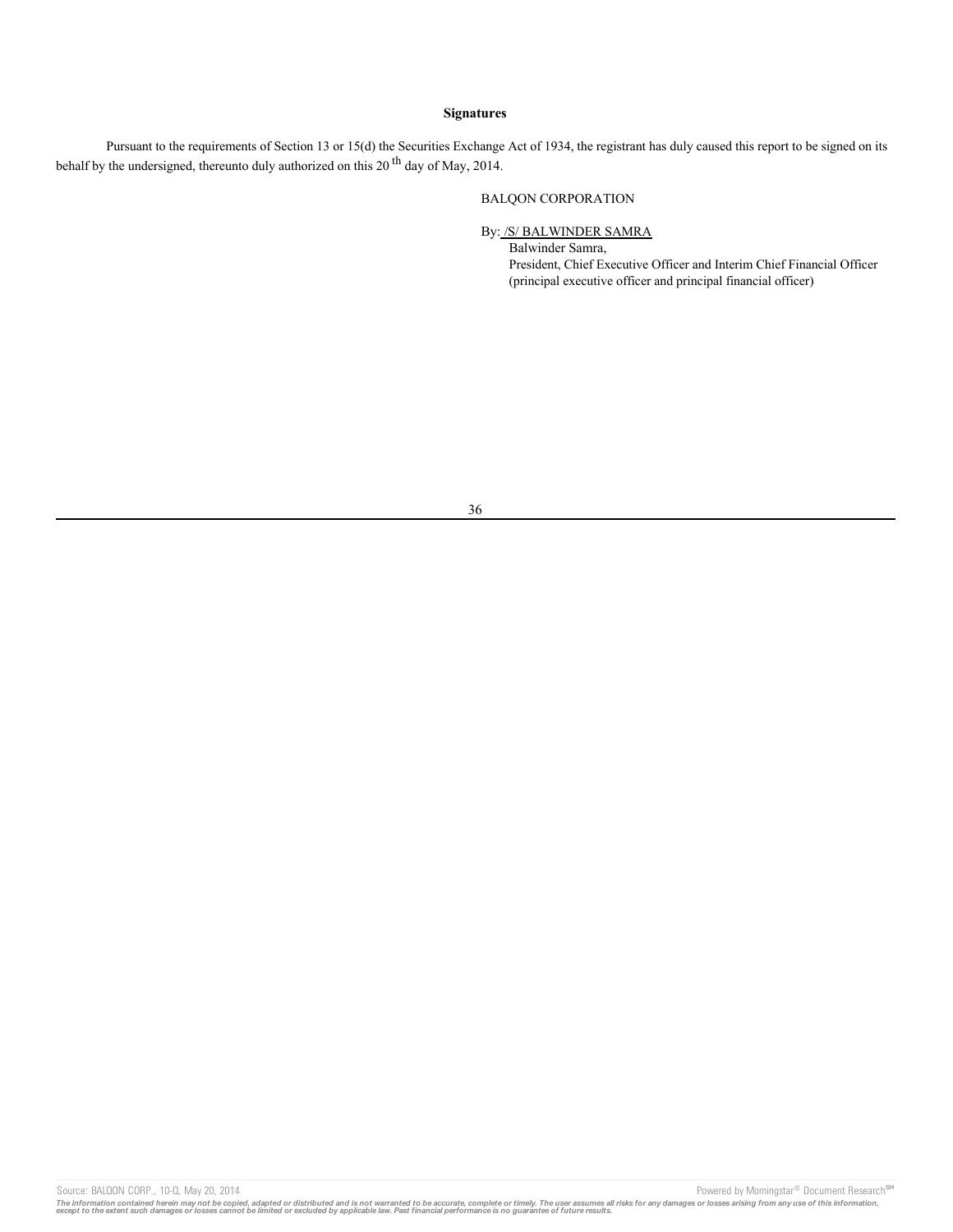# **CERTIFICATION**

I, Balwinder Samra, certify that:

1. I have reviewed this Quarterly Report on Form 10-Q of Balqon Corporation;

2. Based on my knowledge, this report does not contain any untrue statement of a material fact or omit to state a material fact necessary to make the statements made, in light of the circumstances under which such statements were made, not misleading with respect to the period covered by this report;

3. Based on my knowledge, the financial statements, and other financial information included in this report, fairly present in all material respects the financial condition, results of operations and cash flows of the registrant as of, and for, the periods presented in this report;

4. The registrant's other certifying officers and I are responsible for establishing and maintaining disclosure controls and procedures (as defined in Exchange Act Rules 13a-15(e) and 15d-15(e)) and internal control over financial reporting (as defined in Exchange Act Rules 13a-15(f) and 15d-15(f)) for the registrant and have:

(a) Designed such disclosure controls and procedures, or caused such disclosure controls and procedures to be designed under our supervision, to ensure that material information relating to the registrant, including its consolidated subsidiaries, is made known to us by others within those entities, particularly during the period in which this report is being prepared;

(b) Designed such internal control over financial reporting, or caused such internal control over financial reporting to be designed under our supervision, to provide reasonable assurance regarding the reliability of financial reporting and the preparation of financial statements for external purposes in accordance with generally accepted accounting principles;

(c) Evaluated the effectiveness of the registrant's disclosure controls and procedures and presented in this report our conclusions about the effectiveness of the disclosure controls and procedures, as of the end of the period covered by this report based on such evaluation; and

(d) Disclosed in this report any change in the registrant's internal control over financial reporting that occurred during the registrant's most recent fiscal quarter (the registrant's fourth fiscal quarter in the case of an annual report) that has materially affected, or is reasonably likely to materially affect, the registrant's internal control over financial reporting.

5. The registrant's other certifying officer(s) and I have disclosed, based on our most recent evaluation of internal control over financial reporting, to the registrant's auditors and the audit committee of the registrant's board of directors (or persons performing the equivalent functions):

(a) All significant deficiencies and material weaknesses in the design or operation of internal control over financial reporting which are reasonably likely to adversely affect the registrant's ability to record, process, summarize and report financial information; and

(b) Any fraud, whether or not material, that involves management or other employees who have a significant role in the registrant's internal control over financial reporting.

Date: May 20, 2014

/S/ BALWINDER SAMRA Balwinder Samra, Chief Executive Officer (principal executive officer)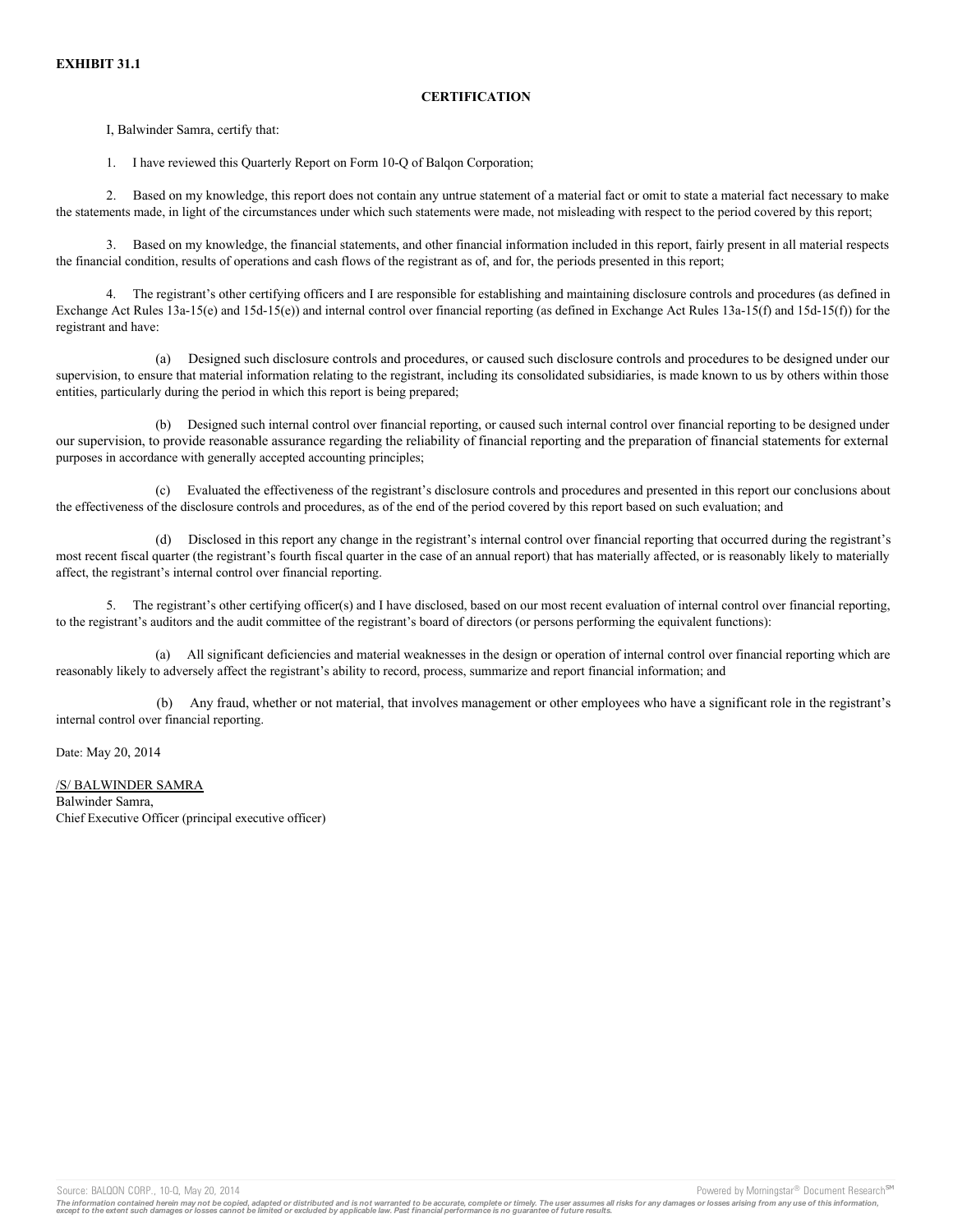# **CERTIFICATION**

I, Balwinder Samra, certify that:

1. I have reviewed this Quarterly Report on Form 10-Q of Balqon;

2. Based on my knowledge, this report does not contain any untrue statement of a material fact or omit to state a material fact necessary to make the statements made, in light of the circumstances under which such statements were made, not misleading with respect to the period covered by this report;

3. Based on my knowledge, the financial statements, and other financial information included in this report, fairly present in all material respects the financial condition, results of operations and cash flows of the registrant as of, and for, the periods presented in this report;

4. The registrant's other certifying officers and I are responsible for establishing and maintaining disclosure controls and procedures (as defined in Exchange Act Rules 13a-15(e) and 15d-15(e)) and internal control over financial reporting (as defined in Exchange Act Rules 13a-15(f) and 15d-15(f)) for the registrant and have:

(a) Designed such disclosure controls and procedures, or caused such disclosure controls and procedures to be designed under our supervision, to ensure that material information relating to the registrant, including its consolidated subsidiaries, is made known to us by others within those entities, particularly during the period in which this report is being prepared;

(b) Designed such internal control over financial reporting, or caused such internal control over financial reporting to be designed under our supervision, to provide reasonable assurance regarding the reliability of financial reporting and the preparation of financial statements for external purposes in accordance with generally accepted accounting principles;

(c) Evaluated the effectiveness of the registrant's disclosure controls and procedures and presented in this report our conclusions about the effectiveness of the disclosure controls and procedures, as of the end of the period covered by this report based on such evaluation; and

(d) Disclosed in this report any change in the registrant's internal control over financial reporting that occurred during the registrant's most recent fiscal quarter (the registrant's fourth fiscal quarter in the case of an annual report) that has materially affected, or is reasonably likely to materially affect, the registrant's internal control over financial reporting.

5. The registrant's other certifying officer(s) and I have disclosed, based on our most recent evaluation of internal control over financial reporting, to the registrant's auditors and the audit committee of the registrant's board of directors (or persons performing the equivalent functions):

(a) All significant deficiencies and material weaknesses in the design or operation of internal control over financial reporting which are reasonably likely to adversely affect the registrant's ability to record, process, summarize and report financial information; and

(b) Any fraud, whether or not material, that involves management or other employees who have a significant role in the registrant's internal control over financial reporting.

Date: May 20, 2014

# /S/ BALWINDER SAMRA

Balwinder Samra, Interim Chief Financial Officer (principal financial and accounting officer)